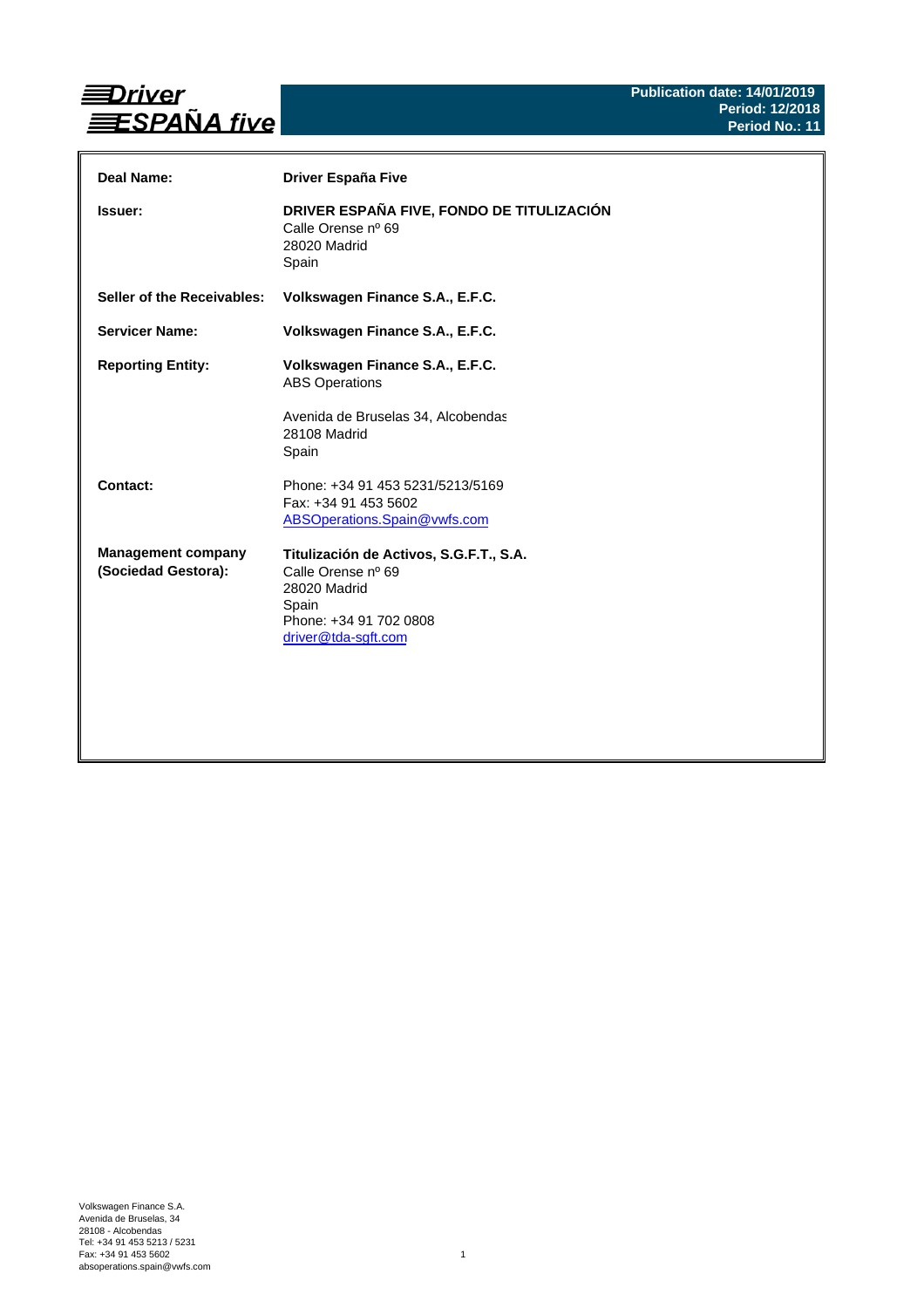

| Page            | <b>Table of contents</b>                                                                          |
|-----------------|---------------------------------------------------------------------------------------------------|
|                 | 2 Contents                                                                                        |
|                 | <b>Deal Overview</b>                                                                              |
|                 | 4 Deal Overview: Counterparties I.                                                                |
|                 | Deal Overview: Counterparties II.                                                                 |
|                 | Information regarding the Notes I.                                                                |
|                 | Information regarding the Notes II.                                                               |
|                 | <b>Credit Enhancement</b>                                                                         |
| 9               | <b>Swap/ Waterfall</b>                                                                            |
| 10 <sup>1</sup> | <b>Run Out Schedule</b>                                                                           |
|                 | <b>Amortisation Notes</b>                                                                         |
|                 | 12 Defaults/ Performance Trigger                                                                  |
| 13              | <b>Overview Outstanding Contracts</b>                                                             |
|                 | 14 Information on the retention of net economic interest                                          |
| 15              | <b>Delinquent Contracts</b>                                                                       |
| 16              | <b>Defaulted Contracts</b>                                                                        |
|                 | <b>Recovery Contracts</b>                                                                         |
| 18              | Prepayments                                                                                       |
| 19              | <b>Poolinformation I. - Down Payments</b>                                                         |
| 20.             | Poolinformation II. - Customer Type and Type of Payment                                           |
| 21              | Poolinformation III. - Obligor Concentration                                                      |
| 22              | Poolinformation IV. - Distribution by Outstanding Discounted Balance and Original Nominal Balance |
| 23              | Poolinformation V. - Interest Rate paid by the Receivable Debtor                                  |
| 24              | Poolinformation VI. - Distribution by Original Term, Remaining Term and Seasoning                 |
| 25              | Poolinformation VII. - Credit Type and Type of Car                                                |
| 26              | Poolinformation VIII. - Distribution by Vehicle Makes and Models                                  |
| 27              | Poolinformation IX. - Geographic Distribution                                                     |
|                 | 28 Poolinformation X. - Motor Type                                                                |
| 29              | Poolinformation XI - Loan Level Data                                                              |
|                 | 30 Glossary                                                                                       |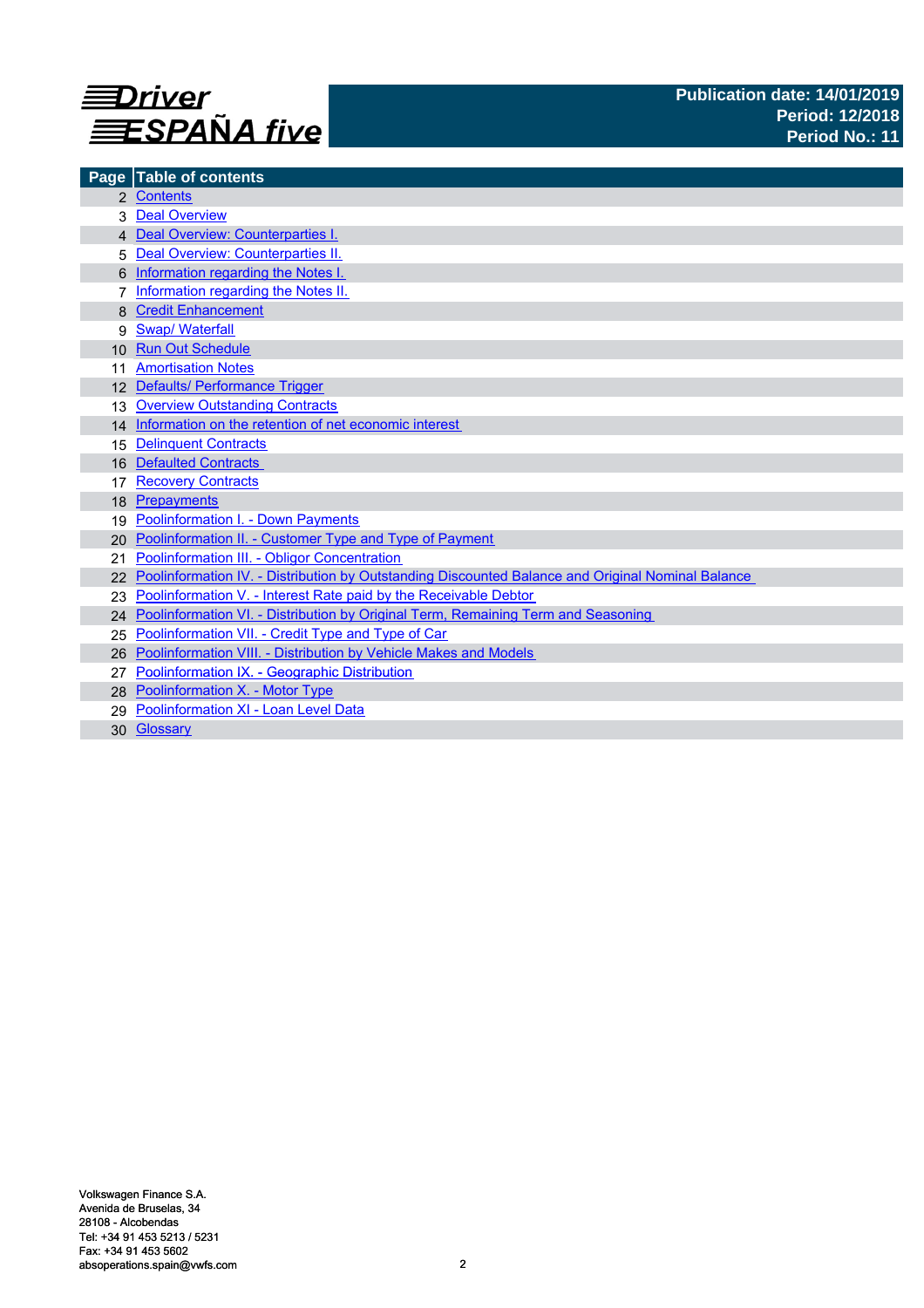

**Deal Overview**

| <b>Deal Overview</b>            |                                 |       |            |                          |    |
|---------------------------------|---------------------------------|-------|------------|--------------------------|----|
| Cut Off Date:                   | 31/01/2018                      |       |            |                          |    |
| <b>Issue Date:</b>              | 27/02/2018 Legal Maturity Date: |       | 21/04/2028 |                          |    |
| Reporting period:               | December                        |       |            |                          |    |
| Reporting date:                 | 14/01/2019                      |       |            |                          |    |
| <b>Reporting Frequency:</b>     | monthly                         |       |            |                          |    |
| Period No.:                     | 11                              |       |            |                          |    |
| Payment date:                   | 21/01/2019                      |       |            |                          |    |
| Next payment date:              | 21/02/2019                      |       |            |                          |    |
| Asset collection period:        | 01/12/2018                      | until | 31/12/2018 |                          |    |
| <b>Interest Accrual Period:</b> | 21/12/2018                      | until |            | 21/01/2019 Days accrued: | 31 |
| Note Payment Period:            | 21/12/2018                      | until | 21/01/2019 |                          |    |

## **Poolinformation at Cut Off Date**

|                                   | Number of<br><b>Contracts</b> | Outstanding<br><b>Discounted Principal</b><br><b>Balance</b> | <b>Outstanding Nominal</b><br><b>Balance</b> |
|-----------------------------------|-------------------------------|--------------------------------------------------------------|----------------------------------------------|
| <b>Outstanding Pool</b>           | 86.320                        | 1.000.002.231.57                                             | 1.029.405.033.97 €                           |
| <b>Repurchased Loan Contracts</b> |                               |                                                              | 0.00 €                                       |

| <b>Credit Type</b>    | <b>Percentage of Loans</b><br>(%) | Outstanding<br><b>Balance</b> | Discounted Principal Percentage of Balance (%) |
|-----------------------|-----------------------------------|-------------------------------|------------------------------------------------|
| Auto Credit           | 12.93%                            | 88.987.892,58                 | 8.90%                                          |
| <b>Classic Credit</b> | 87.07%                            | 911.014.338.99                | 91,10%                                         |
| <b>Total</b>          | 100,00%                           | 1.000.002.231,57 €            | 100,00%                                        |

| <b>Type of Car</b> | <b>Percentage of Loans</b><br>(%) | <b>Outstanding</b><br><b>Balance</b> | Discounted Principal Percentage of Balance (%) |
|--------------------|-----------------------------------|--------------------------------------|------------------------------------------------|
| <b>New</b>         | 83.06%                            | 824.396.601.44                       | 82.44%                                         |
| Used               | 16.94%                            | 175.605.630.13                       | 17.56%                                         |
| <b>Total</b>       | 100,00%                           | $1.000.002.231.57 \in$               | 100,00%                                        |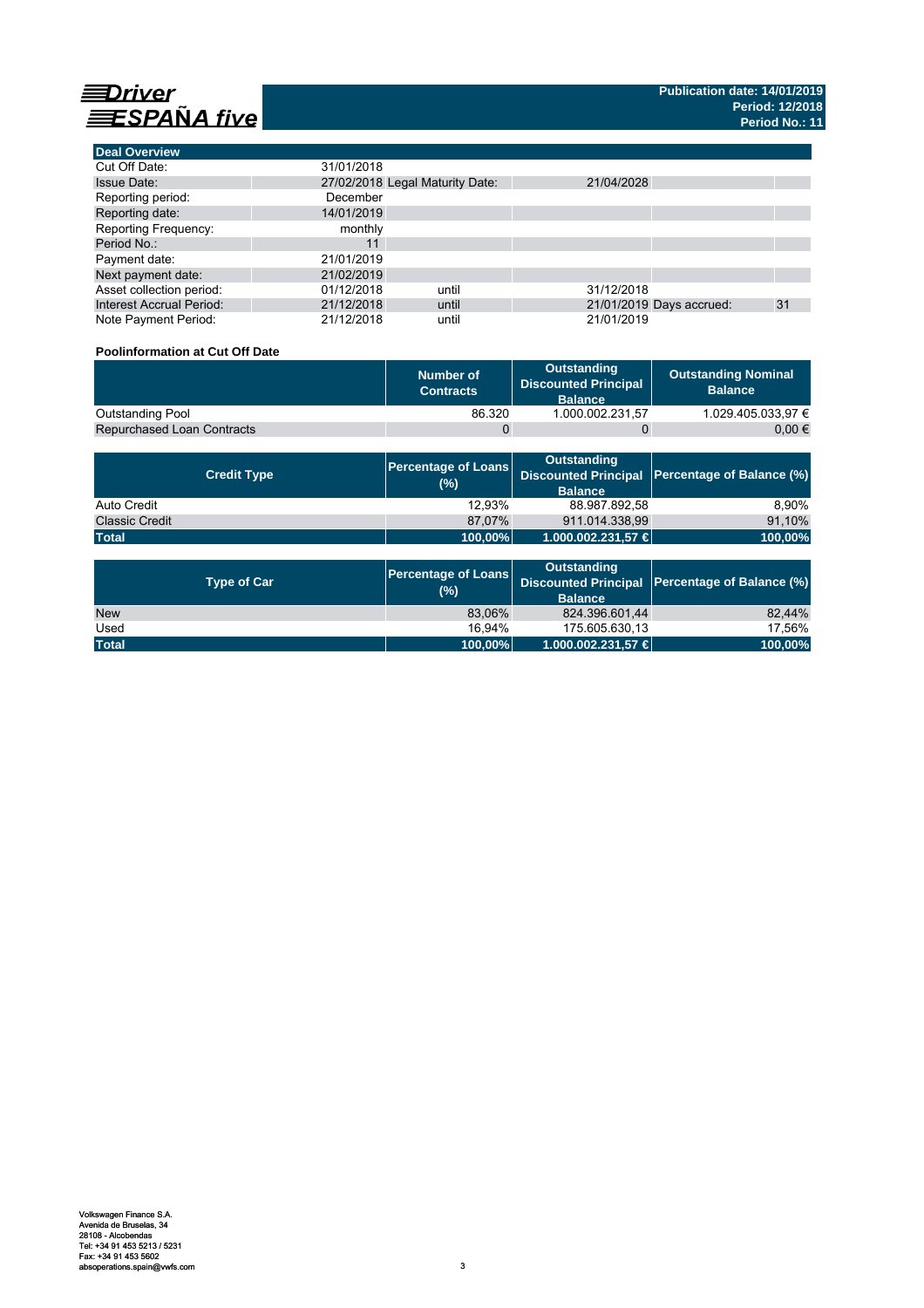| SPANA fi |
|----------|

**Publication date: Period: 12/2018 Period No.: 11**

**Transaction Events, Trigger & Rating Overview**

## **Clean-Up Call Condition**

| <b>Current Outstanding</b><br><b>Discounted Portfolio</b> | Min. Outstanding<br><b>Discounted Portfolio</b> |
|-----------------------------------------------------------|-------------------------------------------------|
| 72.29%                                                    | 10.00%                                          |
|                                                           |                                                 |
|                                                           |                                                 |
|                                                           |                                                 |

Current Period Previous Periods **Total** If a repurchase of receivables occurred, it would only result from non-eligibility as of the respective Cut Off Date (which has been discovered at a later stage). **Re-Purchase Price** the contract of the contract of the contract of the contract of the contract of Number of contracts Outstanding Discounted Balance **Contract Contract Contract Contract Contract Contract Contract Contract** the contract of the contract of the contract of the contract of the contract of the contract of the contract of the contract of the contract of **Contract Contract Contract** 

#### **Credit Enhancement Increase Condition**

**Cumulative Gross Loss Ratio**

**Repurchase of Receivables**

**0,08340%**

### **Targeted Overcollateralisation Percentage**

|                                  | <b>Class A</b> | <b>Class B</b> |
|----------------------------------|----------------|----------------|
| Initial OC @ Poolcut             | 11.20%         | 8.60%          |
| <b>Current OC Level</b>          | 15.63%         | 12.03%         |
| <b>Current Target OC</b>         | 21.00%         | 14.50%         |
| Regular Target OC                | 21.00%         | 14.50%         |
| Level 1 Target OC                | 25.00%         | 18.00%         |
| Level 2 Target OC                | 100.00%        | 100.00%        |
| OC = Asset Overcollateralisation |                |                |

Level 1 Credit Enhancement Increase Condition -

Level 2 Credit Enhancement Increase Condition - *Cumulative Gross Loss Ratio exceeds 8.0% for any Payment Date Cumulative Gross Loss Ratio exceeds (i) 1.8% on any Payment Date prior to or during May 2019 (included); or (ii) 4.00% for any Payment Date after May 2019 and until that for February 2020(inclusive)*

### **Transaction Party Replacements**

| <b>Capacity of<br/>Transaction Party</b> | <b>Date of Replacement</b> | <b>Reason for Replacement</b> | <b>Replaced Party</b> | Replaced by |
|------------------------------------------|----------------------------|-------------------------------|-----------------------|-------------|
|                                          |                            |                               |                       |             |
|                                          |                            |                               |                       |             |

*no no*

### **Rating Information on relevant Transaction Parties**

|                                                                                                   |                  | Fitch                                                                                     |         |                  | DBR                                                                                                                                                                                                                                                                                                                                                    |               |                  | Moody's           |               |                  | S&P                     |               |
|---------------------------------------------------------------------------------------------------|------------------|-------------------------------------------------------------------------------------------|---------|------------------|--------------------------------------------------------------------------------------------------------------------------------------------------------------------------------------------------------------------------------------------------------------------------------------------------------------------------------------------------------|---------------|------------------|-------------------|---------------|------------------|-------------------------|---------------|
|                                                                                                   | <b>Long Term</b> | <b>Short Term</b>                                                                         | Outlook | <b>Long Term</b> | <b>Short Term</b>                                                                                                                                                                                                                                                                                                                                      | Outlook       | <b>Long Term</b> | <b>Short Term</b> | Outlook       | <b>Long Term</b> | <b>Short Term</b>       | Outlook       |
| <b>Account Bank:</b>                                                                              |                  |                                                                                           |         |                  |                                                                                                                                                                                                                                                                                                                                                        |               |                  |                   |               |                  |                         |               |
| <b>BNP Paribas Securities Services</b>                                                            |                  |                                                                                           |         |                  |                                                                                                                                                                                                                                                                                                                                                        |               |                  |                   |               |                  |                         |               |
| <b>Current Rating</b>                                                                             |                  |                                                                                           |         |                  |                                                                                                                                                                                                                                                                                                                                                        |               | Aa3              | $P-1$             | <b>Stable</b> | A                | $A-1$                   | <b>Stable</b> |
| <b>Minimum required Rating</b>                                                                    |                  |                                                                                           |         |                  |                                                                                                                                                                                                                                                                                                                                                        |               | A <sub>2</sub>   | $P-1$             |               | Α                | A-1                     |               |
| (if no short term Rating available, the higher long term rating<br>is applicable)                 |                  |                                                                                           |         |                  |                                                                                                                                                                                                                                                                                                                                                        |               |                  |                   |               |                  |                         |               |
|                                                                                                   |                  |                                                                                           |         |                  |                                                                                                                                                                                                                                                                                                                                                        |               |                  |                   |               |                  |                         |               |
|                                                                                                   |                  |                                                                                           |         |                  |                                                                                                                                                                                                                                                                                                                                                        |               |                  |                   |               |                  |                         |               |
|                                                                                                   |                  |                                                                                           |         |                  |                                                                                                                                                                                                                                                                                                                                                        |               |                  |                   |               |                  | <b>Required Rating:</b> |               |
|                                                                                                   |                  |                                                                                           |         |                  |                                                                                                                                                                                                                                                                                                                                                        |               |                  |                   |               |                  | fulfilled               |               |
|                                                                                                   |                  | Fitch                                                                                     |         |                  | DBRS                                                                                                                                                                                                                                                                                                                                                   |               |                  | Moody's           |               |                  | S&P                     |               |
|                                                                                                   | <b>Long Term</b> | <b>Short Term</b>                                                                         | Outlook | <b>Long Term</b> | <b>Short Term</b>                                                                                                                                                                                                                                                                                                                                      | Outlook       | <b>Long Term</b> | <b>Short Term</b> | Outlook       | <b>Long Term</b> | <b>Short Term</b>       | Outlook       |
| <b>Paying Agent</b>                                                                               |                  |                                                                                           |         |                  |                                                                                                                                                                                                                                                                                                                                                        |               |                  |                   |               |                  |                         |               |
| <b>BNP Paribas Securities Services</b>                                                            |                  |                                                                                           |         |                  |                                                                                                                                                                                                                                                                                                                                                        |               | Aa3              | $P-1$             | Stable        | А                | $A-1$                   | <b>Stable</b> |
| <b>Current Rating</b>                                                                             |                  |                                                                                           |         |                  |                                                                                                                                                                                                                                                                                                                                                        |               |                  |                   |               |                  |                         |               |
| <b>Minimum required Rating</b>                                                                    |                  |                                                                                           |         |                  |                                                                                                                                                                                                                                                                                                                                                        |               | A <sub>2</sub>   | $P-1$             |               | Α                | $A-1$                   |               |
| (if no short term Rating available, the higher long term rating<br>is applicable)                 |                  |                                                                                           |         |                  |                                                                                                                                                                                                                                                                                                                                                        |               |                  |                   |               |                  |                         |               |
|                                                                                                   |                  |                                                                                           |         |                  |                                                                                                                                                                                                                                                                                                                                                        |               |                  |                   |               |                  |                         |               |
|                                                                                                   |                  |                                                                                           |         |                  |                                                                                                                                                                                                                                                                                                                                                        |               |                  |                   |               |                  |                         |               |
|                                                                                                   |                  |                                                                                           |         |                  |                                                                                                                                                                                                                                                                                                                                                        |               |                  |                   |               |                  |                         |               |
|                                                                                                   |                  |                                                                                           |         |                  |                                                                                                                                                                                                                                                                                                                                                        |               |                  |                   |               |                  | <b>Required Rating:</b> |               |
|                                                                                                   |                  |                                                                                           |         |                  |                                                                                                                                                                                                                                                                                                                                                        |               |                  |                   |               |                  |                         |               |
|                                                                                                   |                  |                                                                                           |         |                  |                                                                                                                                                                                                                                                                                                                                                        |               |                  |                   |               |                  | fulfilled               |               |
|                                                                                                   |                  |                                                                                           |         |                  |                                                                                                                                                                                                                                                                                                                                                        |               |                  |                   |               |                  |                         |               |
|                                                                                                   |                  | Fitch                                                                                     |         |                  | S&P                                                                                                                                                                                                                                                                                                                                                    |               |                  | Moody's           |               |                  | S&P                     |               |
|                                                                                                   | <b>Long Term</b> | <b>Short Term</b>                                                                         | Outlook | <b>Long Term</b> | <b>Short Term</b>                                                                                                                                                                                                                                                                                                                                      | Outlook       | <b>Long Term</b> | <b>Short Term</b> | Outlook       | <b>Long Term</b> | <b>Short Term</b>       | Outlook       |
| Swap Counterparty:                                                                                |                  |                                                                                           |         |                  |                                                                                                                                                                                                                                                                                                                                                        |               |                  |                   |               |                  |                         |               |
| ING Bank N.V.                                                                                     |                  |                                                                                           |         |                  |                                                                                                                                                                                                                                                                                                                                                        |               |                  |                   |               |                  |                         |               |
| <b>Current Rating</b>                                                                             |                  |                                                                                           |         | A+               | A-1                                                                                                                                                                                                                                                                                                                                                    | <b>Stable</b> | Aa3              | P-1               | Stable        |                  |                         |               |
|                                                                                                   |                  |                                                                                           |         |                  |                                                                                                                                                                                                                                                                                                                                                        |               |                  |                   |               |                  |                         |               |
|                                                                                                   |                  |                                                                                           |         |                  |                                                                                                                                                                                                                                                                                                                                                        |               |                  |                   |               |                  |                         |               |
| <b>Minimum required Rating</b><br>(if no short term Rating available, the higher long term rating |                  |                                                                                           |         |                  |                                                                                                                                                                                                                                                                                                                                                        |               |                  |                   |               |                  |                         |               |
| is applicable)                                                                                    |                  |                                                                                           |         |                  |                                                                                                                                                                                                                                                                                                                                                        |               |                  |                   |               |                  |                         |               |
|                                                                                                   |                  | If the Swap Counterparty does not have the Swap Counterparty Required Rating or the       |         |                  |                                                                                                                                                                                                                                                                                                                                                        |               |                  |                   |               |                  |                         |               |
|                                                                                                   |                  | rating is withdrawn for any reason, it shall                                              |         |                  | (i) posts an amount of collateral (in the form of cash and/or securities) as calculated in accordance with the Credit support Annex to each Swap Agreement; or                                                                                                                                                                                         |               |                  |                   |               |                  | <b>Required Rating:</b> |               |
|                                                                                                   |                  | (ii) obtains a guarantee from an institution with a Swap Counterparty Required Rating; or |         |                  | (ii) assigns its rights and obligations under the Swap Agreement to a successor Swap Counterparty with a Swap Counterparty Required Rating; or                                                                                                                                                                                                         |               |                  |                   |               |                  | <b>fulfilled</b>        |               |
|                                                                                                   |                  |                                                                                           |         |                  | (iv) takes any other action that will allow it to maintain the rating of the Notes or to restore the rating of the Notes to the level it would have been at immediately prior to such downgrade.<br>If none of the measures is taken within a given timespan, the Issuer may enter into new arrangements at its own initiative with another Swap Bank. |               |                  |                   |               |                  |                         |               |
|                                                                                                   |                  |                                                                                           |         |                  |                                                                                                                                                                                                                                                                                                                                                        |               |                  |                   |               |                  |                         |               |
| Servicer:                                                                                         |                  |                                                                                           |         |                  |                                                                                                                                                                                                                                                                                                                                                        |               |                  |                   |               |                  |                         |               |
| Volkswagen Finance S.A.                                                                           |                  |                                                                                           |         |                  |                                                                                                                                                                                                                                                                                                                                                        |               |                  |                   |               |                  |                         |               |
| <b>Current Rating</b><br><b>Minimum required Rating</b>                                           |                  |                                                                                           |         |                  |                                                                                                                                                                                                                                                                                                                                                        |               |                  | n.a.              | n.a.          | n.a.             | n.a.                    | n.a.          |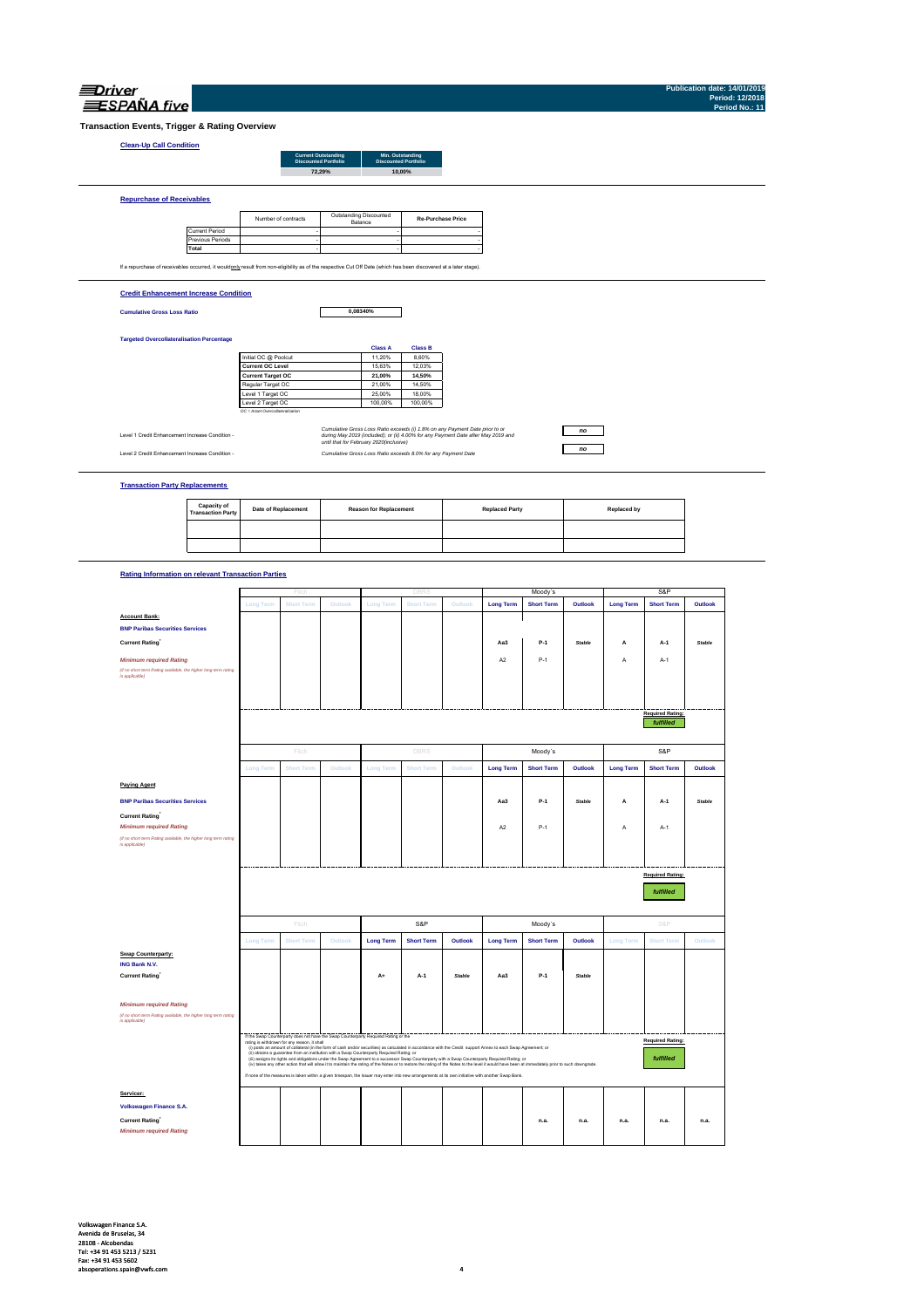

### **Deal Overview: Counterparties**

| <b>Joint Lead Managers:</b>                      | <b>ING Bank N.V.</b><br>Bijlmerplein 888<br>1102 MG, Amsterdam<br>The Netherlands                                                       |                                                                               | <b>DZ BANK AG DEUTSCHE ZENTRAL</b><br>Platz der Republik<br>60325 Frankfurt am Main<br>Germany                         |
|--------------------------------------------------|-----------------------------------------------------------------------------------------------------------------------------------------|-------------------------------------------------------------------------------|------------------------------------------------------------------------------------------------------------------------|
| <b>Management company</b><br>(Sociedad Gestora): | Titulización de Activos, S.G.F.T., S.A.<br>Calle Orense nº 69<br>28020 Madrid<br>Spain<br>phone: +34 91 702 0808<br>driver@tda-sqft.com |                                                                               |                                                                                                                        |
| Servicer:                                        | Volkswagen Finance E.F.C.<br>Avd de Bruselas 34<br>28108 Alcobendas (Madrid)<br>AbsOperations.Spain@vwfs.com                            | <b>Clearing Systems:</b>                                                      | <b>IBERCLEAR</b><br>Plaza de la Lealtad 1<br>28014 Madrid<br>Spain<br>phone: +34 91 709 5000<br>iberclear@iberclear.es |
| <b>Paying Agent:</b>                             | <b>BNP Paribas Securities Services,</b><br>Sucursal en España<br>Calle Ribera del Loira, 28<br>28042 Madrid<br>Spain                    | <b>Account Bank:</b><br>Cash Collateral<br>Distribution<br>Monthly Collateral | <b>BNP Paribas Securities Services,</b><br>Sucursal en España<br>Calle Ribera del Loira, 28<br>28042 Madrid<br>Spain   |
| <b>Rating Agencies:</b>                          | Moody's<br>Príncipe de Vergara, 131<br>28002 Madrid<br>Spain                                                                            |                                                                               | S&P<br>20 Canada Square<br>Canary Wharf, London<br>United Kingdom                                                      |
| <b>Swap Counterparty:</b>                        | <b>ING Bank N.V.</b><br>Bijlmerplein 888<br>1102 MG, Amsterdam<br>The Netherlands                                                       |                                                                               |                                                                                                                        |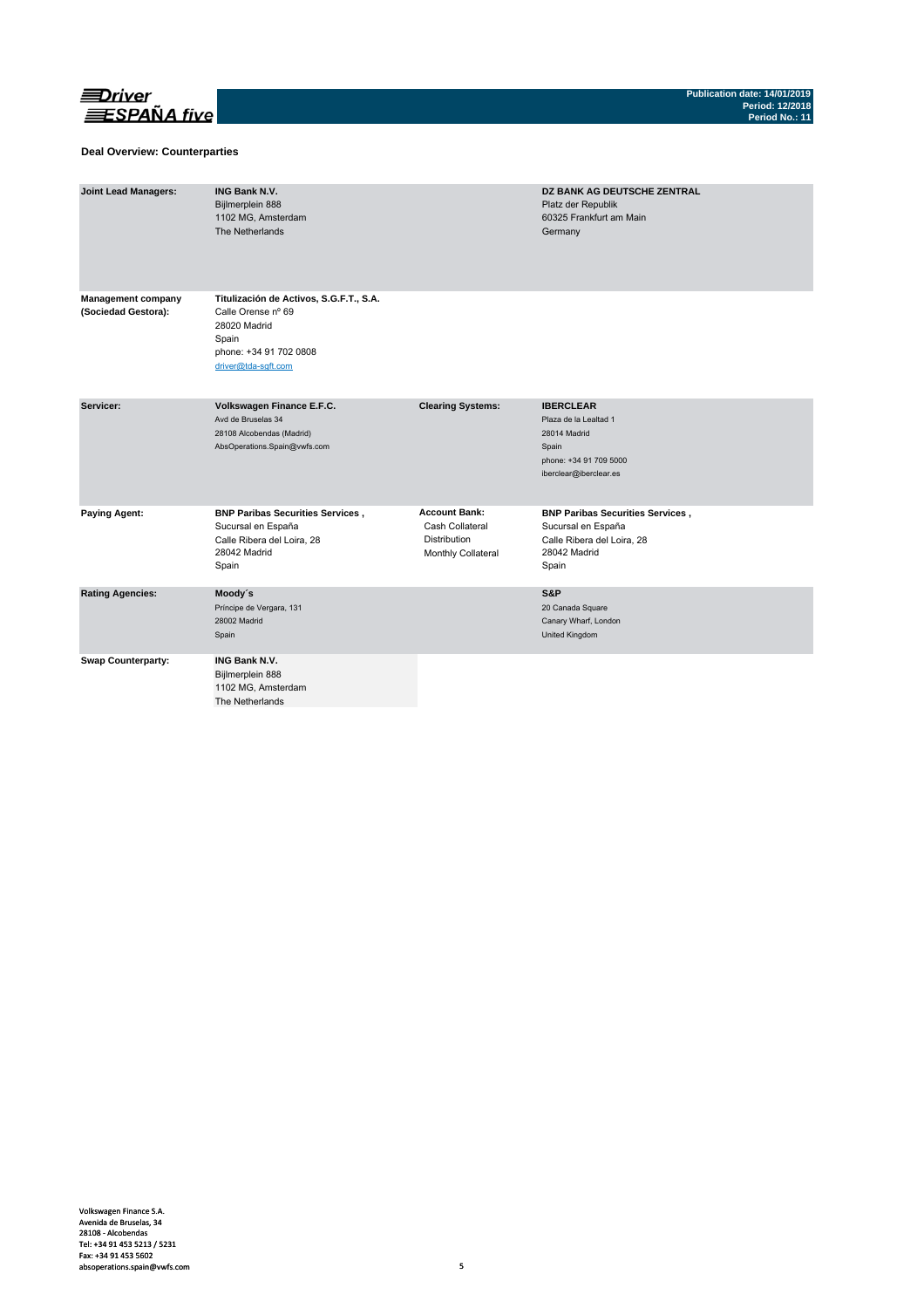

# **Information regarding the Notes I**

# **Rating Details:**

| <b>Rating at Issue Date</b> | <b>Class Al</b> | <b>Class B</b> |
|-----------------------------|-----------------|----------------|
| Moody's                     | Aa2             | A2             |
| S&P                         | AA+             | AA-            |

| <b>Current Rating</b> | Class $A^{\parallel}$ | <b>Class B</b> |
|-----------------------|-----------------------|----------------|
| Moody's               | Aa1                   | A2             |
| S&P                   | AAA                   | AA-            |

| <b>Information on Notes</b>      | <b>Class A</b> | <b>Class B</b> |
|----------------------------------|----------------|----------------|
| <b>Final Maturity Date</b>       | 21/04/2028     | 21/04/2028     |
| <b>Scheduled Repayment Date:</b> | 21/10/2025     | 21/10/2025     |
| ISIN:                            | ES0305319008   | ES0305319016   |
| Common Code:                     | 175957723      | 175958193      |
| Nominal Amount:                  | 100.000,00 €   | 100.000,00 €   |
|                                  |                |                |
| Information on Interest          | Class Al       | <b>Class B</b> |

| Information on Interest | <b>Class A</b>           | <b>Class B</b>           |
|-------------------------|--------------------------|--------------------------|
| Spread/Margin:          | 40 pbs                   | 54 pbs                   |
| Index Rate:             | 1-Month Euribor          | 1-Month Euribor          |
| Fixed/Floating:         | Floating                 | Floating                 |
| <b>Current Coupon:</b>  | 1-Month Euribor + 40 pbs | 1-Month Euribor + 54 pbs |
| Day Count Convention    | Actual/360               | Actual/360               |

# **Clean-Up Call**

Volkswagen Finance will have the right at its option to exercise a Clean-Up Call and to repurchase the Loan Receivables from Driver España One at any time when the sum of the Discounted Principal Balance for all loan contracts is less than 10 per cent. of the sum of the Discounted Principal Balance for all Loan contracts as of the Cut Off Date, provided that all payment obligations under the Notes will be thereby fulfilled.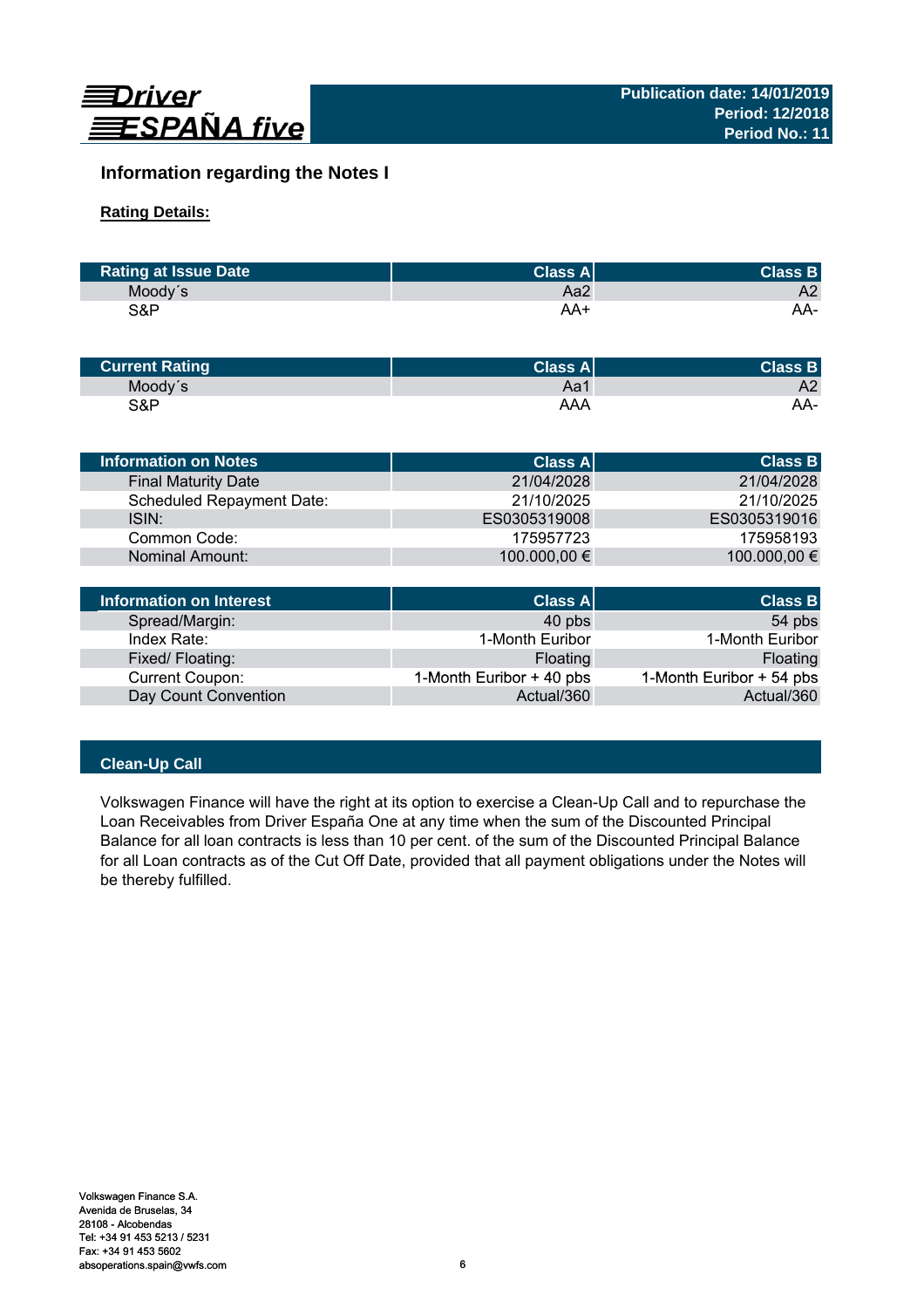

# **Information regarding the Notes II**

| <b>Monthly Period:</b>                       | December   |            |  |
|----------------------------------------------|------------|------------|--|
| <b>Payment Date:</b>                         | 21/01/2019 |            |  |
| <b>Interest Accrual Period (from/until):</b> | 21/12/2018 | 21/01/2019 |  |
| Days Accrued:                                | 31         |            |  |
| <b>Base Interest Rate (1-Month Euribor):</b> | $-0.369\%$ |            |  |
|                                              | <b>EUR</b> |            |  |
| <b>Day Count Convention:</b>                 | 30/360     |            |  |

| <b>Interest Payments</b>                      | <b>Class A</b> | <b>Class B</b> |
|-----------------------------------------------|----------------|----------------|
| Total Interest Amount of the Reporting Period | 16.960,80 €    | $3.829.80 \in$ |
| Gross Paid interest:                          | 16.960.80 €    | 3.829.80 €     |
| <b>Unpaid Interest:</b>                       |                |                |
| Unpaid interest of the Reporting Period:      | €<br><b>A</b>  | $\epsilon$     |
| Cumulative unpaid interest:                   |                |                |

| <b>Principal Payment</b>                                              |                 | <b>Class A</b>   | <b>Class B</b>  |
|-----------------------------------------------------------------------|-----------------|------------------|-----------------|
| Note Balance (Cut Off Date):                                          |                 | 888.000.000,00 € | 26.000.000,00 € |
| Note Balance (Beginning of Period):                                   |                 | 634.313.762,40 € | 26.000.000,00 € |
| Unallocated Redemption Amount from Previous<br>Period:                | 29.39€          |                  |                 |
| Available Redemption Amount Reporting Period:                         | 24.371.250,58 € |                  |                 |
| Total Available Redemption Amount:                                    | 24.371.279,97 € |                  |                 |
| Redemption Amount per Class:                                          |                 | 24.371.248,80 €  | $0.00 \in$      |
| Unallocated Redemption Amount per note class from<br>current period:: |                 | $31.17 \in$      | $0,00 \in$      |
| Note Balance (End of Period):                                         |                 | 609.942.513,60   | 26.000.000.00   |
| Note Factor (End of Period):                                          |                 | 68.69%           | 100.00%         |

| Overcollateralisation            | Class A     | <b>Class B</b> |
|----------------------------------|-------------|----------------|
| Initial OC Percentage at Poolcut | $11.2023\%$ | 8.6023%        |
| Current OC Percentage            | 15.6257%    | 12.0291%       |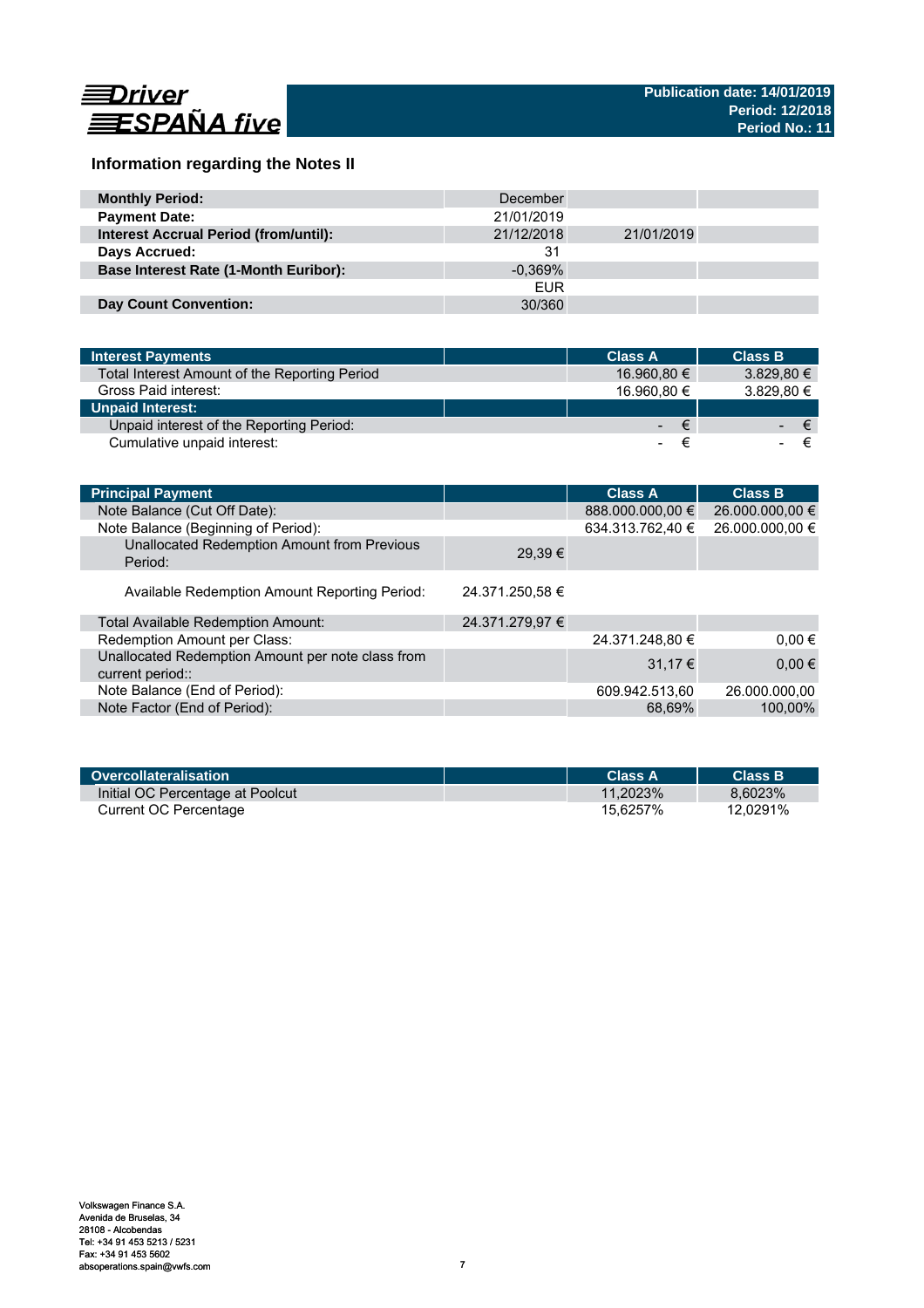

# **Credit Enhancement**

### *Credit Enhancement as of Cut Off Date*

|                                    | <b>Outstanding</b><br><b>Discounted Principal</b><br>Balance (%) | <b>Value</b>    |
|------------------------------------|------------------------------------------------------------------|-----------------|
| Class B Note*                      | 2.60%                                                            | 26.000.000,00 € |
| Subordinated Loan                  | 5,10%                                                            | 51.002.231,57 € |
| Overcollateralization              | 3,50%                                                            | 35.000.000,00 € |
| Cash Collateral Account            | 1.30%                                                            | 13.000.000.00 € |
| *for subordination to class A note |                                                                  |                 |

| <b>Cash Collateral Account (CCA)</b>      | in EUR          | in % of Outstanding Discounted<br><b>Balance as of</b> |                 |
|-------------------------------------------|-----------------|--------------------------------------------------------|-----------------|
| <b>Initial Balance at Poolcut</b>         | 13.000.000,00 € | 1.30%                                                  | <b>Poolcut</b>  |
| Targeted Balance (Floor)                  | 11.000.000,00 € | 1.10%                                                  | Poolcut         |
| Balance as of the Beginning of the Period | 11.000.000,00 € | 1.10%                                                  | <b>BoPeriod</b> |
| Payment from CCA/ Payment to CCA          | $0.00 \in$      | $\overline{\phantom{a}}$                               | -               |
| Balance as of the End of the Period       | 11.000.000,00 € | 1.52%                                                  | EoPeriod        |

## **Calculation of Credit Enhancement:**

The Class B Notes benefit from the Subordinated Loan, the Overcollateralisation and the Cash Collateral Account.

• The transaction starts with sequential amortisation and therefore initially only the Class A Notes will receive principal payments

● The transaction switches into pro rata amortisation once an overcollateralisation percentage (i.e. credit enhancement excluding cash collateral) of OC-Percentage for the Class A Notes and OC-Percentage for the Class B Notes has been reached

• The amortisation will revert to sequential in case the total amount of notes outstanding falls below 10% of the initial notes outstanding

## **Set off Risk**

No set off risk is applicable in this transaction.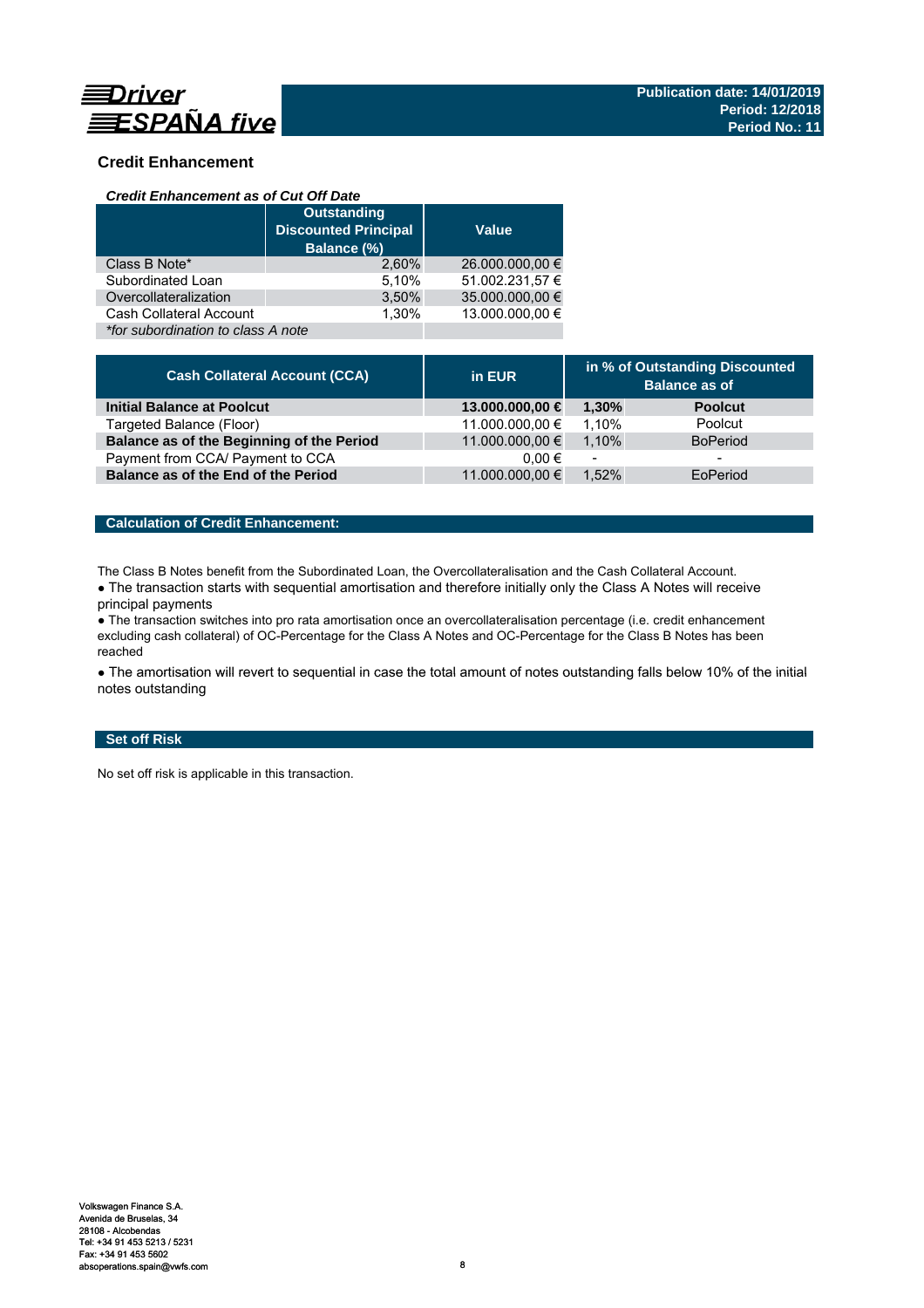

# **Swap/ Waterfall**

| <b>Amortising Interest Rate Swap</b>      | <b>Class A</b>                | <b>Class B</b>  |
|-------------------------------------------|-------------------------------|-----------------|
| Initial Principal                         | 634.313.762,40 €              | 26.000.000,00 € |
| Underlying Principal for Reporting Period | 634.313.762,40 €              | 26.000.000,00 € |
| Paying Leg                                | <b>Fix Interest Rate</b>      |                 |
|                                           |                               |                 |
| Receiving Leg                             | <b>Floating Interest Rate</b> |                 |
| Net Swap payments/ Receipts               | 156.499,30 € -                | 8.075,17€       |

# **Waterfall**

|                                                  |      | <b>Payment</b>      | <b>Remaining Amount</b> |
|--------------------------------------------------|------|---------------------|-------------------------|
| Remaining Balance from Previous Period           |      | $29.39 \in$         |                         |
| Available Distribution Amount                    | plus | 25.206.682,97 €     | 25.206.712,36 €         |
| Fees                                             | less | 650,067,32 €        | 24.556.645.04 €         |
| Net Swap Payments Class A                        | less | 156.499,30 €        | 24.400.145,74 €         |
| Net Swap Payments Class B                        | less | 8.075,17 $\epsilon$ | 24.392.070,57 €         |
| Interest Class A                                 | less | 16.960,80 €         | 24.375.109,77 €         |
| Interest Class B                                 | less | $3.829, 80 \in$     | 24.371.279,97 €         |
| Payment to Cash Collateral Account               | less | €                   | 24.371.279,97 €         |
| <b>Redemption Class A</b>                        | less | 24.371.248.80 €     | 31.17 €                 |
| <b>Redemption Class B</b>                        | less | €                   | 31.17 €                 |
| Remaining Amount Due to Rounding                 | less | 31,17€              | €                       |
| Other Payments to Swap Counterparties            | less | €                   | €                       |
| Interest Subordinated Loan                       | less | €                   | €                       |
| Redemption Subordinated Loan                     | less | €                   | €                       |
| Payment to Subordinated Lender or VW Financeless |      | €                   | €                       |
| Payment from Cash Collateral Account             |      | €                   | €                       |
| Interest Subordinated Loan                       | less | €                   | €                       |
| Redemption Subordinated Loan                     | less | €                   | €                       |
| Payment to Subordinated Lender or VW Financeless |      | €                   | €                       |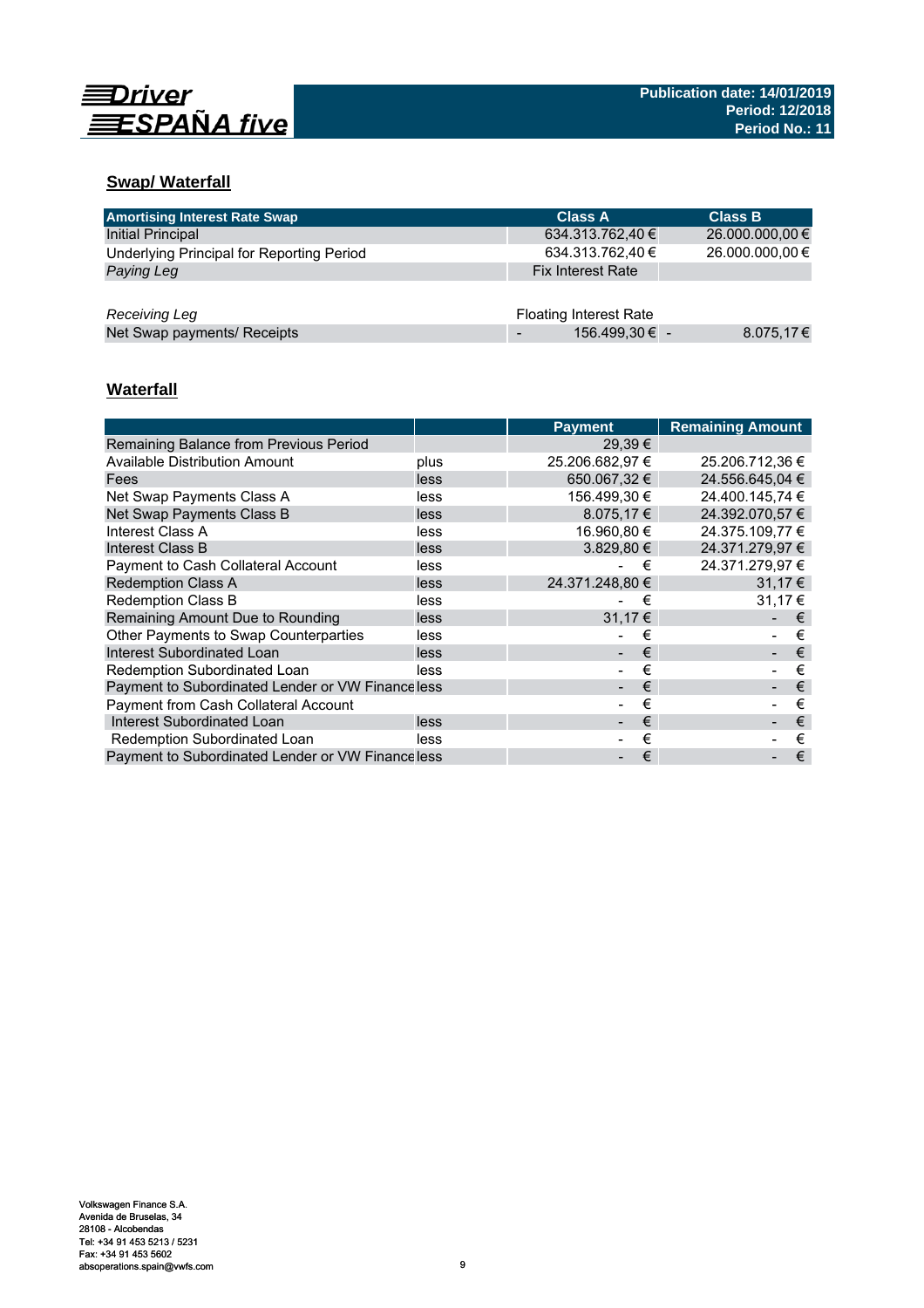

**Run Out Schedule**

|                       | At the End of Previous Reporting Period 30/11/2018 |                                         |                                            | At the end of Reporting Period 31/12/2018 |                                             |                                         |                                            |  |  |
|-----------------------|----------------------------------------------------|-----------------------------------------|--------------------------------------------|-------------------------------------------|---------------------------------------------|-----------------------------------------|--------------------------------------------|--|--|
| <b>Payment Period</b> | <b>ABS Remaining</b><br><b>Depreciation</b>        | <b>ABS Remaining</b><br><b>Interest</b> | <b>ABS Remaining</b><br><b>Instalments</b> | <b>Payment Period</b>                     | <b>ABS Remaining</b><br><b>Depreciation</b> | <b>ABS Remaining</b><br><b>Interest</b> | <b>ABS Remaining</b><br><b>Instalments</b> |  |  |
| Arrears               | 895.155.68€                                        | 17.025.82€                              | 912.181.50€                                | Arrears                                   | 939.650.20€                                 | 15.995.70€                              | 955.645.90€                                |  |  |
| 12/2018               | 23.443.176.86€                                     | 886.256.44€                             | 24.329.433.30€                             |                                           |                                             |                                         |                                            |  |  |
| 01/2019               | 23.311.157,25€                                     | 858.417,38€                             | 24.169.574,63€                             | 01/2019                                   | 23.274.704,71€                              | 857.330,24€                             | 24.132.034,95€                             |  |  |
| 02/2019               | 23.215.102,06€                                     | 830.739,67€                             | 24.045.841,73€                             | 02/2019                                   | 23.178.786,40€                              | 829.695,77€                             | 24.008.482,17€                             |  |  |
| 03/2019               | 23.108.672,88€                                     | 803.167,34€                             | 23.911.840,22€                             | 03/2019                                   | 23.072.454,05€                              | 802.166,62€                             | 23.874.620,67€                             |  |  |
| 04/2019               | 23.031.649,44€                                     | 775.725,06€                             | 23.807.374,50€                             | 04/2019                                   | 22.995.677,87€                              | 774.767,27€                             | 23.770.445,14€                             |  |  |
| 05/2019               | 22.862.260.73€                                     | 748.376,62€                             | 23.610.637,35€                             | 05/2019                                   | 22.826.728,01€                              | 747.461,59€                             | 23.574.189,60€                             |  |  |
| 06/2019               | 22.743.819,24€                                     | 721.226,36€                             | 23.465.045,60€                             | 06/2019                                   | 22.708.344,33€                              | 720.353,52€                             | 23.428.697,85€                             |  |  |
| 07/2019               | 22.571.267,13€                                     | 694.217,14€                             | 23.265.484,27€                             | 07/2019                                   | 22.535.750,05€                              | 693.386,47€                             | 23.229.136,52€                             |  |  |
| 08/2019               | 22.388.910,64€                                     | 667.415,49€                             | 23.056.326,13€                             | 08/2019                                   | 22.353.624,93€                              | 666.626,93€                             | 23.020.251,86€                             |  |  |
| 09/2019               | 22.255.253,83€                                     | 640.827,65€                             | 22.896.081,48€                             | 09/2019                                   | 22.220.220,75€                              | 640.081,02€                             | 22.860.301,77€                             |  |  |
| 10/2019               | 22.069.053.34 €                                    | 614.400.06€                             | 22.683.453,40€                             | 10/2019                                   | 22.034.502.63€                              | 613.695,06€                             | 22.648.197.69€                             |  |  |
| 11/2019               | 21.816.327,18€                                     | 588.190,64€                             | 22.404.517,82€                             | 11/2019                                   | 21.782.554,11€                              | 587.526,68€                             | 22.370.080,79€                             |  |  |
| 12/2019               | 21.377.831,61€                                     | 562.284,26€                             | 21.940.115,87€                             | 12/2019                                   | 21.354.194,72€                              | 561.660,32€                             | 21.915.855,04€                             |  |  |
| 01/2020               | 20.877.399.94€                                     | 536.897.69€                             | 21.414.297,63€                             | 01/2020                                   | 20.854.526.05€                              | 536.301.87€                             | 21.390.827,92€                             |  |  |
| 02/2020               | 20.476.403,80€                                     | 512.107,09€                             | 20.988.510,89€                             | 02/2020                                   | 20.453.753,23€                              | 511.538,44 €                            | 20.965.291,67€                             |  |  |
| 03/2020               | 20.060.221,50€                                     | 487.792,82€                             | 20.548.014,32€                             | 03/2020                                   | 20.038.355,16€                              | 487.251,10€                             | 20.525.606,26€                             |  |  |
| 04/2020               | 19.423.012.45€                                     | 463.970,14€                             | 19.886.982,59€                             | 04/2020                                   | 19.401.120,12€                              | 463.454,41€                             | 19.864.574,53€                             |  |  |
| 05/2020               | 18.727.333,39€                                     | 440.906,10€                             | 19.168.239,49€                             | 05/2020                                   | 18.705.415,12€                              | 440.416,31€                             | 19.145.831,43€                             |  |  |
| 06/2020               | 18.151.389,91€                                     | 418.669,49€                             | 18.570.059,40€                             | 06/2020                                   | 18.130.525,24€                              | 418.205,69€                             | 18.548.730,93€                             |  |  |
| 07/2020               | 17.471.306.08€                                     | 397.112,66€                             | 17.868.418,74€                             | 07/2020                                   | 17.450.811,58€                              | 396.673.65€                             | 17.847.485,23€                             |  |  |
| 08/2020               | 16.773.430,08€                                     | 376.367,46€                             | 17.149.797,54€                             | 08/2020                                   | 16.753.381,80€                              | 375.952,79€                             | 17.129.334,59€                             |  |  |
| 09/2020               | 16.324.820,92€                                     | 356.450,28€                             | 16.681.271,20€                             | 09/2020                                   | 16.305.244,16€                              | 356.059,39€                             | 16.661.303,55€                             |  |  |
| 10/2020               | 15.744.241.41€                                     | 337.064,41€                             | 16.081.305,82€                             | 10/2020                                   | 15.725.134,82€                              | 336.696.80€                             | 16.061.831,62€                             |  |  |
| 11/2020               | 15.191.031,27€                                     | 318.366,98€                             | 15.509.398,25€                             | 11/2020                                   | 15.171.901,96€                              | 318.022,09€                             | 15.489.924,05€                             |  |  |
| 12/2020               | 14.860.672.92€                                     | 300.324.52€                             | 15.160.997.44€                             | 12/2020                                   | 14.844.365.28€                              | 300.002.35€                             | 15.144.367,63€                             |  |  |
| 01/2021               | 14.539.134,63€                                     | 282.677,24€                             | 14.821.811,87€                             | 01/2021                                   | 14.522.807,63€                              | 282.374,43€                             | 14.805.182,06€                             |  |  |
| 02/2021               | 14.269.285,62€                                     | 265.409,30 €                            | 14.534.694,92€                             | 02/2021                                   | 14.253.202,96€                              | 265.125,86€                             | 14.518.328,82€                             |  |  |
| 03/2021               | 13.899.961.05€                                     | 248.467.05€                             | 14.148.428.10€                             | 03/2021                                   | 13.884.568,18€                              | 248.202,67€                             | 14.132.770,85€                             |  |  |
| 04/2021               | 13.103.074.46€                                     | 231.962,26€                             | 13.335.036,72€                             | 04/2021                                   | 13.087.924,97€                              | 231.716,18€                             | 13.319.641,15€                             |  |  |
| 05/2021               | 12.174.684,01€                                     | 216.401,82€                             | 12.391.085,83€                             | 05/2021                                   | 12.162.597,23€                              | 216.173,73€                             | 12.378.770,96€                             |  |  |
| 06/2021               | 11.369.381,32€                                     | 201.943,08€                             | 11.571.324,40€                             | 06/2021                                   | 11.357.908,84€                              | 201.729,38€                             | 11.559.638,22€                             |  |  |
| 07/2021               | 10.302.521,15€                                     | 188.441,67€                             | 10.490.962,82€                             | 07/2021                                   | 10.292.301,48€                              | 188.241,58€                             | 10.480.543,06€                             |  |  |
| 08/2021               | 9.276.140,98€                                      | 176.207,75€                             | 9.452.348,73€                              | 08/2021                                   | 9.265.909,17€                               | 176.019,80€                             | 9.441.928,97€                              |  |  |
| 09/2021               | 8.571.389.97€                                      | 165.191,54€                             | 8.736.581,51€                              | 09/2021                                   | 8.561.146,03€                               | 165.015,72€                             | 8.726.161,75€                              |  |  |
| 10/2021               | 7.658.492,32€                                      | 155.014,11€                             | 7.813.506,43€                              | 10/2021                                   | 7.648.552,88€                               | 154.850,46€                             | 7.803.403,34 €                             |  |  |
| 11/2021               | 6.882.754,85€                                      | 145.919,24€                             | 7.028.674,09€                              | 11/2021                                   | 6.872.803,62€                               | 145.767,38€                             | 7.018.571,00€                              |  |  |
| 12/2021               | 6.748.749,72€                                      | 137.746,71€                             | 6.886.496,43€                              | 12/2021                                   | 6.740.688,53€                               | 137.606,68€                             | 6.878.295,21€                              |  |  |
| 01/2022               | 6.593.808,87€                                      | 129.732,32€                             | 6.723.541,19€                              | 01/2022                                   | 6.585.738,10€                               | 129.601,87€                             | 6.715.339,97€                              |  |  |
| 02/2022               | 6.473.602.32€                                      | 121.901.66€                             | 6.595.503.98€                              | 02/2022                                   | 6.465.521.98€                               | 121.780.78€                             | 6.587.302.76€                              |  |  |
| 03/2022               | 6.341.262,26€                                      | 114.214,20€                             | 6.455.476,46€                              | 03/2022                                   | 6.333.172,31€                               | 114.102,93€                             | 6.447.275,24€                              |  |  |
| 04/2022               | 6.075.131,70€                                      | 106.684,53€                             | 6.181.816,23€                              | 04/2022                                   | 6.067.406,91€                               | 106.582,87€                             | 6.173.989,78€                              |  |  |
| 05/2022               | 5.739.009,77€                                      | 99.470,50€                              | 5.838.480,27€                              | 05/2022                                   | 5.731.275,79€                               | 99.378,03€                              | 5.830.653,82€                              |  |  |
| 06/2022               | 5.420.030,14€                                      | 92.655,39€                              | 5.512.685,53€                              | 06/2022                                   | 5.412.652,55€                               | 92.572,08€                              | 5.505.224,63€                              |  |  |
| 07/2022               | 5.007.274,67€                                      | 86.218,87€                              | 5.093.493,54 €                             | 07/2022                                   | 5.000.873,23€                               | 86.144,32€                              | 5.087.017,55€                              |  |  |
| 08/2022               | 4.568.196,56€                                      | 80.273,22€                              | 4.648.469,78€                              | 08/2022                                   | 4.561.787,50€                               | 80.206,29€                              | 4.641.993,79€                              |  |  |
| 09/2022               | 4.309.061,18€                                      | 74.848,51€                              | 4.383.909,69€                              | 09/2022                                   | 4.302.871,47€                               | 74.789,19€                              | 4.377.660,66€                              |  |  |
| 10/2022               | 3.938.413,49€                                      | 69.731,68€                              | 4.008.145,17€                              | 10/2022                                   | 3.932.933,04€                               | 69.679,71€                              | 4.002.612,75€                              |  |  |
| 11/2022               | 3.592.462.44€                                      | 65.055.46€                              | 3.657.517.90 €                             | 11/2022                                   | 3.587.754.19€                               | 65.009.95€                              | 3.652.764.14€                              |  |  |
| 12/2022               | 3.512.719,08€                                      | 60.788,81€                              | 3.573.507,89€                              | 12/2022                                   | 3.509.755,82€                               | 60.748,94€                              | 3.570.504,76€                              |  |  |
| <b>Subtotal</b>       | 699.537.444,10€                                    | 17.871.256,49 €                         | 717.408.700,59 €                           | <b>Subtotal</b>                           | 675.253.881,69 €                            | 16.964.742,91 €                         | 692.218.624,60€                            |  |  |
| >12/2022              | 47.677.563,50€                                     | 584.570,96€                             | 48.262.134,47€                             | >12/2022                                  | 47.646.940,29€                              | 584.309,58€                             | 48.231.249,88€                             |  |  |
| <b>Total</b>          | 747.215.007,60 €                                   | 18.455.827,45 €                         | 765.670.835,06 €                           | Total                                     | 722.900.821,98 €                            | 17.549.052,49€                          | 740.449.874,48€                            |  |  |
|                       |                                                    |                                         |                                            |                                           |                                             |                                         |                                            |  |  |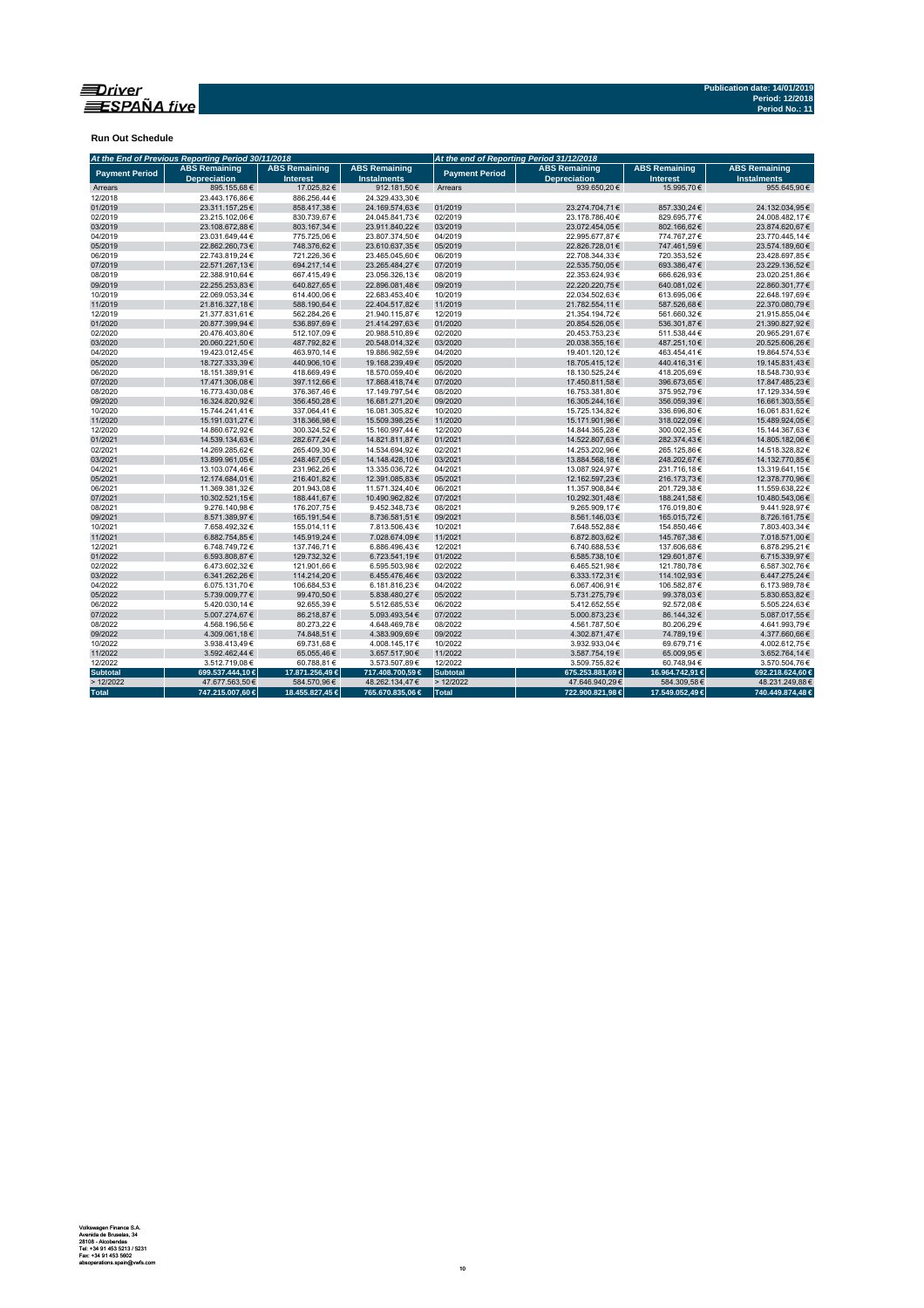

## **Amortisation Profile**

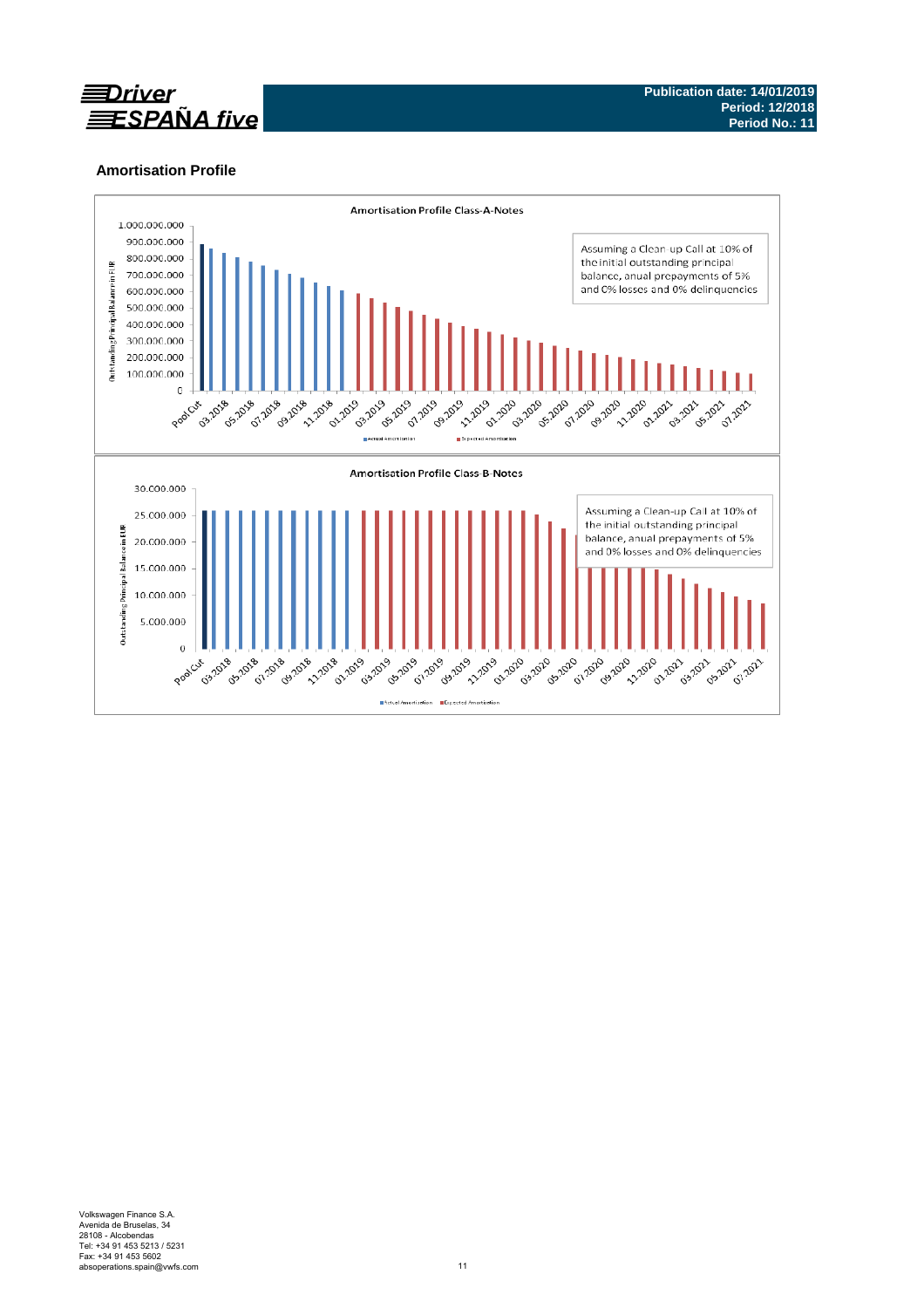

## **Defaults/ Performance Trigger**

| <b>Cumulative Gross Losses</b> |  |
|--------------------------------|--|
|                                |  |

|                 | <b>Number of Contracts</b> | Defaults - Discounted<br>principal balance |
|-----------------|----------------------------|--------------------------------------------|
| Begin of Period | 46                         | 748.707.98                                 |
| <b>Defaults</b> | 9                          | 85.631,21                                  |
| End of Period   | 55                         | 834.339.19                                 |
|                 |                            |                                            |

### **Cumulative Gross Loss Ratio**

| Cumulative Defaults as percentage of Discounted Principal Balance at Pool cut Date $(\epsilon)$ | 0.0834% |
|-------------------------------------------------------------------------------------------------|---------|
|                                                                                                 |         |

## **Performance Triggers**

A Targeted Note Balance was implemented to assure on a monthly basis that no cash is paid to lower steps in the waterfall unless there is sufficient overcollateralization to support the notes.

The performance trigger in form of a credit enhancement increase condition will be activated when the cumulative Gross Loss Ratio exceeds the defined limits. In this case the overcollateralization will be increased accordingly.

|                                                            | <b>OC-Percentage</b> | <b>OC-Percentage</b> |
|------------------------------------------------------------|----------------------|----------------------|
|                                                            | <b>Class A Notes</b> | <b>Class B Notes</b> |
| Until a Credit Enhancement Increase condition is in place  | 21.00%               | 14.50%               |
| Level I Credit Enhancement Increase condition is in place  | 25.00%               | 18.00%               |
| Level II Credit Enhancement Increase condition is in place | 100.00%              | 100.00%              |

### *Performance Trigger*

| <b>Levels</b> | Credit Enhancement increase condition                                                                                                                                                                        | <b>Credit Enhancement</b><br>increase condition in<br>place? |
|---------------|--------------------------------------------------------------------------------------------------------------------------------------------------------------------------------------------------------------|--------------------------------------------------------------|
| Level 1       | Cumulative Gross Loss Ratio exceeds (i) 1.8% on any Payment Date prior to or<br>during May 2019 (included); or (ii) 4.00% for any Payment Date after May 2019<br>and until that for February 2020(inclusive) | No.                                                          |
| Level 2       | Cumulative Gross Loss Ratio exceeds 8.0% for any Payment Date                                                                                                                                                | No.                                                          |

### *Performance Pool vis-a-vis Triggers*

#### **Cumulated Grossloss**

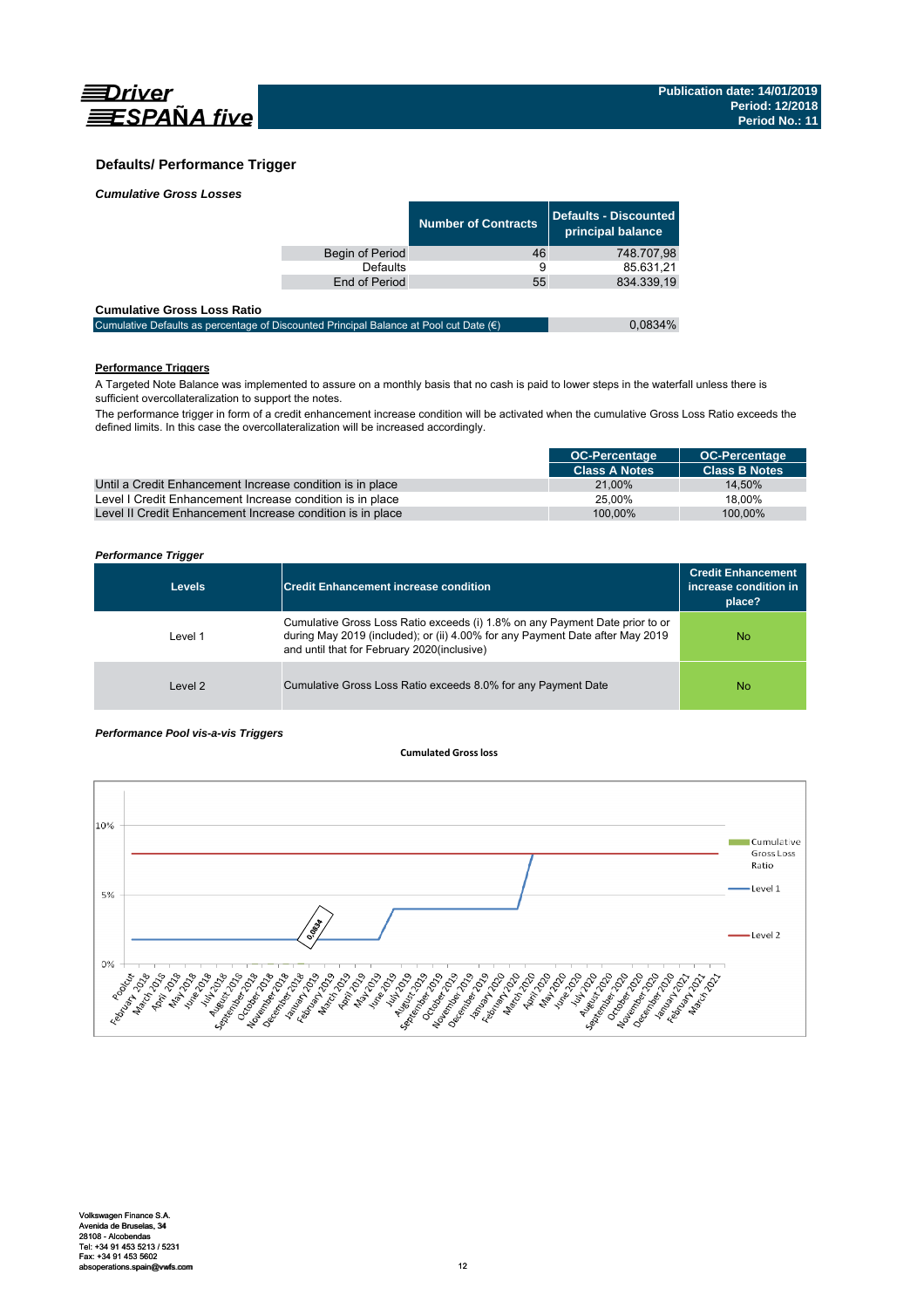

#### **Overview Outstanding Contracts**

#### *Development of Pool within Reporting Period*

|                                      | <b>Number of</b><br>contracts | <b>Adjustments</b> | <b>Outstanding Nominal</b><br><b>Balance</b> |
|--------------------------------------|-------------------------------|--------------------|----------------------------------------------|
| <b>Begin of Period</b>               |                               |                    | 765.670.835.06 €                             |
| <b>End of Period</b>                 |                               |                    | 740.449.874.48 €                             |
| Periodic reduction of Nominal        |                               | 25.220.960.58 €    | 25.220.960.58 €                              |
| Excess provision at pool cut         |                               | 0.00€              |                                              |
| Adjustment due to outdated arrears   |                               | 0.00€              |                                              |
| Cancelled interest in prepayments    |                               | -19.605,78 €       |                                              |
| Fees for prolongation                |                               | 0.00€              |                                              |
| Write Off / Write Down               | $\overline{2}$                | $-3.386,33 \in$    |                                              |
| Recoveries after Write Off           |                               | 0.00€              |                                              |
| Cancelation fees                     |                               | 7.200.08 €         |                                              |
| Interest in arrears                  |                               | 1.514.42 €         |                                              |
| Net Swaps                            |                               | 0.00€              |                                              |
| <b>Available Distribution Amount</b> |                               | 25.206.682.97 €    |                                              |

#### *Status of Contracts*

| <b>Status of Contracts</b> |                                      | <b>Pool Balance at Poolcut</b>                            | <b>Credit Type</b>         |                                                                     |                       | <b>Vehicle Status</b>                                               |                                            |                               |                     |                                                             |
|----------------------------|--------------------------------------|-----------------------------------------------------------|----------------------------|---------------------------------------------------------------------|-----------------------|---------------------------------------------------------------------|--------------------------------------------|-------------------------------|---------------------|-------------------------------------------------------------|
|                            |                                      |                                                           | <b>Auto Credit</b>         |                                                                     | <b>Classic Credit</b> |                                                                     | <b>New</b>                                 |                               | <b>Used</b>         |                                                             |
| <b>Status</b>              | <b>Number of</b><br><b>Contracts</b> | <b>Outstanding Discounted</b><br><b>Principal Balance</b> | <b>Number of Contracts</b> | <b>Outstanding</b><br><b>Discounted Principal</b><br><b>Balance</b> | Number of Contracts   | <b>Outstanding</b><br><b>Discounted Principal</b><br><b>Balance</b> | Number of Contracts   Discounted Principal | Outstanding<br><b>Balance</b> | Number of Contracts | Outstanding<br><b>Discounted Principa</b><br><b>Balance</b> |
| Current                    | 86.320                               | 1.000.002.231,57 €                                        | 11.160                     | 88.987.892,58 €                                                     | 75.160                | 911.014.338,99 €                                                    | 71.700                                     | 824.396.601.44 €              | 14.620              | 175.605.630,13 €                                            |
| Delinquent                 |                                      |                                                           |                            |                                                                     |                       |                                                                     |                                            |                               |                     |                                                             |
| <b>Defaulted</b>           |                                      |                                                           |                            | $ \epsilon$                                                         |                       | $\sim$                                                              |                                            | $\sim$                        |                     | $-$                                                         |
| Partial Prepayment         |                                      |                                                           |                            |                                                                     |                       |                                                                     |                                            |                               |                     |                                                             |
| End of Term                |                                      | $\sim$                                                    |                            | $ \epsilon$                                                         |                       | $\sim$                                                              |                                            | $\sim$ $\sim$                 |                     | $ \neq$                                                     |
| Write Off                  |                                      |                                                           |                            | $\sim$                                                              |                       |                                                                     |                                            |                               |                     | $\sim$                                                      |
| <b>Full Prepayment</b>     |                                      |                                                           |                            | $ +$                                                                |                       | $\sim$                                                              |                                            | $\sim$                        |                     | $\sim$                                                      |
| Repurchase                 |                                      |                                                           |                            |                                                                     |                       |                                                                     |                                            |                               |                     |                                                             |
| <b>Total</b>               | 86.320                               | 1.000.002.231,57 €                                        | 11.160                     | 88.987.892,58 €                                                     | 75.160                | 911.014.338,99 €                                                    | 71.700                                     | 824.396.601,44 €              | 14.620              | 175.605.630,13 €                                            |

|                        | Pool Balance at the End of Period |                               | <b>Credit Type</b>  |                             |                                            |                  | <b>Vehicle Status</b> |                    |                                                 |                             |
|------------------------|-----------------------------------|-------------------------------|---------------------|-----------------------------|--------------------------------------------|------------------|-----------------------|--------------------|-------------------------------------------------|-----------------------------|
|                        |                                   |                               | <b>Auto Credit</b>  |                             | <b>Classic Credit</b>                      |                  | New                   |                    | <b>Used</b>                                     |                             |
|                        | <b>Number of</b>                  | <b>Outstanding Discounted</b> |                     | Outstanding                 |                                            | Outstanding      |                       | <b>Outstanding</b> |                                                 | Outstanding                 |
| <b>Status</b>          | <b>Contracts</b>                  | <b>Principal Balance</b>      | Number of Contracts | <b>Discounted Principal</b> | Number of Contracts   Discounted Principal |                  | Number of Contracts   |                    | <b>Discounted Principal Number of Contracts</b> | <b>Discounted Principal</b> |
|                        | (End of Period)                   | (End of Period)               |                     | <b>Balance</b>              |                                            | <b>Balance</b>   |                       | <b>Ralance</b>     |                                                 | <b>Balance</b>              |
| Current                | 82.608                            | 715.597.985.41 €              | 10.507              | 58.671.886.09 €             | 72.101                                     | 656.926.099.32 € | 68.681                | 586.545.144.76 €   | 13.927                                          | 129.052.840.65 €            |
| Delinquent             | 542                               | 6.561.686.10 €                | 78                  | 582.278.26 €                | 464                                        | 5.979.407.84 €   | 420                   | 5.157.587.23 €     | 122                                             | 1.404.098.87 €              |
| Defaulted              | 50 <sup>1</sup>                   | 721.005.90 €                  |                     | 42.785.89 €                 | 47                                         | 678.220.01 €     | 40                    | 624.667.31 €       | 10                                              | 96.338.59 €                 |
| Partial Prepayment     |                                   | 20.144.57 €                   |                     | 1.430,55 €                  |                                            | 18.714.02 €      |                       | 20.144.57 €        |                                                 |                             |
| End of Term            | 1.876                             | $0.00 \in$                    | 388                 | $0.00 \in$                  | 1.488                                      | $0.00 \in$       | 1.595                 | $\sim$             | 281                                             | $ \epsilon$                 |
| Write Off              |                                   | $0.00 \in$                    |                     | $0,00 \in$                  |                                            | $0,00$ €         |                       |                    |                                                 |                             |
| <b>Full Prepayment</b> | 1.235                             | $0.00 \in$                    | 183                 | $0.00 \in$                  | 1.052                                      | $0.00 \in$       | 955                   | $\sim$             | 280                                             | $ \epsilon$                 |
| Repurchase             |                                   | 0,00€                         |                     | 0,00€                       |                                            | $0,00 \in$       |                       |                    |                                                 |                             |
| <b>Total</b>           | 86.320                            | 722.900.821.98 €              | 11.160              | 59.298.380.79 €             | 75.160                                     | 663.602.441.19 € | 71.700                | 592.347.543.87 €   | 14.620                                          | 130.553.278.11 €            |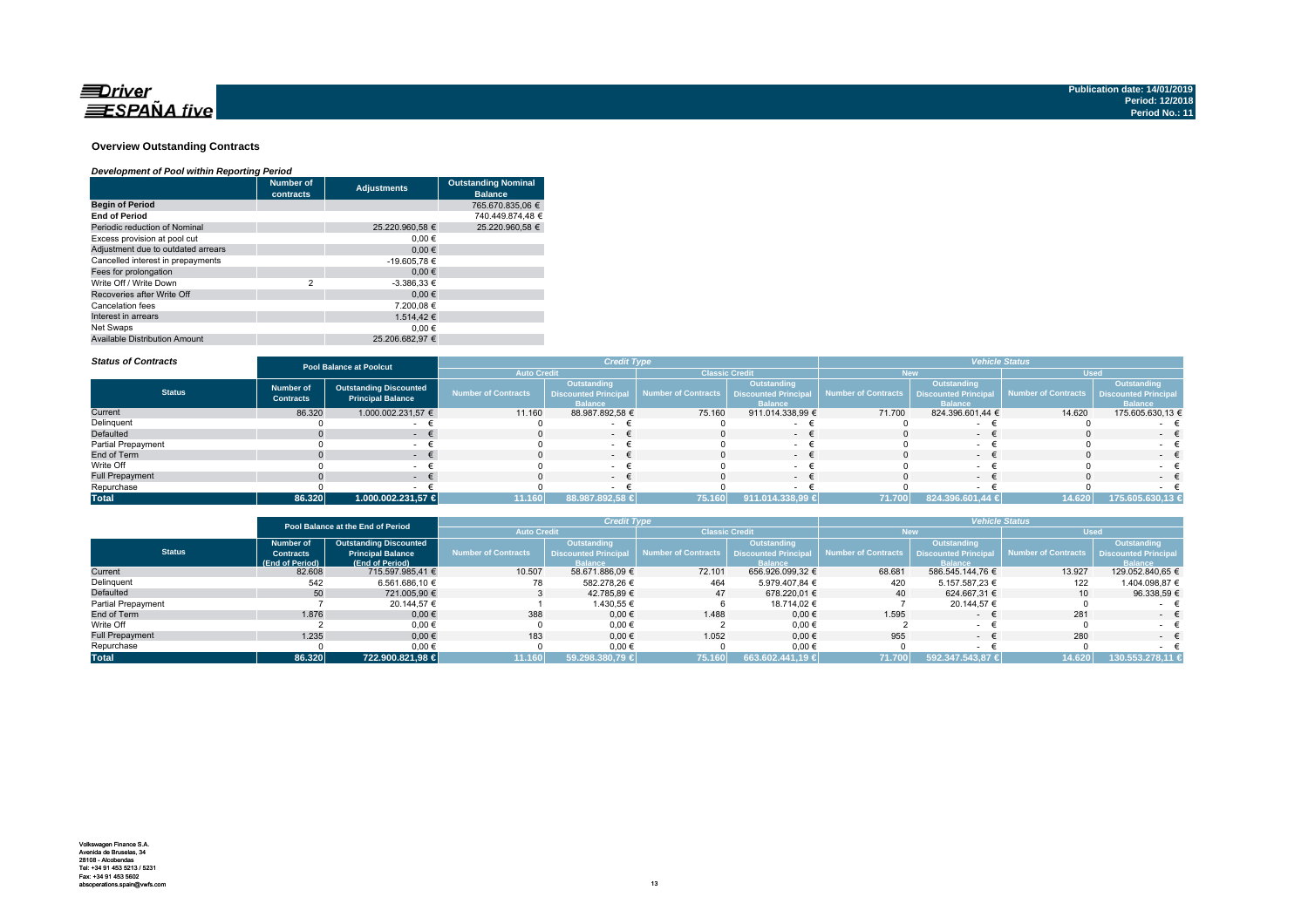## **Information on the retention of net economic interest**

### *Retention Amount at Poolcut*

| <b>Type of Asset</b>            | <b>Number of</b><br><b>Loans</b> | Percentage of<br><b>Loans</b><br>(%) | <b>Outstanding Nominal</b><br><b>Balance</b> | Percentage of<br><b>Balance</b><br>(% ) |
|---------------------------------|----------------------------------|--------------------------------------|----------------------------------------------|-----------------------------------------|
| Portfolio sold to Fund          | 86.320                           | 94,94%                               | 1.029.405.033,97 €                           | 95,00%                                  |
| Retention of Volkswagen Finance | 4.598                            | 5.06%                                | 54.189.288,02 €                              | 5.00%                                   |
| <b>Total</b>                    | 90.918                           | 100,00%                              | 1.083.594.321,99 €                           | 100,00%                                 |
|                                 |                                  |                                      |                                              |                                         |
| <b>Retention Amounts</b>        |                                  |                                      |                                              |                                         |
| Minimum Retention               | 51.470.251,70 €                  | 5,00%                                |                                              |                                         |
| <b>Actual Retention</b>         | 54.189.288.02 €                  | 5.00%                                |                                              |                                         |

### *Retention Amount End of Period*

| <b>Type of Asset</b>            | Number of<br><b>Loans</b> | Percentage of<br>Loans<br>(%) | <b>Outstanding Nominal</b><br><b>Balance</b> | Percentage of<br><b>Balance</b><br>(%) |
|---------------------------------|---------------------------|-------------------------------|----------------------------------------------|----------------------------------------|
| Portfolio sold to Fund          | 83.207                    | 94,97%                        | 740.449.874,48 €                             | 95,03%                                 |
| Retention of Volkswagen Finance | 4.410                     | 5.03%                         | 38.740.124,88 €                              | 4.97%                                  |
| Total                           | 87.617                    | $ 100,00\% $                  | 779.189.999,36 €                             | 100,00%                                |

| <b>Retention Amounts</b> |                 |       |
|--------------------------|-----------------|-------|
| Minimum Retention        | 38.959.499.97 € | 5.00% |
| <b>Actual Retention</b>  | 38.740.124.88 € | 4.97% |

In its capacity as originator and original lender, Volkswagen Finance, S.A. complies with the retention requirement of a material net economic interest in accordance with §122a CRD.

By adhering to option c) of the directive, Volkswagen Finance, S.A. will keep the exposures designated for retention on its balance sheet on an ongoing basis.

The latest end of month level of retention will be published on a monthly basis within the Investor Report.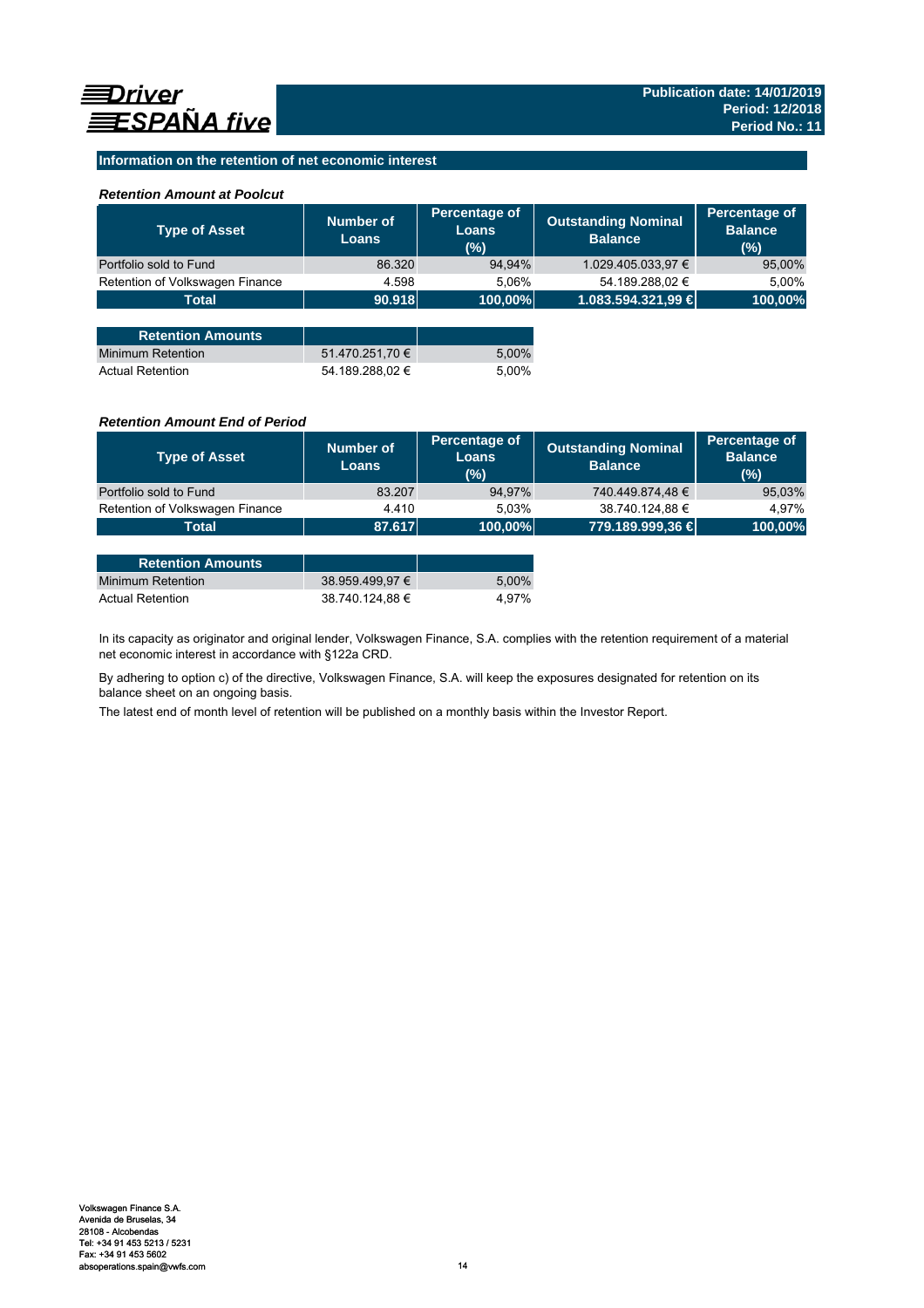### $\equiv$ Driver **ESPAÑA** five

#### **Delinquent Contracts**

|                 | <b>Total Portfolio</b>               |                                   |                                                           |                                                               |                                       |                                                      |                               | <b>Vehicle Status</b><br><b>Credit Type</b>                   |                                      |                                                                     |                               |                                                              |                                      |                                                                     |
|-----------------|--------------------------------------|-----------------------------------|-----------------------------------------------------------|---------------------------------------------------------------|---------------------------------------|------------------------------------------------------|-------------------------------|---------------------------------------------------------------|--------------------------------------|---------------------------------------------------------------------|-------------------------------|--------------------------------------------------------------|--------------------------------------|---------------------------------------------------------------------|
|                 |                                      |                                   |                                                           |                                                               |                                       |                                                      |                               | <b>Auto Credit</b>                                            | <b>Classic Credit</b>                |                                                                     | <b>New</b>                    |                                                              | <b>Used</b>                          |                                                                     |
| Days in Arrears | <b>Number of</b><br><b>Contracts</b> | <b>Number of</b><br>Contracts (%) | <b>Outstanding Discounted</b><br><b>Principal Balance</b> | <b>Outstanding Discounted</b><br><b>Principal Balance (%)</b> | Outstanding<br><b>Nominal Balance</b> | <b>Outstanding</b><br><b>Nominal Balance</b><br>19/1 | Number of<br><b>Contracts</b> | Outstanding,<br><b>Discounted</b><br><b>Principal Balance</b> | <b>Number of</b><br><b>Contracts</b> | <b>Outstanding</b><br><b>Discounted</b><br><b>Principal Balance</b> | Number of<br><b>Contracts</b> | Outstanding<br><b>Discounted</b><br><b>Principal Balance</b> | <b>Number of</b><br><b>Contracts</b> | <b>Outstanding</b><br><b>Discounted</b><br><b>Principal Balance</b> |
| $> 1 \le 30$    | 163                                  | 0,20%                             | 1.940.882,80 €                                            | 0,27%                                                         | 2.003.056.64 €                        | 0.26%                                                | 25                            | 174.238,53 €                                                  | 138                                  | 1.766.644,27 €                                                      | 128                           | 1.546.769,09 €                                               | 35                                   | 394.113,71 €                                                        |
| $> 30 \le 60$   | 164                                  | 0,20%                             | 2.008.655.76 €                                            | 0.28%                                                         | 2.074.769.31 €                        | 0,27%                                                | 21                            | 154.202,58 €                                                  | 143                                  | 1.854.453.18€                                                       | 127                           | .580.076,08 €                                                | 37                                   | 428.579,68 €                                                        |
| $> 60 \le 90$   | 99                                   | 0,12%                             | 1.246.474.84 €                                            | 0,17%                                                         | 1.288.474.74 €                        | 0,17%                                                | 17                            | 132.795,97 €                                                  | 82                                   | 1.113.678.87 €                                                      | 73                            | 935.163,80 €                                                 | 26                                   | 311.311,04 €                                                        |
| $> 90 \le 120$  | 55                                   | 0.07%                             | 706.037,87 €                                              | 0.10%                                                         | 730.938,30 €                          | 0,09%                                                |                               | 58.471.41 €                                                   | 48                                   | 647.566,46 €                                                        | 43                            | 560.509,05 €                                                 | 12                                   | 145.528,82 €                                                        |
| $> 120 \le 150$ | 27                                   | 0,03%                             | 273.533,28 €                                              | 0,04%                                                         | 281.840.59 €                          | 0,04%                                                | $\overline{4}$                | 19.732,60 €                                                   | 23                                   | 253.800,68 €                                                        | 20                            | 203.903,57 €                                                 |                                      | 69.629,71 €                                                         |
| $> 150 \le 180$ |                                      | 0.01%                             | 80.866,08 €                                               | 0,01%                                                         | 83.029,82 €                           | 0,01%                                                |                               | 24.996,07 €                                                   |                                      | 55.870,01 €                                                         |                               | 80.866,08 €                                                  |                                      | $\sim$                                                              |
| <b>Subtotal</b> | 517                                  | 0,63%                             | $6.256.450.63 \in$                                        | 0.87%                                                         | 6.462.109.40 €                        | 0,84%                                                | 771                           | 564.437.16 €                                                  | 440                                  | .692.013.47 €                                                       | 100                           | $1.907.287.67 \in$                                           | 117                                  | 1.349.162.96 €                                                      |
| $> 180 \le 210$ |                                      | 0,01%                             | 80.958,16 €                                               | 0,01%                                                         | 83.192.68 €                           | 0,01%                                                |                               | 17.841,10 €                                                   | 8                                    | 63.117,06 €                                                         |                               | 67.216,07 €                                                  |                                      | 13.742,09 €                                                         |
| > 210 < 240     |                                      | 0.01%                             | 81.507.55 €                                               | 0,01%                                                         | 84.612.16 €                           | 0,01%                                                |                               | $\sim$                                                        |                                      | 81.507,55 €                                                         |                               | 74.354.75 €                                                  |                                      | 7.152.80 €                                                          |
| $> 240 \le 270$ |                                      | 0.01%                             | 78.734,56 €                                               | 0,01%                                                         | 81.676.14 €                           | 0,01%                                                | $\Omega$                      | $ \epsilon$                                                   |                                      | 78.734,56 €                                                         |                               | 52.804,17 €                                                  |                                      | 25.930,39 €                                                         |
| $> 270 \le 300$ |                                      | 0,00%                             | 34.328,07 €                                               | 0,00%                                                         | 35.743.58 €                           | 0,00%                                                |                               | $\sim$                                                        |                                      | 34.328,07 €                                                         |                               | 34.328,07 €                                                  |                                      | $\sim$                                                              |
| $>$ 300 <= 330  |                                      | 0.00%                             | 29.707,13 €                                               | 0,00%                                                         | 30.514.53 €                           | 0.00%                                                | $\Omega$                      | $\sim$                                                        |                                      | 29.707.13 €                                                         |                               | 21.596,50 €                                                  |                                      | 8.110,63 €                                                          |
| $>$ 330 <= 360  |                                      | 0,00%                             | $\sim$                                                    | 0,00%                                                         | - €                                   | 0,00%                                                |                               | $\sim$                                                        |                                      | $\sim$                                                              |                               | ۰                                                            |                                      | $\sim$                                                              |
| > 360           |                                      | 0,00%                             | $\sim$                                                    | 0,00%                                                         | $\sim$                                | 0,00%                                                |                               | $\sim$                                                        |                                      | $ \epsilon$                                                         |                               | $ \epsilon$                                                  |                                      | $\sim$                                                              |
| <b>Subtotal</b> | 25 <sup>1</sup>                      | 0,03%                             | 305.235.47 €                                              | 0,03%                                                         | 315.739.09 €                          | 0,03%                                                |                               | 17.841.10 €                                                   |                                      | 287.394.37 €                                                        |                               | 250.299.56 €                                                 |                                      | 54.935.91                                                           |
| <b>Total</b>    | 542                                  | 0,66%                             | $6.561.686.10 \in$                                        | 0.90%                                                         | 6.777.848.49 €                        | 0.87%                                                | 78                            | 582.278.26 €                                                  | 464                                  | 5.979.407.84 €                                                      | 420                           | 5.157.587.23 €                                               | 122                                  | 1.404.098.87 €                                                      |

#### *Performance Delinquencies*

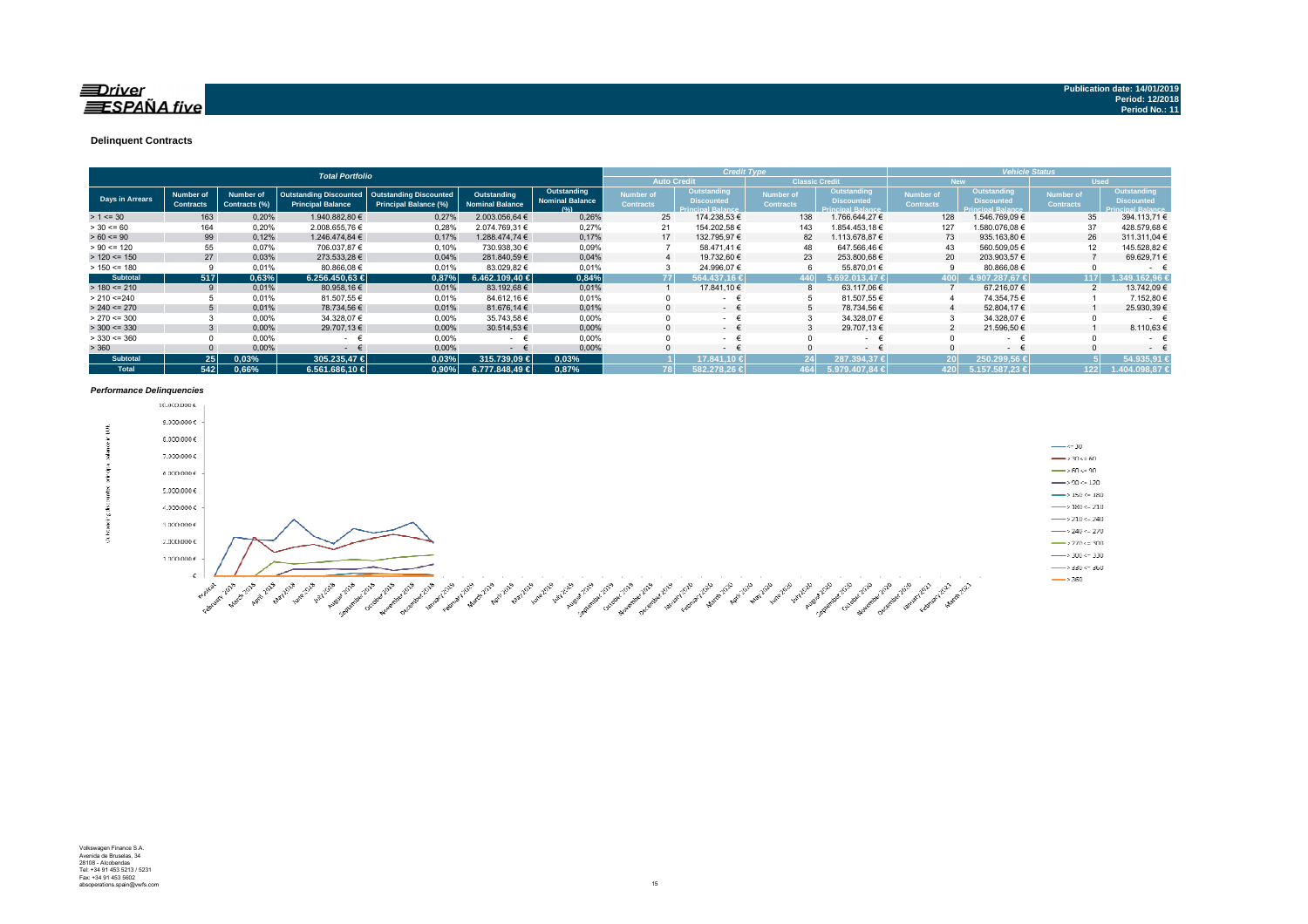### $\equiv$ Driver  $\equiv$ SPAÑA five

**Publication date: 14/01/2019 Period: 12/2018 Period No.: 11**

#### **Defaulted Contracts**

|                        |                  |                  | <b>Defaulted Profile Total Portfolio</b>      |                               |                        | <b>Credit Type</b><br><b>Vehicle Status</b> |                  |                                               |                  |                                               |                  |                                              |                  |                                               |
|------------------------|------------------|------------------|-----------------------------------------------|-------------------------------|------------------------|---------------------------------------------|------------------|-----------------------------------------------|------------------|-----------------------------------------------|------------------|----------------------------------------------|------------------|-----------------------------------------------|
|                        |                  |                  |                                               |                               |                        |                                             |                  | <b>Auto Credit</b>                            |                  | <b>Classic Credit</b>                         |                  | <b>New</b>                                   | <b>Used</b>      |                                               |
|                        | <b>Number of</b> | <b>Number of</b> | Outstanding                                   | <b>Outstanding Discounted</b> | Outstanding            | Outstanding                                 | <b>Number of</b> | Outstanding                                   | Number of        | <b>Outstanding</b>                            | <b>Number of</b> | <b>Outstanding</b>                           | Number of        | <b>Outstanding</b>                            |
| <b>Days in Arrears</b> | <b>Contracts</b> | Contracts (%)    | <b>Discounted Principal</b><br><b>Balance</b> | <b>Principal Balance (%)</b>  | <b>Nominal Balance</b> | Nominal<br>Balance (%)                      | <b>Contracts</b> | <b>Discounted Principal</b><br><b>Balance</b> | <b>Contracts</b> | <b>Discounted Principal</b><br><b>Balance</b> | <b>Contracts</b> | <b>Discounted Principa</b><br><b>Balance</b> | <b>Contracts</b> | <b>Discounted Principal</b><br><b>Balance</b> |
| $= 30$                 |                  | 0,00%            | $0,00$ €                                      | 0,00%                         | $ \epsilon$            | 0,00%                                       |                  | $0,00 \in$                                    |                  | $0,00 \in$                                    |                  | $0.00 \in$                                   |                  | $0,00 \in$                                    |
| $> 30 \le 60$          |                  | 0,00%            | 3.710,86 €                                    | 0,00%                         | 3.712,18€              | 0.00%                                       |                  | $0,00 \in$                                    |                  | 3.710,86 €                                    |                  | $0,00 \in$                                   |                  | 3.710,86€                                     |
| $> 60 \le 90$          |                  | 0,00%            | 29.640,01 €                                   | 0,00%                         | 29.654,62€             | 0.00%                                       |                  | $0.00 \in$                                    |                  | 29.640,01 €                                   |                  | 22.381,67 €                                  |                  | 7.258,34 €                                    |
| $> 90 \le 120$         |                  | 0,00%            | 35.161,94 €                                   | 0,00%                         | 35.238,13 €            | 0.00%                                       |                  | $0,00 \in$                                    |                  | 35.161,94 €                                   |                  | 29.298,75€                                   |                  | 5.863,19€                                     |
| $> 120 \le 150$        |                  | 0.00%            | 22.805,59€                                    | 0.00%                         | 22.945.14 €            | 0.00%                                       |                  | $0.00 \in$                                    |                  | 22.805,59€                                    |                  | 10.393.65 €                                  |                  | 12.411,94€                                    |
| $> 150 \le 180$        |                  | 0.00%            | 43.301.60 €                                   | 0.01%                         | 43.545.64 €            | 0.01%                                       |                  | $0.00 \in$                                    |                  | 43.301,60 €                                   |                  | 43.301,60 €                                  |                  | $0.00 \in$                                    |
| <b>Subtotal</b>        | 121              | 0,00%            | 134.620,00 €                                  | 0,01%                         | 135.095,71 €           | 0,01%                                       |                  | $0.00 \in$                                    | 121              | 134.620.00 €                                  |                  | 105.375.67 €                                 |                  | 29.244,33                                     |
| $> 180 \le 210$        |                  | 0.01%            | 110.808,87 €                                  | 0,02%                         | 111.495,99 €           | 0.02%                                       |                  | $0.00 \in$                                    | 8                | 110.808,87 €                                  |                  | 110.808,87€                                  |                  | $0.00 \in$                                    |
| $> 210 \le 240$        |                  | 0,01%            | 142.151,92 €                                  | 0,02%                         | 142.874.40 €           | 0,02%                                       |                  | $0,00 \in$                                    | 6                | 142.151,92 €                                  |                  | 132.359,38 €                                 |                  | 9.792,54 €                                    |
| $> 240 \le 270$        |                  | 0,00%            | 34.885,88 €                                   | 0,00%                         | 35.042,14 €            | 0.00%                                       |                  | 18.429,86 €                                   |                  | 16.456,02 €                                   |                  | 34.885,88€                                   |                  | $0,00 \in$                                    |
| $> 270 \le 300$        |                  | 0.01%            | 139.490,20 €                                  | 0,02%                         | 140.271.55 €           | 0.02%                                       |                  | 14.441.76 €                                   | 8                | 125.048.44 €                                  |                  | 100.986,38 €                                 |                  | 38.503,82 €                                   |
| $>$ 300 <= 330         | 11               | 0.01%            | 159.049,03 €                                  | 0,02%                         | 160.055,09€            | 0.02%                                       |                  | 9.914.27 $\in$                                | 10 <sup>1</sup>  | 149.134,76 €                                  |                  | 140.251,13 €                                 |                  | 18.797,90 €                                   |
| $>$ 330 <= 360         |                  | 0.00%            | $0,00$ €                                      | 0.00%                         | 0.00€                  | 0.00%                                       |                  | $0.00 \in$                                    | 0                | $0.00 \in$                                    |                  | $0.00 \in$                                   |                  | 0.00€                                         |
| > 360                  |                  | 0,00%            | $0,00 \in$                                    | 0,00%                         | 0,00€                  | 0,00%                                       |                  | $0.00 \in$                                    |                  | $0.00 \in$                                    |                  | $0.00 \in$                                   |                  | $0.00 \in$                                    |
| <b>Subtotal</b>        | 38 <sup>1</sup>  | 0,04%            | 586,385.90 €                                  | 0,08%                         | 589.739.17 €           | 0,08%                                       |                  | 42.785.89 €                                   |                  | 543.600,01 €                                  |                  | 519.291.64 €<br>321                          |                  | 67.094.26                                     |
| <b>Total</b>           | 50               | 0.04%            | 721.005,90 €                                  | 0,09%                         | 724.834,88 €           | 0,09%                                       |                  | 42.785.89 €                                   | 47               | 678.220,01 €                                  |                  | 624.667,31                                   |                  | 96.338,59                                     |

#### **Performance Defaults**

|            | 10.000.000€ |                                                                                                                                                                                                                                                                                                                                                                                                                                              | $\longrightarrow$ <= 30              |
|------------|-------------|----------------------------------------------------------------------------------------------------------------------------------------------------------------------------------------------------------------------------------------------------------------------------------------------------------------------------------------------------------------------------------------------------------------------------------------------|--------------------------------------|
| and .<br>ಹ | 9.000.000€  |                                                                                                                                                                                                                                                                                                                                                                                                                                              | $\frac{1}{2}$ > 30 <= 60             |
|            | 8.000.000€  |                                                                                                                                                                                                                                                                                                                                                                                                                                              | $\rightarrow 60 \Leftarrow 90$       |
|            | 7.000.000 € |                                                                                                                                                                                                                                                                                                                                                                                                                                              | $\longrightarrow$ 90 < 120           |
|            | 6.000.000€  |                                                                                                                                                                                                                                                                                                                                                                                                                                              | $\longrightarrow$ >120 <= 150        |
|            |             |                                                                                                                                                                                                                                                                                                                                                                                                                                              | $\frac{1}{2}$ > 150 $\leq$ = 180     |
|            | 5.000.000€  |                                                                                                                                                                                                                                                                                                                                                                                                                                              | $-$ >180 <- 210                      |
|            | 4.000.000€  |                                                                                                                                                                                                                                                                                                                                                                                                                                              | $\longrightarrow$ 210 <= 240         |
|            | 3.000.000€  |                                                                                                                                                                                                                                                                                                                                                                                                                                              | $\rightarrow$ 240 <= 270             |
|            | 2.000.000 € |                                                                                                                                                                                                                                                                                                                                                                                                                                              | $\frac{1}{2}$ > 2.70 <= 3.00         |
|            | 1.000.000 € |                                                                                                                                                                                                                                                                                                                                                                                                                                              | $\longrightarrow 300 \Leftarrow 330$ |
|            | $-6$        | <b>COLOR</b>                                                                                                                                                                                                                                                                                                                                                                                                                                 | $\longrightarrow$ 330 <= 360         |
|            |             | - 62<br>"°<br>$\mathbb{R}^2$<br>$a_{b}$<br>ూరి చి చి<br>- 102<br>-62<br>.∛<br>$\mathcal{A}^{\mathcal{D}}$<br>- 62<br>$\mathcal{O}_{\mathcal{P}}$<br>$\mathcal{O}^{\mathcal{O}}$<br>- 1980<br>°<br>$\mathcal{A}_{\alpha}^{\mathcal{D}}$<br>$\mathcal{L}_{\mathcal{D}}$<br>- 52<br>- 1980<br>$-65^\circ$<br>ూ<br>- 19<br>ూ<br>$\mathbb{C}^3$<br>್ಲಿ<br>್<br>- 62<br>- 62<br>$\mathcal{S}^{\mathcal{P}}$<br>- స్<br>$\mathcal{L}_{\mathcal{V}}$ | $\longrightarrow 360$                |

And the contract of the contract of the contract of the contract of the contract of the contract of the contract of the contract of the contract of the contract of the contract of the contract of the contract of the contra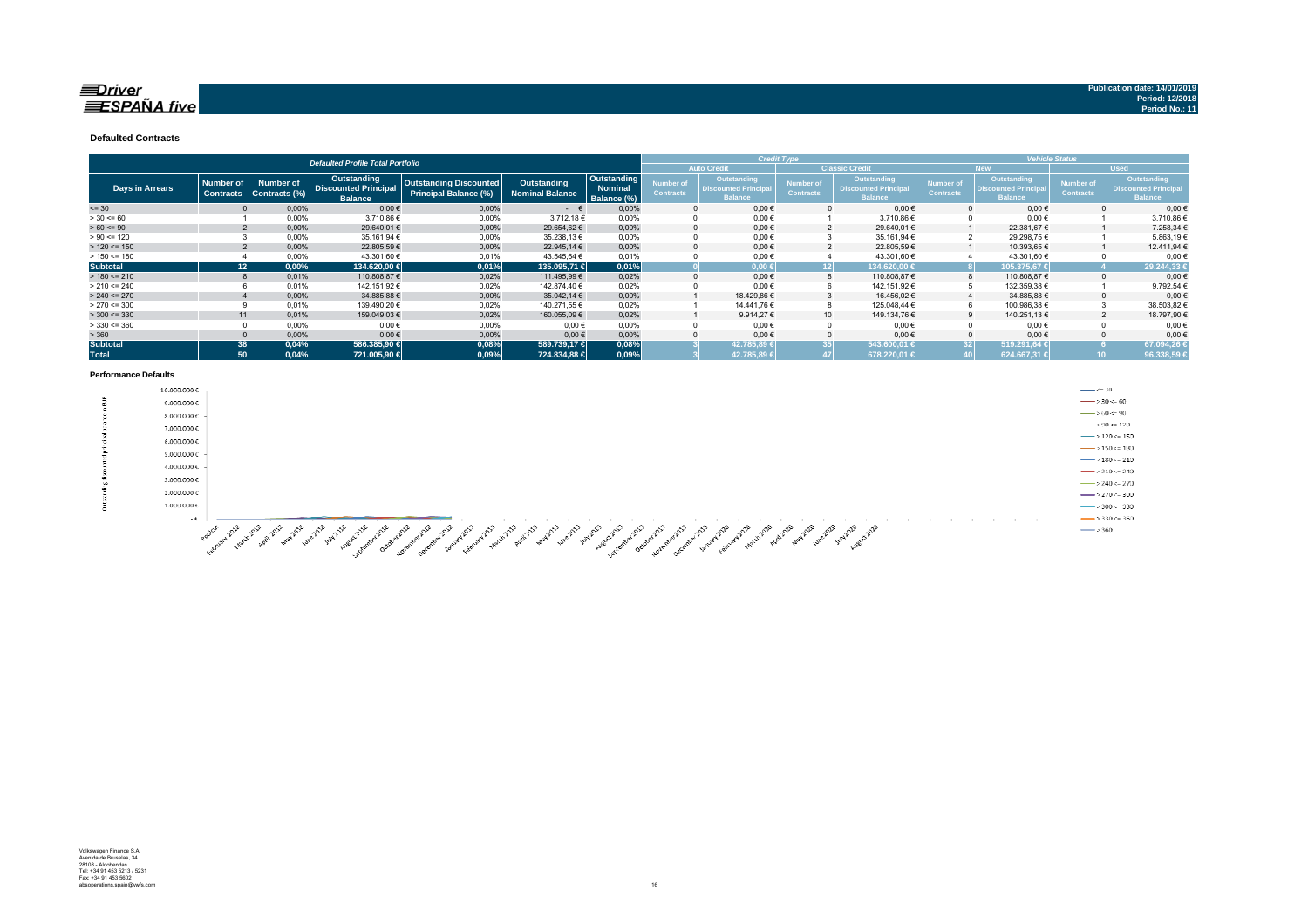



### **Prepayments**

| <b>Unscheduled Prepayments</b>                                                       | <b>Number of Contracts</b><br>118 |                                      | <b>Outstanding Discounted</b><br><b>Balance as of the Beginning</b><br>of the Period | <b>Unscheduled</b><br><b>Prepayments</b> | <b>Outstanding Discounted</b><br>Balance as of the End of the<br>Period        |
|--------------------------------------------------------------------------------------|-----------------------------------|--------------------------------------|--------------------------------------------------------------------------------------|------------------------------------------|--------------------------------------------------------------------------------|
| <b>Full and Partial Prepayments</b>                                                  |                                   |                                      | 850.340,58€                                                                          | 814.445,04€                              | 20.144,57€                                                                     |
| Full and Partial Prepayments<br>with another status at the end of<br>the month $(*)$ | 4                                 |                                      | 46.763,57€                                                                           | 47.429.81€                               | $-1.095,56 \in$                                                                |
| <b>Total</b>                                                                         | 122                               |                                      | 897.104,15 €                                                                         | 861.874,85 €                             | 19.049,01 €                                                                    |
| <b>Partial Prepayments</b>                                                           |                                   |                                      |                                                                                      |                                          |                                                                                |
| <b>Credit type</b>                                                                   | <b>Type of vehicle</b>            | <b>Number of</b><br><b>Contracts</b> | <b>Outstanding Discounted</b><br><b>Balance as of the Beginning</b><br>of the Period | <b>Unscheduled</b><br><b>Prepayments</b> | <b>Outstanding Discounted</b><br>Balance as of the End of the<br><b>Period</b> |
| AutoCredit                                                                           | New Car                           | $\mathbf{1}$                         | 1.715,64 €                                                                           | 0.00€                                    | 1.430,55€                                                                      |
|                                                                                      | <b>Used Car</b>                   | 0                                    | $0,00 \in$                                                                           | 0,00€                                    | $0,00$ €                                                                       |
|                                                                                      | <b>Subtotal AC</b>                | $\overline{1}$                       | 1.715.64 €                                                                           | $0.00 \in$                               | 1.430.55 €                                                                     |
| <b>Classic Credit</b>                                                                | New Car                           | $6\phantom{1}$                       | 47.253,82€                                                                           | 27.020.91€                               | 18.714,02€                                                                     |
|                                                                                      | Used Car                          | $\Omega$                             | 0.00€                                                                                | 0.00€                                    | 0.00€                                                                          |
|                                                                                      | <b>Subtotal CC</b>                | $\bf 6$                              | 47.253,82 €                                                                          | 27.020,91 €                              | 18.714,02 €                                                                    |
| <b>Total</b>                                                                         |                                   | $\overline{\mathbf{z}}$              | 48.969,46 €                                                                          | 27.020,91 €                              | 20.144,57 €                                                                    |
| <b>Full Prepayments</b>                                                              |                                   |                                      |                                                                                      |                                          |                                                                                |
| <b>Credit type</b>                                                                   | <b>Type of vehicle</b>            | <b>Number of</b><br><b>Contracts</b> | <b>Outstanding Discounted</b><br><b>Principal Balance</b>                            | <b>Unscheduled</b><br><b>Prepayments</b> | <b>Outstanding Discounted</b><br>Balance as of the End of the<br><b>Period</b> |
| AutoCredit                                                                           | New Car                           | 17                                   | 70.506,10€                                                                           | 68.625.59€                               | $0,00 \in$                                                                     |
|                                                                                      | <b>Used Car</b>                   | 0                                    | 0.00€                                                                                | 0.00€                                    | $0.00 \in$                                                                     |
|                                                                                      | <b>Subtotal AC</b>                | 17                                   | 70.506.10 €                                                                          | 68.625.59 €                              | $0.00 \in$                                                                     |
| <b>Classic Credit</b>                                                                | New Car                           | 70                                   | 562.200.71€                                                                          | 552.668.61€                              | $0,00 \in$                                                                     |
|                                                                                      | <b>Used Car</b>                   | 24                                   | 168.664,31€                                                                          | 166.129,93€                              | $0,00 \in$                                                                     |
|                                                                                      | <b>Subtotal CC</b>                | 94                                   | 730.865,02 €                                                                         | 718.798,54 €                             | $0,00$ €                                                                       |
| <b>Total</b>                                                                         |                                   | 111                                  | 801.371,12€                                                                          | 787.424,13 €                             | $\overline{0,00}$ $\in$                                                        |
| <b>Full and Partial Prepayments</b>                                                  |                                   |                                      |                                                                                      |                                          |                                                                                |
| <b>Credit type</b>                                                                   | <b>Type of vehicle</b>            | <b>Number of</b><br><b>Contracts</b> | <b>Outstanding Discounted</b><br><b>Balance as of the Beginning</b><br>of the Period | <b>Unscheduled</b><br><b>Prepayments</b> | <b>Outstanding Discounted</b><br>Balance as of the End of the<br><b>Period</b> |
| AutoCredit                                                                           | New Car                           | 18                                   | 72.221,74€                                                                           | 68.625.59€                               | 1.430,55€                                                                      |
|                                                                                      | Used Car                          | $\Omega$                             | $0,00 \in$                                                                           | 0.00€                                    | $0,00 \in$                                                                     |
|                                                                                      | <b>Subtotal AC</b>                | 18                                   | 72.221.74 €                                                                          | 68.625.59 €                              | 1.430.55 €                                                                     |
| <b>Classic Credit</b>                                                                | New Car                           | 76                                   | 609.454,53€                                                                          | 579.689,52€                              | 18,714.02€                                                                     |

**Total 118 850.340,58 € 814.445,04 € 20.144,57 €**

Used Car 24 168.664,31 € 166.129,93 € 1.0.1 H, 24 168.664,31 € 166.129,93 € 1.0.1 H, 24 166.664,31 € 166.129,93 € 1.118<br>Subtotal CC 100 778.118,84 € 745.819,45 € 18.714,02 € 118 118 850.340,58 € 814.445,04 € 20.144,57 € The CONSTRUCT CONTROL 100<br>
TT8.118,84 € 745.819,45 **€**<br>
118 850.340,58 € 814.445,04 €

(\*) Contracts with unscheduled payment during the period but classified as delinquent, default or write off as of the end of the month.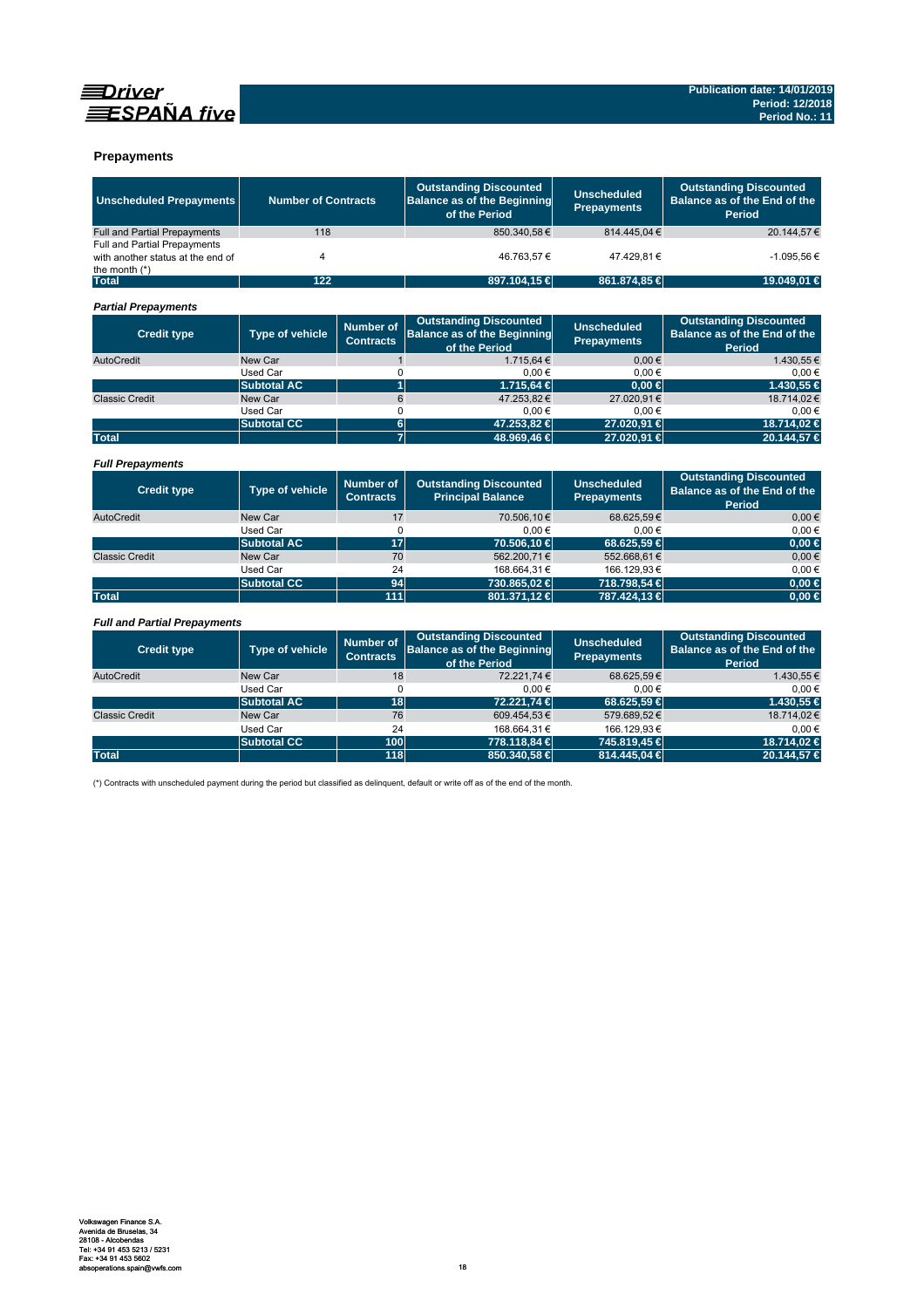

### **Recovery Contracts**

*Recoveries - after Default before Write Off* 

| <b>Credit Type</b>    | <b>Vehicle Status</b> | Number of<br><b>Contracts</b> | Outstanding<br>Nominal Balance at   Total Recoveries<br>Day of Default |              | <b>Total Write</b><br><b>Down</b> | <b>Outstanding Nominal</b><br><b>Balance End of</b><br>Reporting Period |
|-----------------------|-----------------------|-------------------------------|------------------------------------------------------------------------|--------------|-----------------------------------|-------------------------------------------------------------------------|
| AutoCredit            | <b>New</b>            |                               | 43.039.25 €                                                            | $0.00 \in$   | $0.00 \in$                        | 43.039,25 €                                                             |
|                       | Used                  |                               | $0.00 \in$                                                             | 0.00€        | 0.00€                             | 0.00€                                                                   |
|                       | <b>Subtotal AC</b>    | 3 <sup>1</sup>                | 43,039.25 €                                                            | $0.00 \in$   | $0.00 \in$                        | 43,039,25 €                                                             |
| <b>Classic Credit</b> | <b>New</b>            | 37                            | 673.126.19 €                                                           | 85.693.90 €  | $0.00 \in$                        | 587.432.29 €                                                            |
|                       | Used                  | 10                            | 123.498.52 €                                                           | 26.672.05 €  | 0.00€                             | 96.826.47 €                                                             |
|                       | <b>Subtotal CC</b>    | 47                            | 796.624.71 €                                                           | 112.365.95 € | $0.00 \in$                        | 684.258.76 €                                                            |
| <b>Total</b>          |                       | 50 <sup>1</sup>               | 839,663,96 €                                                           | 112.365.95 € | $0.00 \in$                        | 727.298.01 €                                                            |

*Recoveries - after Write Off \*\**

| <b>Credit Type</b> | <b>Vehicle Status</b> | Number of<br><b>Contracts</b> | <b>Outstanding</b><br>Nominal Balance at   Total Recoveries<br>Day of Write Off |            | <b>Total Write</b><br><b>Down</b> | <b>Outstanding Nominal</b><br><b>Balance End of</b><br><b>Reporting Period</b> |
|--------------------|-----------------------|-------------------------------|---------------------------------------------------------------------------------|------------|-----------------------------------|--------------------------------------------------------------------------------|
| AutoCredit         | <b>New</b>            | $\mathbf 0$                   | $0,00 \in$                                                                      | $0.00 \in$ | 0.00€                             | $0,00 \in$                                                                     |
|                    | Used                  |                               | 0.00€                                                                           | 0.00€      | 0.00€                             | $0.00 \in$                                                                     |
|                    | <b>Subtotal AC</b>    |                               | $0.00 \in$                                                                      | $0.00 \in$ | $0.00 \in$                        | $0,00 \in$                                                                     |
| Classic Credit     | <b>New</b>            |                               | $3.386.33 \in$                                                                  | $0.00 \in$ | $0,00 \in$                        | 3.386,33 €                                                                     |
|                    | Used                  |                               | 0.00€                                                                           | 0.00€      | 0.00€                             | $0.00 \in$                                                                     |
|                    | <b>Subtotal AC</b>    | $\mathbf{2}$                  | $3.386.33 \in$                                                                  | $0.00 \in$ | $0.00 \in$                        | $3.386,33 \in$                                                                 |
| <b>Total</b>       |                       | $\mathbf{2}$                  | $3.386,33 \in$                                                                  | $0,00 \in$ | $0.00 \in$                        | $3.386,33 \in$                                                                 |

**Classification by end of term & defaulted write off:**

*Recoveries - after Write Off (contracts previously defaulted) \*\**

| <b>Credit Type</b> | <b>Vehicle Status</b> | Number of<br><b>Contracts</b> | Outstanding<br>Nominal Balance at   Total Recoveries<br>Day of Write Off |            | <b>Total Write</b><br>Down. | <b>Outstanding Nominal</b><br><b>Balance End of</b><br><b>Reporting Period</b> |
|--------------------|-----------------------|-------------------------------|--------------------------------------------------------------------------|------------|-----------------------------|--------------------------------------------------------------------------------|
| AutoCredit         | <b>New</b>            |                               | 0.00€                                                                    | 0.00€      | $0,00 \in$                  | $0,00 \in$                                                                     |
|                    | Used                  |                               | 0.00€                                                                    | $0.00 \in$ | 0.00€                       | $0.00 \in$                                                                     |
|                    | <b>Subtotal AC</b>    |                               | $0.00 \in$                                                               | $0,00 \in$ | $0.00 \in$                  | $0,00 \in$                                                                     |
| Classic Credit     | <b>New</b>            |                               | 2.463,13€                                                                | 0.00€      | $0.00 \in$                  | 2.463,13 €                                                                     |
|                    | Used                  |                               | 0.00€                                                                    | $0.00 \in$ | 0.00€                       | $0.00 \in$                                                                     |
|                    | <b>Subtotal CC</b>    |                               | $2.463.13 \in$                                                           | $0.00 \in$ | $0.00 \in$                  | $2.463,13 \in$                                                                 |
| <b>Total</b>       |                       |                               | $2.463,13 \in$                                                           | $0,00 \in$ | $0.00 \in$                  | $2.463,13 \in$                                                                 |

*Recoveries - after Write Off (contracts directly written off) \*\**

| <b>Credit Type</b> | <b>Vehicle Status</b> | Number of<br><b>Contracts</b> | Outstanding<br>Nominal Balance at   Total Recoveries<br>Day of Write Off |            | <b>Total Write</b><br><b>Down</b> | <b>Outstanding Nominal</b><br><b>Balance End of</b><br><b>Reporting Period</b> |
|--------------------|-----------------------|-------------------------------|--------------------------------------------------------------------------|------------|-----------------------------------|--------------------------------------------------------------------------------|
| AutoCredit         | <b>New</b>            |                               | 0.00€                                                                    | 0.00€      | 0.00€                             | $0,00 \in$                                                                     |
|                    | Used                  |                               | 0.00€                                                                    | $0.00 \in$ | 0.00€                             | 0.00€                                                                          |
|                    | <b>Subtotal AC</b>    |                               | $0.00 \in$                                                               | $0,00 \in$ | 0.00 ∈                            | 0,00 ∈                                                                         |
| Classic Credit     | <b>New</b>            |                               | 923.20 $\epsilon$                                                        | $0.00 \in$ | 0.00€                             | 923,20€                                                                        |
|                    | Used                  |                               | 0.00€                                                                    | 0.00€      | 0.00€                             | $0.00 \in$                                                                     |
|                    | <b>Subtotal CC</b>    |                               | 923.20 $\in$                                                             | $0.00 \in$ | 0.00 ∈                            | 923.20 €                                                                       |
| <b>Total</b>       |                       |                               | 923.20 $\in$                                                             | $0,00 \in$ | $0.00 \in$                        | 923.20 €                                                                       |

\*\* This table exclusively covers contracts with the Status Write off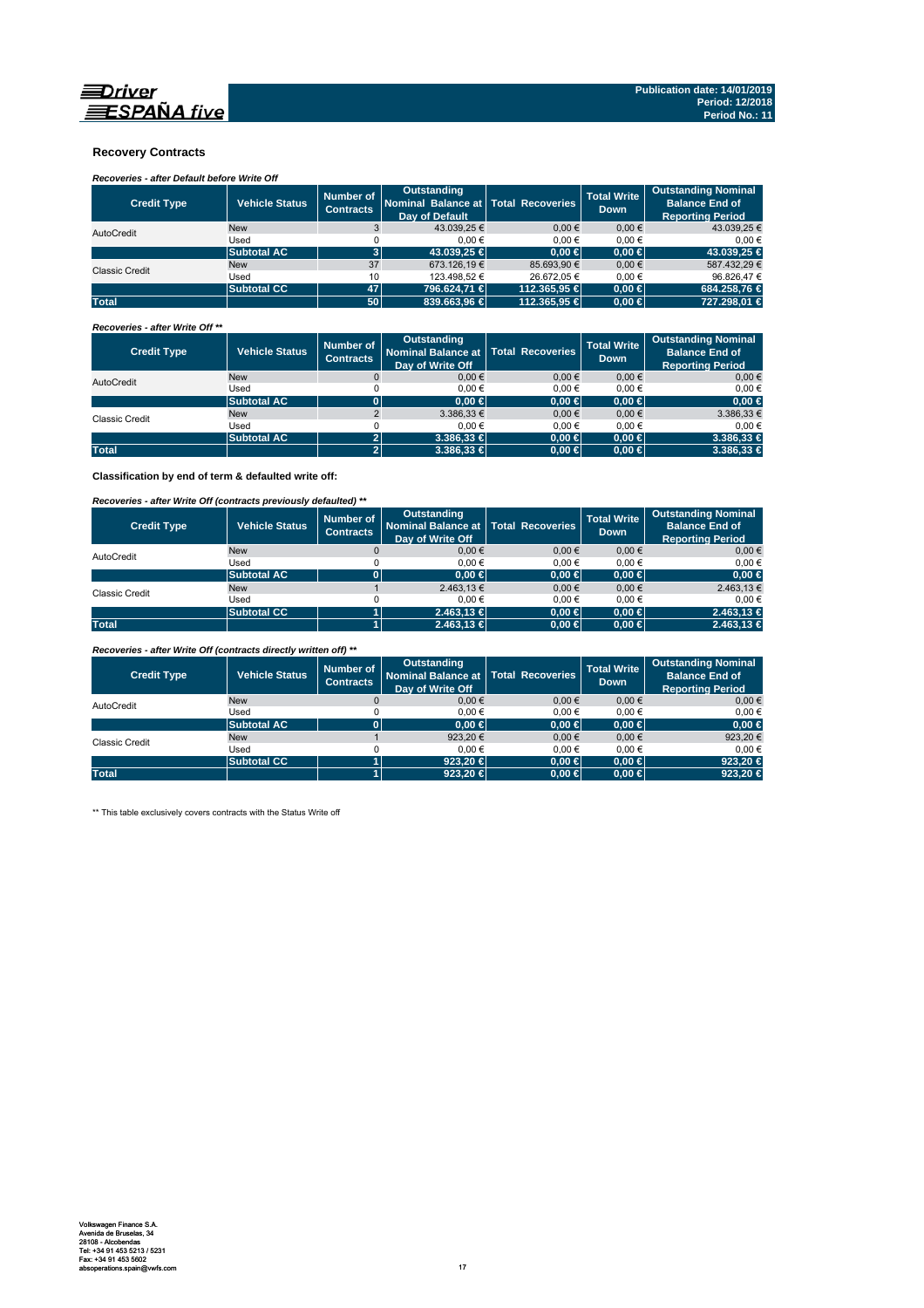#### <u>=Driver</u> ESPAÑA five

#### **Poolinformation I. - Down Payments**

|                       |               |                            | <b>Down Payments Total Porfolio</b>                       |                              |                                             |       |                                   |        |                  |                        | ______ |                 |                        |        |        |                  |        |
|-----------------------|---------------|----------------------------|-----------------------------------------------------------|------------------------------|---------------------------------------------|-------|-----------------------------------|--------|------------------|------------------------|--------|-----------------|------------------------|--------|--------|------------------|--------|
|                       |               |                            |                                                           |                              |                                             |       | <b>Auto Credit</b>                |        |                  | <b>Classic Credita</b> |        |                 | <b>RW</b>              |        |        | <b>Head</b>      |        |
| <b>Down Payment</b>   | umber of Loan | Percentage of<br>Loang (%) | <b>Outstanding Discounted</b><br><b>Princinal Balance</b> | Percentage of<br>Ralanca (%) | Down Payment/<br><b>Purchase Price in %</b> |       | umber of   Outstanding Discounted |        | <b>Jumber of</b> | Outstanding Discounted |        | mber of Contrac | Outstanding Discounted |        |        |                  |        |
| No downpayment        | 3.168         | 3.81%                      | 38.763.122.12 €                                           | 5.36%                        | 0.00%                                       | 292   | 2.016.717.88 €                    | 0.00%  | 2.876            | 36.746.404.24 €        | 0.00%  | 2.521           | 30.829.300.30 €        | 0.00%  | 647    | 7.933.821.82 €   | 0.00%  |
| $0.01 - 1.000.00$     | 5.492         | 6.60%                      | 57.360.269,12 €                                           | 7.93%                        | 4.38%                                       | 458   | 2.835.815,38 €                    | 4.09%  | 5.034            | 54.524.453.74 €        | 4 4 1% | 4.309           | 43.893.263.08 €        | 4.33%  | 1.183  | 13.467.006.04 €  | 4.54%  |
| $1.000.01 - 2.000.00$ | 6.616         | 7.95%                      | 63.688.498.88 €                                           | 8.81%                        | 11.15%                                      | 733   | 4.219.979.91 €                    | 9.87%  | 5.883            | 59.468.518.97 €        | 11.35% | 4.840           | 46.648.147.19 €        | 11.00% | 1.776  | 17.040.351.69 €  | 11.60% |
| 2.000.01 - 3.000.00   | 6.990         | 8.40%                      | 64.213.213.19 €                                           | 8.88%                        | 16.71%                                      | 1.162 | 6.416.279.35 €                    | 15.03% | 5.828            | 57.796.933.84 €        | 17.11% | 5.655           | 51.115.228.13 €        | 16.71% | 1.335  | 13.097.985.06 €  | 16,73% |
| $3.000.01 - 4.000.00$ | 6.532         | 7.85%                      | 57.155.109.41 €                                           | 7.91%                        | 21.42%                                      | 1.139 | 5.975.148.67 €                    | 18.90% | 5.393            | 51.179.960.74 €        | 22.05% | 5.384           | 46.074.180.72 €        | 21.39% | 1.148  | 11.080.928.69 €  | 21.57% |
| 4.000.01 - 5.000.00   | 6.034         | 7.25%                      | 53.516.681.61 €                                           | 7.40%                        | 25.16%                                      | 1.067 | 6.296.556.55 €                    | 21.30% | 4.967            | 47.220.125.06 €        | 26.21% | 4.971           | 43.435.622.25 €        | 24.96% | 1.063  | 10.081.059.36 €  | 26.12% |
| $5.000.01 - 6.000.00$ | 5.562         | 6.68%                      | 48.317.962.98 €                                           | 6.68%                        | 28.86%                                      | 1.029 | 5.867.799.79 €                    | 24.27% | 4.533            | 42.450.163.19 €        | 30.18% | 4.583           | 39.308.972.61 €        | 28.57% |        | 9.008.990.37 €   | 30,27% |
| 6.000.01 - 7.000.00   | 4.754         | 5.71%                      | 39.890.239.36 €                                           | 5.52%                        | 32.50%                                      | 794   | 4.308.105.38 €                    | 27.41% | 3.960            | 35.582.133.98 €        | 33.78% | 4.007           | 33.535.765.22 €        | 32.22% | 747    | 6.354.474.14 €   | 34,08% |
| 7.000.01 - 8.000.00   | 4.415         | 5.31%                      | 35.885.558.71 €                                           | 4.96%                        | 35.54%                                      | 751   | 4.042.441.49 €                    | 29.45% | 3.664            | 31.843.117.22 €        | 37.13% | 3.733           | 30.227.275.48 €        | 35.18% | 682    | 5.658.283.23 €   | 37.64% |
| 8.000.01 - 9.000.00   | 3.838         | 4.61%                      | 29.902.729.08 €                                           | 4.14%                        | 39.09%                                      | 535   | 2.778.675.99 €                    | 32.25% | 3.303            | 27.124.053.09 €        | 40.50% | 3.198           | 25.024.670.97 €        | 38.69% | 640    | 4.878.058.11 €   | 41.19% |
| 9.000.01 - 10.000.00  | 4.062         | 4.88%                      | 33.277.301.21 €                                           | 4.60%                        | 40.29%                                      | 719   | 4.139.244.24 €                    | 32.56% | 3.343            | 29.138.056.97 €        | 42.49% | 3.452           | 28.198.262.33 €        | 39.90% |        | 5.079.038.88 0   | 42.64% |
| 10.000.01 - 11.000.00 | 3.101         | 3.73%                      | 25.333.984.15 €                                           | 3.50%                        | 43.82%                                      | 345   | 1.729.472.41 €                    | 36.24% | 2.756            | 23.604.511.74 €        | 45.00% | 2.658           | 21.601.380.20 €        | 43.64% | 443    | 3.732.603.95 €   | 44.89% |
| 11.000.01 - 12.000.00 | 3.048         | 3.66%                      | 24.725.200.72 €                                           | 3.42%                        | 45.63%                                      | 363   | 2.165.700.13 €                    | 35.82% | 2.685            | 22.559.500.59 €        | 47.41% | 2.629           | 21.057.412.05 €        | 45.54% | 419    | 3.667.788.67 €   | 46.26% |
| 12.000.01 - 13.000.00 | 2.678         | 3.22%                      | 20.982.898.42 €                                           | 2.90%                        | 48.75%                                      | 221   | 1.195.002.32 €                    | 38.28% | 2.457            | 19.787.896.10 €        | 49.99% | 2.287           | 17.813.303.38 €        | 48.68% | 391    | 3.169.595.04 €   | 49.14% |
| 13.000.01 - 14.000.00 | 2.446         | 2.94%                      | 19.257.720.85 €                                           | 2.66%                        | 50.74%                                      | 193   | 979.144.90 €                      | 40.69% | 2.253            | 18.278.575.95 €        | 51.85% | 2.127           | 16.699.086.83 €        | 50.69% | 319    | 2.558.634.02 €   | 51.14% |
| 14.000.01 - 15.000.00 | 2.385         | 2.87%                      | 19.178.134.91 €                                           | 2.65%                        | 51.17%                                      | 252   | 1.277.363.44 €                    | 40.90% | 2.133            | 17.900.771.47 €        | 52.75% | 2.098           | 16.705.832.81 €        | 51.06% | 287    | 2.472.302.10 €   | 51.94% |
| >15.000,00            | 12.086        | 14.53%                     | 91.452.197.26 €                                           | 12.65%                       | 61.85%                                      | 53    | 3.054.932.96 €                    | 45.60% | 11.550           | 88.397.264.30 €        | 62.83% | 10.696          | 80.179.840.32 €        | 61.94% | 1.390  | 11.272.356.94 €  | 61.14% |
| <b>Total</b>          | 83.207        | 100%                       | 722,900,821,98 €                                          | 100%                         |                                             | 0.589 | 59.298.380.79€                    |        | 72.618           | 663.602.441.19€        |        | 69.148          | 592.347.543.87€        |        | 14.059 | 130.553.278.11 € |        |

| <b>Statistics</b>                                              |              |
|----------------------------------------------------------------|--------------|
| Minimum Down Payment                                           | $0.01 \in$   |
| Maximum Down Payment                                           | 100 422 31 € |
| Weighted Average Down Payment (Customers who did Down Payment) | 7.926.17 €   |
| Weighted Average Down Payment                                  | 7.501.15 €   |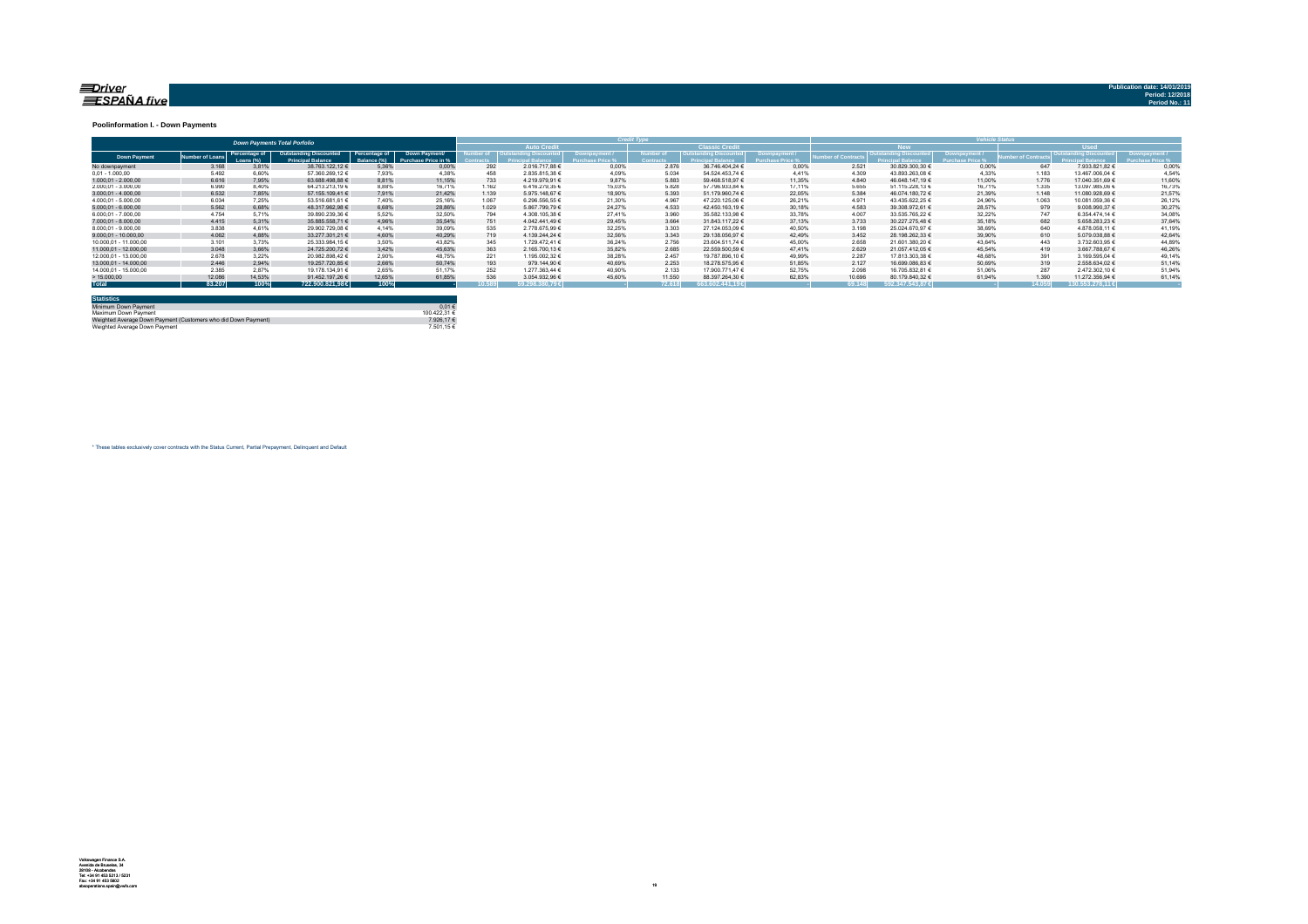

### **Poolinformation II. - Customer Type\_Type of Payment**

|                      |                                      |           |                                                                                |                    |                               | <b>Credit Type</b>                                           |                               |                                                                    | <b>Vehicle Status</b> |                                                                                 |                         |                                                           |  |
|----------------------|--------------------------------------|-----------|--------------------------------------------------------------------------------|--------------------|-------------------------------|--------------------------------------------------------------|-------------------------------|--------------------------------------------------------------------|-----------------------|---------------------------------------------------------------------------------|-------------------------|-----------------------------------------------------------|--|
|                      | <b>Customer Type Total Portfolio</b> |           |                                                                                |                    |                               |                                                              | <b>Classic Credit</b>         |                                                                    | ۷ew                   |                                                                                 |                         |                                                           |  |
| <b>Customer Type</b> | Number of<br>Loans                   | .oans (%) | Percentage of Outstanding Discounted Percentage of<br><b>Principal Balance</b> | <b>Balance (%)</b> | Number of<br><b>Contracts</b> | Outstanding<br><b>Discounted Principal</b><br><b>Balance</b> | Number of<br><b>Contracts</b> | <b>Outstanding</b><br><b>Discounted Principa</b><br><b>Balance</b> |                       | <b>Outstanding</b><br>mber of Contracts   Discounted Principa<br><b>Balance</b> | Jal Number of Contracts | <b>Outstanding Discounted</b><br><b>Principal Balance</b> |  |
| Private              | 70.798                               | 85.09%    | 609.233.477.63€                                                                | 84.28%             | 8.675                         | 47.661.160.67€                                               | 62.123                        | 561.572.316.96€                                                    | 58.635                | 496.961.501.51€                                                                 | 12.163                  | 112.271.976,12€                                           |  |
| Company              | 12,409                               | 14,91%    | 113.667.344.35€                                                                | 15.72%             | 1.914                         | 11.637.220.12€                                               | 10.495                        | 102.030.124.23€                                                    | 10.513                | 95.386.042.36€                                                                  | 1.896                   | 18.281.301,99€                                            |  |
| <b>Total</b>         | 83.207                               | 100%      | 722.900.821,98 €                                                               | 100%               | 10.589                        | 59.298.380,79 €                                              |                               | [72.618 663.602.441,19 €                                           | 69.148                | 592.347.543,87 €                                                                | 14.059                  | 130.553.278,11 €                                          |  |

|                              |                                        |           |                                                                                          |             |                                      | <b>Credit Type</b>                                          |                               |                                                                 | <i><b>Vehicle Status</b></i> |                                                            |                              |                                                    |  |
|------------------------------|----------------------------------------|-----------|------------------------------------------------------------------------------------------|-------------|--------------------------------------|-------------------------------------------------------------|-------------------------------|-----------------------------------------------------------------|------------------------------|------------------------------------------------------------|------------------------------|----------------------------------------------------|--|
|                              | <b>Type of Payment Total Portfolio</b> |           |                                                                                          |             |                                      |                                                             | Classic Credit                |                                                                 | New                          |                                                            | <b>Used</b>                  |                                                    |  |
| <b>Type of Payment</b>       | Loans                                  | Loans (%) | Number of Percentage of Outstanding Discounted Percentage of<br><b>Principal Balance</b> | Balance (%) | <b>Number of</b><br><b>Contracts</b> | Outstanding<br><b>Discounted Principa</b><br><b>Balance</b> | Number of<br><b>Contracts</b> | Outstanding<br><b>N. Discounted Principal</b><br><b>Balance</b> | Number of Contracts          | Outstanding<br><b>Discounted Princip</b><br><b>Balance</b> | <b>I</b> Number of Contracts | Outstanding Discounted<br><b>Principal Balance</b> |  |
| Direct Borrower Account DeUt | 83.207                                 | 100,00%   | 722.900.821,98€                                                                          | 100,00%     | 10.589                               | 59.298.380.79€                                              | 72.618                        | 663.602.441.19€                                                 | 69.148                       | 592.347.543.87€                                            | 14.059                       | 130.553.278,11€                                    |  |
| Other                        |                                        | $0.00\%$  |                                                                                          | 0.00%       |                                      | $0.00 \in$                                                  |                               | 0.006                                                           |                              | $0.00 \in$                                                 |                              | $0.00 \in$                                         |  |
| <b>Total</b>                 | 83.207                                 | 100%      | 722.900.821,98 €                                                                         | 100%        | 10.589                               | 59.298.380,79 €                                             | 72.618                        | 663.602.441,19 €                                                | 69.148                       | $$592.347.543.87 \in$                                      | 14.059                       | 130.553.278,11 €                                   |  |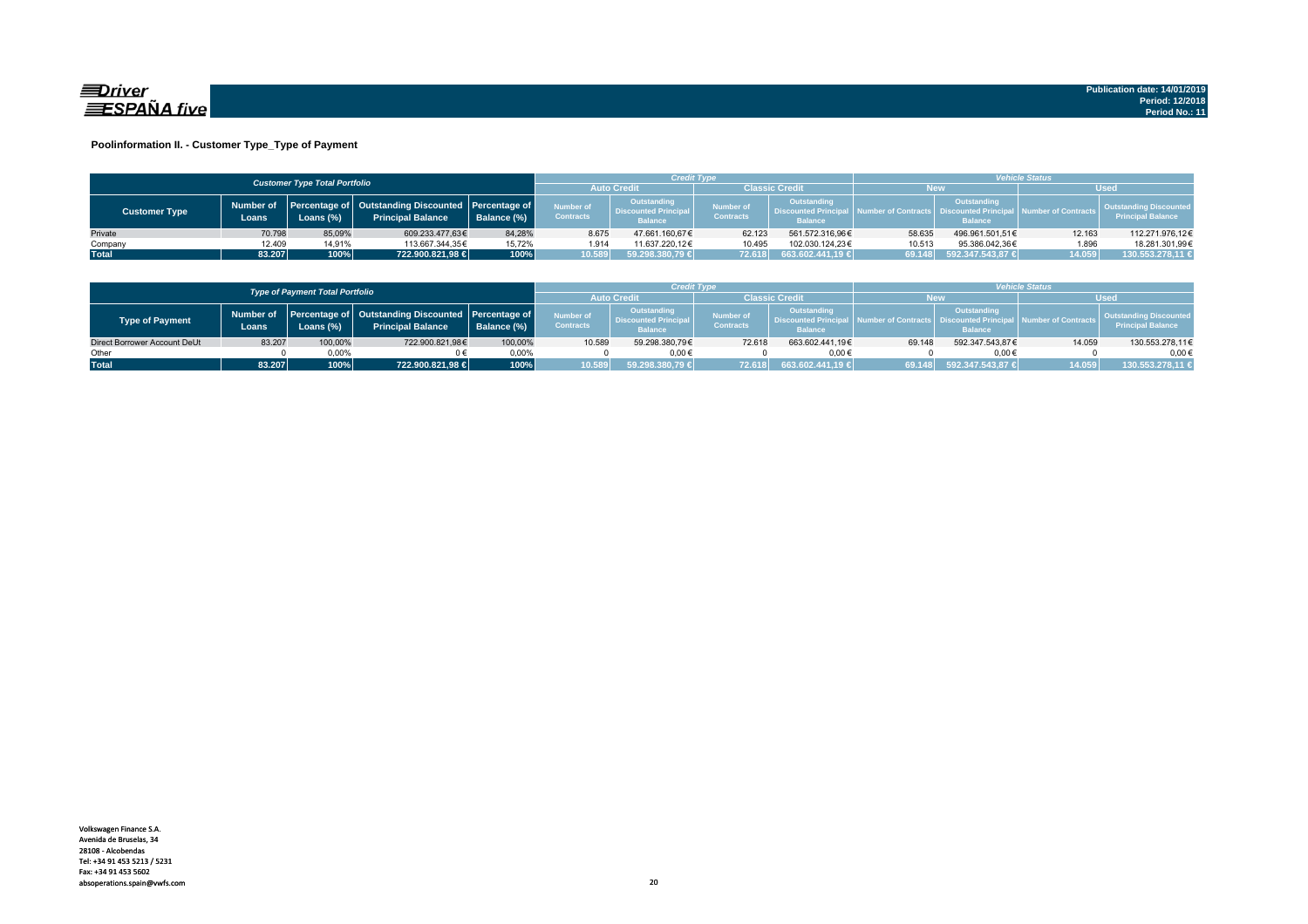

# **Poolinformation III. - Obligor Concentration**

# *Top 20 Borrower*

| <b>Number</b>   | <b>Number of</b><br><b>Loans</b> | <b>Percentage of</b><br>Contracts (%) | <b>Outstanding</b><br><b>Discounted Principal</b><br><b>Balance</b> | Percentage of<br>Balance (%) |
|-----------------|----------------------------------|---------------------------------------|---------------------------------------------------------------------|------------------------------|
| 1               | 2                                | 0,0023%                               | 100.496,18 €                                                        | 0,0139% *                    |
| 2               |                                  | 0,0012%                               | 64.472,12 €                                                         | 0,0089%                      |
| 3               | 3                                | 0.0035%                               | 54.363,86 €                                                         | 0,0075%                      |
| 4               | 2                                | 0,0023%                               | 53.452,48€                                                          | 0,0074%                      |
| 5               | $\mathbf{1}$                     | 0,0012%                               | 52.697,92 €                                                         | 0,0073%                      |
| 6               | 1                                | 0.0012%                               | 50.582,39 €                                                         | 0,0070%                      |
| $\overline{7}$  | 1                                | 0,0012%                               | 49.322,90 €                                                         | 0,0068%                      |
| 8               | 1                                | 0,0012%                               | 46.310,40 €                                                         | 0,0064%                      |
| 9               | 3                                | 0,0035%                               | 45.771,26 €                                                         | 0,0063%                      |
| 10              | 1                                | 0,0012%                               | 45.028,72 €                                                         | 0,0062% *                    |
| 11              | $\mathbf{1}$                     | 0,0012%                               | 44.671,20 €                                                         | 0,0062%                      |
| 12              | 1                                | 0,0012%                               | 44.490,94 €                                                         | 0,0062%                      |
| 13              | $\mathbf{1}$                     | 0,0012%                               | 44.166,30 €                                                         | 0,0061%                      |
| 14              | 1                                | 0.0012%                               | 44.097,89€                                                          | 0,0061%                      |
| 15              | $\mathbf{1}$                     | 0,0012%                               | 44.065,46 €                                                         | 0,0061%                      |
| 16              | 1                                | 0,0012%                               | 43.560,16 €                                                         | 0,0060% *                    |
| 17              | $\mathbf{1}$                     | 0,0012%                               | 43.457,73 €                                                         | 0,0060% *                    |
| 18              | 1                                | 0.0012%                               | 42.786,26€                                                          | 0,0059% *                    |
| 19              | $\mathbf{1}$                     | 0,0012%                               | 42.005,74 €                                                         | 0,0058%                      |
| 20              | 1                                | 0,0012%                               | 41.614,73 €                                                         | 0,0058%                      |
| <b>Subtotal</b> | 26                               | 0,03%                                 | 997.414,64 €                                                        | 0,14%                        |
| >20             | 83.181                           | 99,97%                                | 721.903.407                                                         | 99,86%                       |
| <b>Total</b>    | 83.207                           | 100%                                  | 722.900.821,98 €                                                    | 100%                         |

\* The calculation of borrower exposure is based on the first titular/customer per contract exclusively This table exclusively covers contracts with the Status Current, Partial Prepayment, Delinquent and Default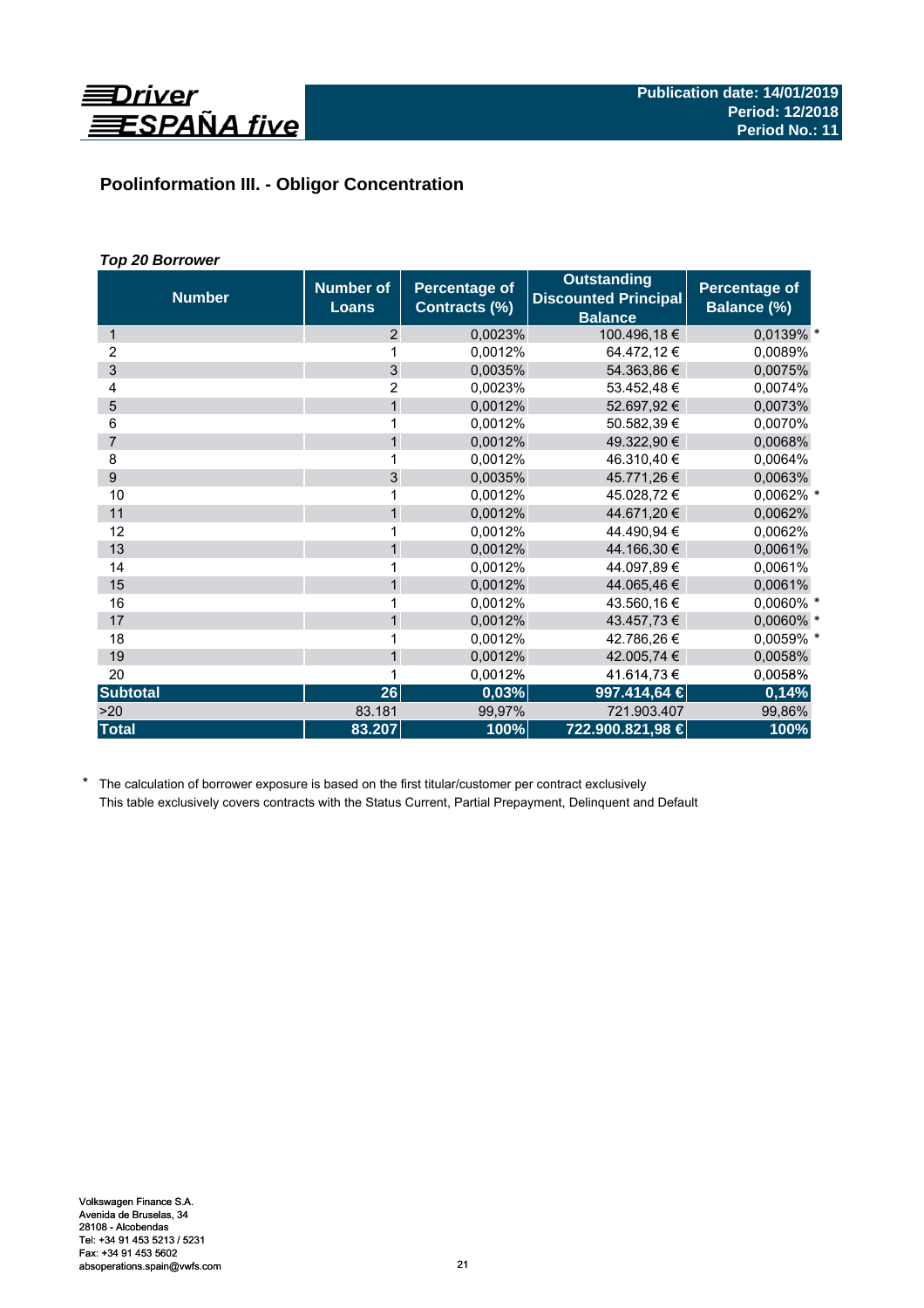

### **Poolinformation IV. - Distribution by Outstanding Discounted Balance and Original**

|                                                                              |                    | Distribution by Outstanding Discounted Principal Balance |                                                              |                              |                               | <b>Credit Type</b>                                          |                                      |                                                                     | <b>Vehicle Status</b>                |                                                             |                                      |                                                             |  |
|------------------------------------------------------------------------------|--------------------|----------------------------------------------------------|--------------------------------------------------------------|------------------------------|-------------------------------|-------------------------------------------------------------|--------------------------------------|---------------------------------------------------------------------|--------------------------------------|-------------------------------------------------------------|--------------------------------------|-------------------------------------------------------------|--|
|                                                                              |                    |                                                          |                                                              |                              | <b>Auto Credit</b>            |                                                             | <b>Classic Credit</b>                |                                                                     | <b>New</b>                           |                                                             | <b>Used</b>                          |                                                             |  |
| <b>Distribution by Outstanding Discounted</b><br><b>Principal Balance (€</b> | Number of<br>Loans | Percentage of<br>Loans $(\%)$                            | Outstanding<br><b>Discounted Principal</b><br><b>Balance</b> | Percentage of<br>Balance (%) | Number of<br><b>Contracts</b> | Outstanding<br><b>Discounted Principa</b><br><b>Ralance</b> | <b>Number of</b><br><b>Contracts</b> | <b>Outstanding</b><br><b>Discounted Principal</b><br><b>Balance</b> | <b>Number of</b><br><b>Contracts</b> | Outstanding<br><b>Discounted Principa</b><br><b>Ralance</b> | <b>Number of</b><br><b>Contracts</b> | <b>Outstanding</b><br><b>Discounted Principa</b><br>Zalanco |  |
| $0.01 - 5000.00$                                                             | 18.940             | 22,76%                                                   | 60.218.865.04 €                                              | 8,33%                        | 5.483                         | 16.627.464.91 €                                             | 13.457                               | 43.591.400.13 €                                                     | 16.550                               | 52.431.648.18 €                                             | 2.390                                | 7.787.216.86 €                                              |  |
| 5.000.01 - 10.000.00                                                         | 37.737             | 45,35%                                                   | 283.270.554.04 €                                             | 39.19%                       | 3.936                         | 27.539.624.02 €                                             | 33.80                                | 255.730.930.02 €                                                    | 31.248                               | 233.949.315.28 €                                            | 6.489                                | 49.321.238.76 €                                             |  |
| 10.000.01 - 15.000.00                                                        | 18.143             | 21,80%                                                   | 218.396.893.97 €                                             | 30.21%                       | 960                           | 11.408.112.16 €                                             | 17.183                               | 206.988.781.81 €                                                    | 14.531                               | 175.018.896.29 €                                            | 3.612                                | 43.377.997.68 €                                             |  |
| 15.000.01 - 20.000.00                                                        | 5.785              | 6,95%                                                    | 98.863.861.79 €                                              | 13,68%                       | 186                           | 3.122.482.07 €                                              | 5.599                                | 95.741.379.72 €                                                     | 4.681                                | 80.006.758.83 €                                             | 1.104                                | 18.857.102.96 €                                             |  |
| 20.000.01 - 25.000.00                                                        | 1.865              | 2.24%                                                    | 40.899.120.68 €                                              | 5.66%                        | 13                            | 284.319.62 €                                                | 1.852                                | 40.614.801.06 €                                                     | 1.545                                | 33.892.216.35 €                                             | 320                                  | 7.006.904.33 €                                              |  |
| 25.000,01 - 30.000,00                                                        | 555                | 0,67%                                                    | 14.925.542.68 €                                              | 2,06%                        | 10                            | 270.067.61 €                                                | 545                                  | 14.655.475.07 €                                                     | 449                                  | 12.067.892.52 €                                             | 106                                  | 2.857.650.16 €                                              |  |
| > 30.000,00                                                                  | 182                | 0,22%                                                    | 6.325.983.78 €                                               | 0,88%                        |                               | 46.310.40 €                                                 | 181                                  | 6.279.673.38 €                                                      | 144                                  | 4.980.816.42 €                                              | 38                                   | .345.167.36 €                                               |  |
| <b>Total</b>                                                                 | 83.207             | 100%                                                     | 722.900.821.98 €                                             | 100%                         | 10.589                        | $59.298.380.79 \in$                                         | 72.618                               | $663.602.441.19 \in$                                                | 69.148                               | 592.347.543.87 €                                            | 14.059                               | 130.553.278.11 €                                            |  |

| <b>Statistics</b>                                |             |
|--------------------------------------------------|-------------|
| Minimum Outstanding Discounted Principal Balance | 43.56 €     |
| Maximum Outstanding Discounted Principal Balance | 64.472.12 € |
| Average Outstanding Discounted Principal Balance | 8.687.98€   |

|                                              |                           | <b>Distribution by Original Nominal Balance</b> |                                                              |                              |                                      |                                                              | <b>Credit Type</b>            |                                                       | <b>Vehicle Status</b>         |                                                              |                               |                                                             |  |
|----------------------------------------------|---------------------------|-------------------------------------------------|--------------------------------------------------------------|------------------------------|--------------------------------------|--------------------------------------------------------------|-------------------------------|-------------------------------------------------------|-------------------------------|--------------------------------------------------------------|-------------------------------|-------------------------------------------------------------|--|
|                                              |                           |                                                 |                                                              |                              | <b>Auto Credit</b>                   |                                                              | <b>Classic Credit</b>         |                                                       | <b>New</b>                    |                                                              | <b>Used</b>                   |                                                             |  |
| Distribution by Original Nominal Balance (6) | <b>Number of</b><br>Loans | Percentage of<br>Loans $(\%)$                   | Outstanding<br><b>Discounted Principal</b><br><b>Balance</b> | Percentage of<br>Balance (%) | <b>Number of</b><br><b>Contracts</b> | Outstanding<br><b>Discounted Principal</b><br><b>Balance</b> | Number of<br><b>Contracts</b> | Outstanding<br>Discounted Principal<br><b>Balance</b> | Number of<br><b>Contracts</b> | <b>Outstanding</b><br>Discounted Principal<br><b>Balance</b> | Number of<br><b>Contracts</b> | Outstanding<br><b>Discounted Principa</b><br><b>Balance</b> |  |
| $0.01 - 5.000.00$                            | 630                       | 0,76%                                           | 1.029.911.98 €                                               | 0,14%                        | 620                                  | 1.010.294.20 €                                               | 10                            | 19.617.78 €                                           | 600                           | 977.178.58 €                                                 | 30 <sup>°</sup>               | 52.733.40 €                                                 |  |
| 5.000.01 - 10.000.00                         | 9.340                     | 11,23%                                          | 32.899.258,53 €                                              | 4,55%                        | 4.589                                | 16.382.497.69 €                                              | 4.751                         | 16.516.760.84 €                                       | 8.723                         | 30.736.407.61 €                                              | 617                           | 2.162.850.92 €                                              |  |
| 10.000.01 - 15.000.00                        | 37.549                    | 45,13%                                          | 249.846.790.13 €                                             | 34,56%                       | 3.414                                | 21.313.114.10 €                                              | 34.135                        | 228.533.676.03 €                                      | 30.696                        | 203.394.681.76 €                                             | 6.853                         | 46.452.108.37 €                                             |  |
| 15.000.01 - 20.000.00                        | 21.616                    | 25,98%                                          | 212.567.527.63 €                                             | 29,40%                       | 1.372                                | 12.593.032.69 €                                              | 20.244                        | 199.974.494.94 €                                      | 17.413                        | 170.393.547.70 €                                             | 4.203                         | 42.173.979.93 €                                             |  |
| 20.000.01 - 25.000.00                        | 8.757                     | 10.52%                                          | 119.729.107.81 €                                             | 16.56%                       | 431                                  | 5.317.069.46 €                                               | 8.326                         | 114.412.038.35 €                                      | 7.289                         | 98.298.696.76 €                                              | 1.468                         | 21.430.411.05 €                                             |  |
| 25.000.01 - 30.000.00                        | 3.442                     | 4.14%                                           | 62.335.014.09 €                                              | 8.62%                        | 110                                  | 1.677.310.37 €                                               | 3.332                         | 60.657.703.72 €                                       | 2.874                         | 51.924.790.70 €                                              | 568                           | 10.410.223.39 €                                             |  |
| >30.000,00                                   | 1.873                     | 2.25%                                           | 44.493.211.81 €                                              | 6,15%                        | 53                                   | 1.005.062.28 €                                               | 1.820                         | 43.488.149.53 €                                       | 1.553                         | 36.622.240.76 €                                              | 320                           | 7.870.971.05 €                                              |  |
| <b>Total</b>                                 | 83.207                    | 100%                                            | 722.900.821,98 €                                             | 100%                         | 10.589                               | 59.298.380,79 €                                              | 72.618                        | $663.602.441.19 \in$                                  | 69.148                        | 592.347.543.87 €                                             | 14.059                        | 130.553.278.11                                              |  |

| <b>Statistics</b>                |             |
|----------------------------------|-------------|
| Minimum Original Nominal Balance | 2.185.05 €  |
| Maximum Original Nominal Balance | 95.682.72€  |
| Average Original Nominal Balance | 15.294.39 € |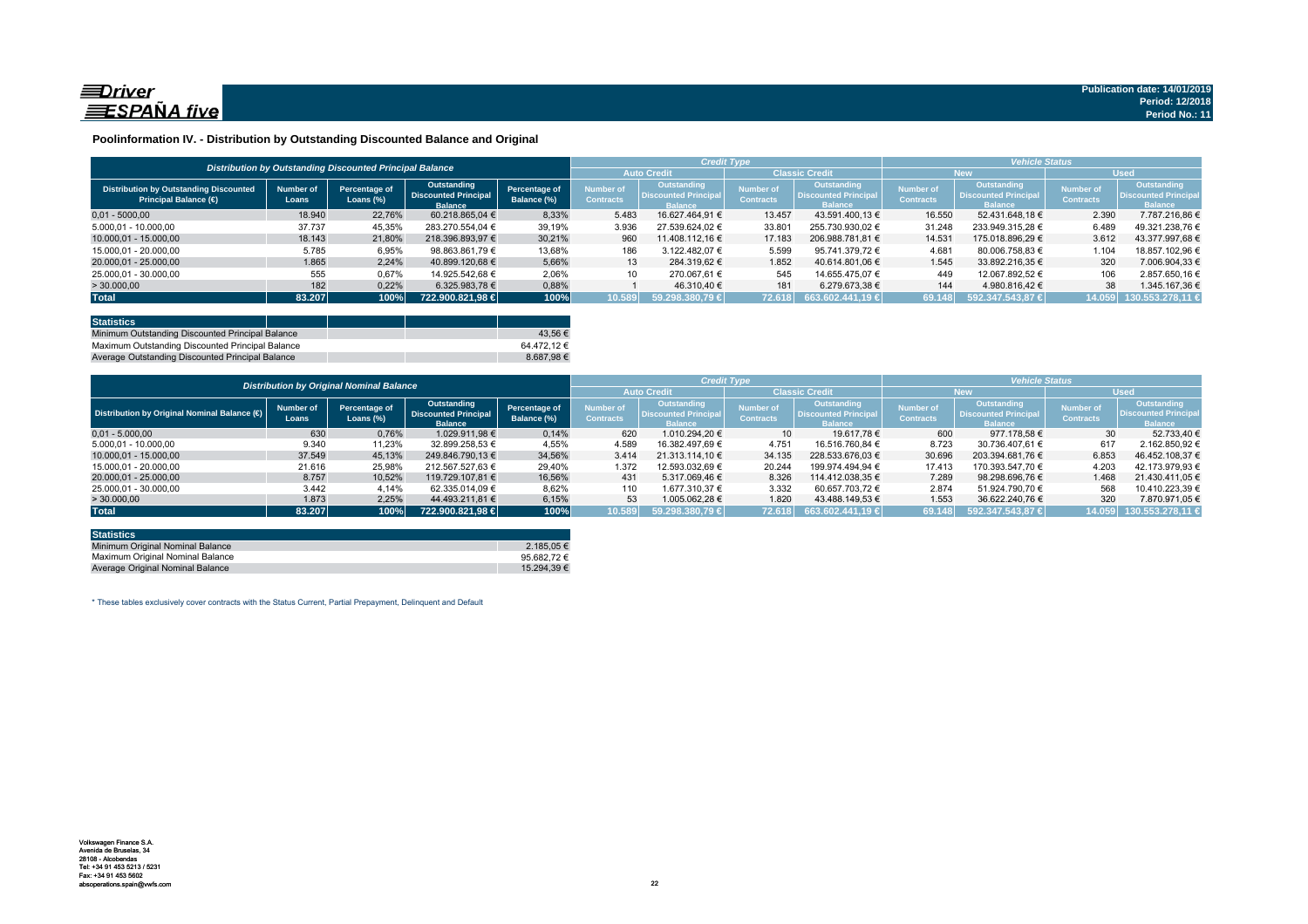

### **Poolinformation V. - Interest Rate paid by the Receivable Debtor**

|                                                       | Interest Rate paid by the Receivable Debtor |                                      |                                                           |                                     |                                      |                                                           | <b>Credit Type</b>                   |                                           |                        |                                           |                               | <b>Vehicle Status</b>                                    |  |  |  |
|-------------------------------------------------------|---------------------------------------------|--------------------------------------|-----------------------------------------------------------|-------------------------------------|--------------------------------------|-----------------------------------------------------------|--------------------------------------|-------------------------------------------|------------------------|-------------------------------------------|-------------------------------|----------------------------------------------------------|--|--|--|
|                                                       |                                             |                                      |                                                           |                                     |                                      | <b>Auto Credit</b>                                        |                                      | <b>Classic Credit</b>                     |                        | <b>New</b>                                | <b>Used</b>                   |                                                          |  |  |  |
| Interest Rate paid by the Receivable<br><b>Debtor</b> | <b>Number of</b><br>Loans                   | <b>Percentage of Loans</b><br>$(\%)$ | <b>Outstanding Discounted</b><br><b>Principal Balance</b> | <b>Percentage of</b><br>Balance (%) | <b>Number of</b><br><b>Contracts</b> | <b>Outstanding Discounted</b><br><b>Principal Balance</b> | <b>Number of</b><br><b>Contracts</b> | Outstanding<br><b>Discounted Principa</b> | Number of<br>Contracts | Outstanding<br><b>Discounted Principa</b> | Number of<br><b>Contracts</b> | Outstanding<br><b>Discounted Princip</b><br><b>Ralar</b> |  |  |  |
| $0\% \leq -\leq 0.5\%$                                | 42                                          | 0.05%                                | 138.078.05€                                               | 0,02%                               |                                      | $0.00 \in$                                                | 42                                   | 138.078.05€                               | 42                     | 138.078,05€                               | $\Omega$                      | $0,00 \in$                                               |  |  |  |
| $0.5\% < -5.1\%$                                      | $\Omega$                                    | 0,00%                                | $0.00 \in$                                                | 0,00%                               |                                      | $0,00 \in$                                                |                                      | $0,00 \in$                                |                        | $0,00 \in$                                |                               | $0,00 \in$                                               |  |  |  |
| $1\% < - \leq 1.5\%$                                  |                                             | 0,00%                                | $0.00 \in$                                                | 0,00%                               |                                      | $0.00 \in$                                                |                                      | $0.00 \in$                                | $\Omega$               | $0,00 \in$                                |                               | $0.00 \in$                                               |  |  |  |
| $1.5\% < -5.2\%$                                      |                                             | 0.00%                                | 2.766.45€                                                 | 0.00%                               |                                      | $0.00 \in$                                                |                                      | 2.766.45€                                 |                        | 2.766.45€                                 |                               | $0.00 \in$                                               |  |  |  |
| $2\% < - \leq 2.5\%$                                  |                                             | 0,00%                                | 686.08€                                                   | 0,00%                               |                                      | $0.00 \in$                                                |                                      | 686,08€                                   |                        | 686,08€                                   |                               | $0.00 \in$                                               |  |  |  |
| $2.5\% < -5.3\%$                                      | $\Omega$                                    | 0,00%                                | $0.00 \in$                                                | 0,00%                               |                                      | $0,00 \in$                                                |                                      | $0,00 \in$                                | $\Omega$               | $0.00 \in$                                |                               | $0,00 \in$                                               |  |  |  |
| $3\% < - \leq 3.5\%$                                  |                                             | 0,00%                                | $0,00 \in$                                                | 0,00%                               |                                      | $0,00 \in$                                                |                                      | $0,00 \in$                                | $\Omega$               | $0,00 \in$                                |                               | $0,00 \in$                                               |  |  |  |
| $3.5\% < -5.4\%$                                      | $\overline{2}$                              | 0,00%                                | 5.518.64€                                                 | 0,00%                               |                                      | $0.00 \in$                                                | $\overline{2}$                       | 5.518,64€                                 | $\overline{2}$         | 5.518,64€                                 |                               | $0,00 \in$                                               |  |  |  |
| $4\% < - \leq 4.5\%$                                  | $\Omega$                                    | 0.00%                                | $0.00 \in$                                                | 0.00%                               |                                      | $0.00 \in$                                                | $\Omega$                             | $0.00 \in$                                | $\Omega$               | $0.00 \in$                                |                               | $0,00 \in$                                               |  |  |  |
| $4.5\% < -5\%$                                        | 408                                         | 0.49%                                | 5.553.027.12€                                             | 0.77%                               |                                      | 3.992.89€                                                 | 407                                  | 5.549.034.23€                             | 401                    | 5.475.965.25€                             |                               | 77.061,87€                                               |  |  |  |
| $5\% < - \leq 5.5\%$                                  | 22                                          | 0.03%                                | 276.475.17€                                               | 0.04%                               |                                      | 28.645.25€                                                | 17                                   | 247.829.92€                               | 22                     | 276.475.17€                               | $\Omega$                      | $0.00 \in$                                               |  |  |  |
| $5.5\% < -5.6\%$                                      | 147                                         | 0,18%                                | 1.573.952.63€                                             | 0.22%                               |                                      | 7.538.65€                                                 | 145                                  | 1.566.413.98€                             | 35                     | 455.573.81€                               | 112                           | 1.118.378.82€                                            |  |  |  |
| $6\% < - \leq 6.5\%$                                  | 164                                         | 0,20%                                | 1.655.169,22€                                             | 0,23%                               | 49                                   | 470.723,64€                                               | 115                                  | 1.184.445,58€                             | 136                    | 1.442.908.27€                             | 28                            | 212.260,95€                                              |  |  |  |
| $6.5\% < -5.7\%$                                      | 109                                         | 0.13%                                | 1.327.469.32€                                             | 0.18%                               |                                      | 44.335.71€                                                | 101                                  | 1.283.133.61€                             | 73                     | 1.133.743.81€                             | 36                            | 193.725.51€                                              |  |  |  |
| $7\% < - \leq 7.5\%$                                  | 287                                         | 0,34%                                | 3.317.504,04€                                             | 0,46%                               | 24                                   | 132.166,94€                                               | 263                                  | 3.185.337,10€                             | 245                    | 2.847.099,17€                             | 42                            | 470.404.87€                                              |  |  |  |
| $7.5\% < -5.8\%$                                      | 548                                         | 0.66%                                | 3.612.389.01€                                             | 0.50%                               |                                      | 6.240.60€                                                 | 544                                  | 3.606.148.41€                             | 507                    | 3.373.373.31 €                            | 41                            | 239.015.70€                                              |  |  |  |
| $8\% < - \leq 8.5\%$                                  | 4.111                                       | 4,94%                                | 20.864.768.54€                                            | 2,89%                               | 293                                  | 2.168.811.96€                                             | 3.818                                | 18.695.956.58€                            | 4.023                  | 20.461.719.67€                            | 88                            | 403.048.87€                                              |  |  |  |
| $8.5\% < -5.9\%$                                      | 1.450                                       | 1.74%                                | 11.589.199.59€                                            | 1.60%                               | 447                                  | 1.853.063.26€                                             | 1.003                                | 9.736.136.33€                             | 1.228                  | 9.876.083.33€                             | 222                           | 1.713.116.26€                                            |  |  |  |
| $9\% < - \leq 9.5\%$                                  | 8.377                                       | 10,07%                               | 68.725.082.29€                                            | 9,51%                               | 5.705                                | 36.458.273.23€                                            | 2.672                                | 32.266.809.06€                            | 8.323                  | 68.328.594.89€                            | 54                            | 396.487.40€                                              |  |  |  |
| $9.5\% < -5.10\%$                                     | 12.489                                      | 15,01%                               | 136.318.355,89€                                           | 18,86%                              | 2.600                                | 9.692.817,86€                                             | 9.889                                | 126.625.538,03€                           | 10.579                 | 107.970.019,16€                           | 1.910                         | 28.348.336,73€                                           |  |  |  |
| $10\% < -\leq 10.5\%$                                 | 20.119                                      | 24,18%                               | 193.784.070.44€                                           | 26,81%                              | 631                                  | 3.994.137.91€                                             | 19.488                               | 189.789.932.53€                           | 14,336                 | 135.244.870.57€                           | 5.783                         | 58.539.199.87€                                           |  |  |  |
| $10.5\% < -5.11\%$                                    | 19.484                                      | 23,42%                               | 164.760.176,31€                                           | 22.79%                              | 647                                  | 3.696.707.21€                                             | 18.837                               | 161.063.469.10€                           | 14.704                 | 132.009.295,96€                           | 4.780                         | 32.750.880.35€                                           |  |  |  |
| $11\% < - \leq 11.5\%$                                | 13.549                                      | 16.28%                               | 99.897.883.11€                                            | 13,82%                              | 171                                  | 736.069,65€                                               | 13.378                               | 99.161.813.46€                            | 12.627                 | 93.927.247.38€                            | 922                           | 5.970.635,73€                                            |  |  |  |
| $11,5\% < -512\%$                                     | 1.833                                       | 2.20%                                | 9.320.259.18€                                             | 1.29%                               |                                      | 4.856,03€                                                 | 1.831                                | 9.315.403.15€                             | 1.801                  | 9.205.308.01€                             | 32                            | 114.951.17€                                              |  |  |  |
| $12\% < -512.5\%$                                     | 52                                          | 0,06%                                | 173.749.30€                                               | 0,02%                               |                                      | $0.00 \in$                                                | 52                                   | 173.749.30€                               | 50                     | 167.975.29€                               | $\overline{2}$                | 5.774.01€                                                |  |  |  |
| $12.5\% < -5.13\%$                                    | <b>Q</b>                                    | 0,01%                                | 4.241,60€                                                 | 0,00%                               |                                      | $0,00 \in$                                                | 9                                    | 4.241,60€                                 | -9                     | 4.241,60€                                 |                               | $0,00 \in$                                               |  |  |  |
| $13\% < -513.5\%$                                     | $\Omega$                                    | 0,00%                                | $0,00 \in$                                                | 0,00%                               |                                      | $0,00 \in$                                                |                                      | $0,00 \in$                                | $\Omega$               | $0,00 \in$                                |                               | $0,00 \in$                                               |  |  |  |
| $13.5\% < -5.14\%$                                    | $\Omega$                                    | $0.00\%$                             | $0,00 \in$                                                | 0,00%                               |                                      | $0,00 \in$                                                |                                      | $0,00 \in$                                | $\Omega$               | $0,00 \in$                                |                               | $0,00 \in$                                               |  |  |  |
| $14\% < -5.14.5\%$                                    | $\Omega$                                    | 0,00%                                | $0.00 \in$                                                | 0,00%                               |                                      | $0.00 \in$                                                |                                      | $0.00 \in$                                | $\Omega$               | $0.00 \in$                                |                               | $0,00 \in$                                               |  |  |  |
| $14.5\% < -5.15\%$                                    | $\Omega$                                    | 0.00%                                | $0.00 \in$                                                | 0.00%                               |                                      | $0.00 \in$                                                |                                      | $0,00 \in$                                | $\Omega$               | $0.00 \in$                                |                               | $0.00 \in$                                               |  |  |  |
| >15%                                                  |                                             | 0,00%                                | $0.00 \in$                                                | 0.00%                               |                                      | $0.00 \in$                                                |                                      | $0.00 \in$                                | $\Omega$               | $0.00 \in$                                |                               | $0,00 \in$                                               |  |  |  |
| <b>Total</b>                                          | 83.207                                      | 100%                                 | 722.900.821.98 €                                          | 100%                                | 10.589                               | 59.298.380.79 €                                           | 72.618                               | 663.602.441.19 €                          | 69.148                 | 592.347.543.87 €                          |                               | 14.059 130.553.278.11 €                                  |  |  |  |

| <b>Statistics</b>                     |        |
|---------------------------------------|--------|
| Minimum Interest Rate Debtor          | 0.00%  |
| Maximum Interest Rate Debtor          | 12.65% |
| Weighted Average Interest Rate Debtor | 10.19% |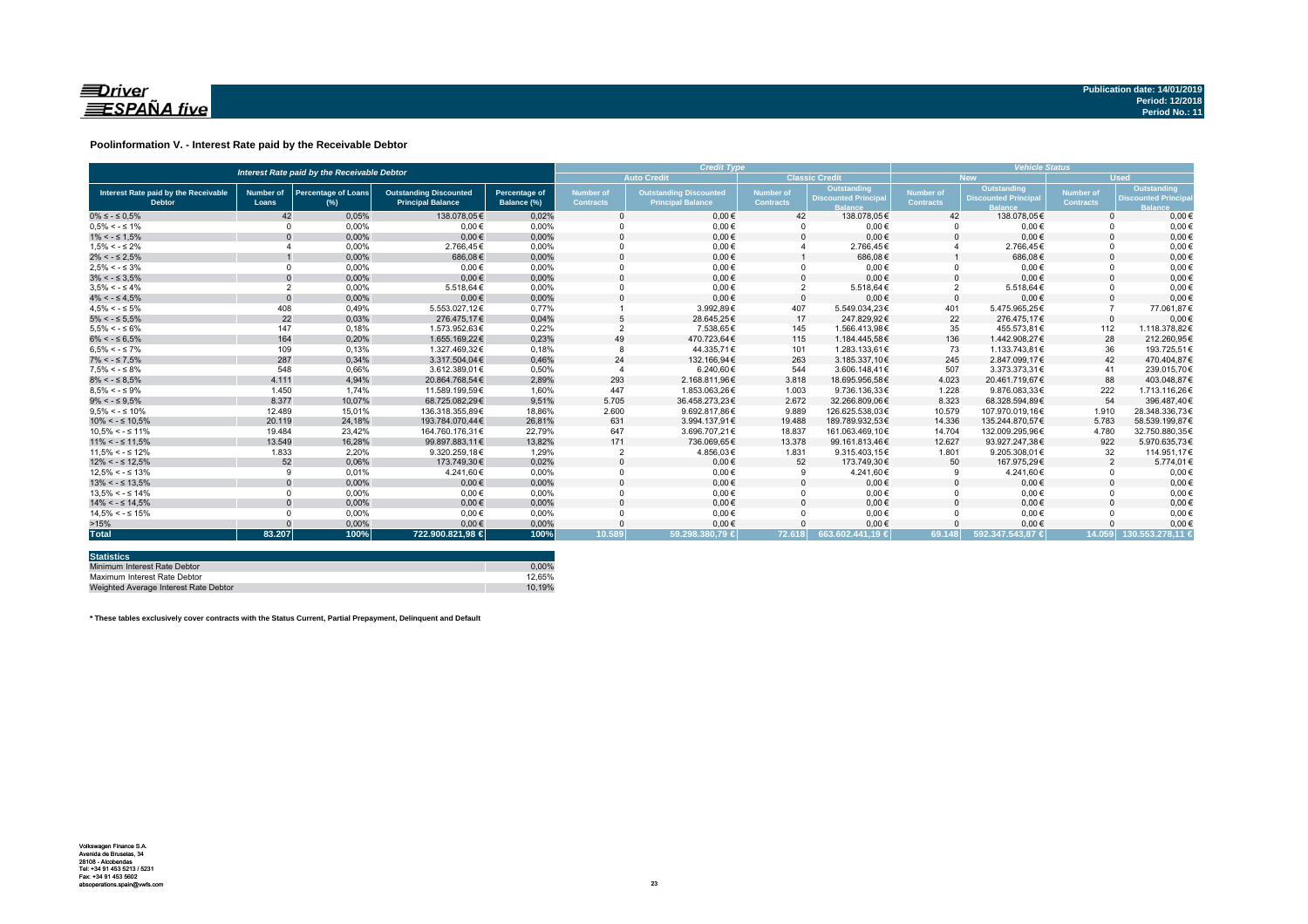

#### **Poolinformation VI. - Distribution by Original Term, Remaining Term and Seasoning**

|                                                  |                 | <b>Distribution by Original Term</b> |                                                           |                                     |                                      | <b>Credit Type</b>                                           |                                      |                                                              | <b>Vehicle Status</b>                |                                                                    |                                      |                                                                     |  |
|--------------------------------------------------|-----------------|--------------------------------------|-----------------------------------------------------------|-------------------------------------|--------------------------------------|--------------------------------------------------------------|--------------------------------------|--------------------------------------------------------------|--------------------------------------|--------------------------------------------------------------------|--------------------------------------|---------------------------------------------------------------------|--|
|                                                  |                 |                                      |                                                           |                                     |                                      | <b>Auto Credit</b>                                           |                                      | <b>Classic Credit</b>                                        | <b>New</b>                           |                                                                    | <b>Used</b>                          |                                                                     |  |
| Length of Original Term (monthly<br>instalments) | Number of Loans | Percentage of Loans (%)              | <b>Outstanding Discounted</b><br><b>Principal Balance</b> | <b>Percentage of Balance</b><br>(%) | <b>Number of</b><br><b>Contracts</b> | Outstanding<br><b>Discounted Principal</b><br><b>Balance</b> | <b>Number of</b><br><b>Contracts</b> | Outstanding<br><b>Discounted Principal</b><br><b>Balance</b> | <b>Number of</b><br><b>Contracts</b> | <b>Outstanding</b><br><b>Discounted Principa</b><br><b>Balance</b> | <b>Number of</b><br><b>Contracts</b> | <b>Outstanding</b><br><b>Discounted Principal</b><br><b>lalance</b> |  |
| $01 - 12$                                        |                 | 0.00%                                | $0.00 \in$                                                | 0.00%                               |                                      | $0.00 \in$                                                   |                                      | $0.00 \in$                                                   |                                      | $0.00 \in$                                                         |                                      | $0.00 \leftarrow$                                                   |  |
| $13 - 24$                                        | 20              | 0,02%                                | 53.922.81 €                                               | 0,01%                               |                                      | 2.100.09 €                                                   | 17                                   | 51.822.72 €                                                  |                                      | 34.532.04 €                                                        | 12                                   | 19.390.77                                                           |  |
| $25 - 36$                                        | 17.441          | 20.96%                               | 78.609.526.50 €                                           | 10.87%                              | 3.240                                | 10.002.022.79 €                                              | 14.201                               | 68.607.503.71 €                                              | 15.692                               | 71.850.688.73 €                                                    | 1.749                                | 6.758.837.77 €                                                      |  |
| $37 - 48$                                        | 35.775          | 43,00%                               | 264.044.509.95 €                                          | 36,53%                              | 6.668                                | 40.815.609.91 €                                              | 29.107                               | 223.228.900.04 €                                             | 30.223                               | 222.023.471.34 €                                                   | 5.552                                | 42.021.038.61 (                                                     |  |
| $49 - 60$                                        | 13.200          | 15.86%                               | 140.571.013.58 €                                          | 19.45%                              | 678                                  | 8.478.648.00 €                                               | 12.522                               | 132.092.365.58 €                                             | 10.319                               | 111.697.829.18 €                                                   | 2.881                                | 28.873.184.40 6                                                     |  |
| $61 - 72$                                        | 7.550           | 9,07%                                | 96.993.766.61 €                                           | 13,42%                              |                                      | $0.00 \in$                                                   | 7.550                                | 96.993.766.61 €                                              | 5.879                                | 76.563.918.89 €                                                    | 1.671                                | 20.429.847.72 €                                                     |  |
| $73 - 84$                                        | 6.148           | 7,39%                                | 92.632.783.87 €                                           | 12.81%                              |                                      | $0.00 \in$                                                   | 6.148                                | 92.632.783.87 €                                              | 4.255                                | 66.395.505.52 €                                                    | 1.893                                | 26.237.278.35 6                                                     |  |
| $85 - 96$                                        | 3.073           | 3,69%                                | 49.995.298.66 €                                           | 6,92%                               |                                      | $0.00 \in$                                                   | 3.073                                | 49.995.298.66 €                                              | 2.772                                | 43.781.598.17 €                                                    | 301                                  | 6.213.700.49 6                                                      |  |
| <b>Total</b>                                     | 83.207          | 100%                                 | 722.900.821,98 €                                          | 100%                                | 10.589                               | 59.298.380.79 €                                              | 72.618                               | 663.602.441.19 €                                             | 69.148                               | 592.347.543.87 €                                                   | 14.059                               | 130.553.278,11                                                      |  |

| <b>Statistics</b>                                     |       |
|-------------------------------------------------------|-------|
| Minimum Original Term in monthly instalments          |       |
| Maximum Original Term in monthly instalments          | 96    |
| Weighted Average Original Term in monthly instalments | 60.06 |

Weighted Average Original Term in monthly install

|                                                          |                        | <b>Distribution by Remaining Term</b> |                                                           |                                     |                                      | <b>Credit Type</b>                                           |                                      |                                                       | <b>Vehicle Status</b>                |                                                                    |                                      |                                                      |  |
|----------------------------------------------------------|------------------------|---------------------------------------|-----------------------------------------------------------|-------------------------------------|--------------------------------------|--------------------------------------------------------------|--------------------------------------|-------------------------------------------------------|--------------------------------------|--------------------------------------------------------------------|--------------------------------------|------------------------------------------------------|--|
|                                                          |                        |                                       |                                                           |                                     |                                      | <b>Auto Credit</b>                                           | <b>Classic Credit</b>                |                                                       | <b>New</b>                           |                                                                    | <b>Used</b>                          |                                                      |  |
| <b>Lenght of Remaining Term</b><br>(monthly instalments) | <b>Number of Loans</b> | Percentage of Loans (%)               | <b>Outstanding Discounted</b><br><b>Principal Balance</b> | <b>Percentage of Balance</b><br>(%) | <b>Number of</b><br><b>Contracts</b> | Outstanding<br><b>Discounted Principal</b><br><b>Balance</b> | <b>lumber</b> of<br><b>Contracts</b> | Outstanding<br>Discounted Principal<br><b>Balance</b> | <b>Number of</b><br><b>Contracts</b> | <b>Outstanding</b><br><b>Discounted Principa</b><br><b>Balance</b> | <b>Number of</b><br><b>Contracts</b> | Outstanding<br><b>Discounted Principal</b><br>alance |  |
| $00 - 01$                                                | 56                     | 0,07%                                 | 722.798.45 €                                              | 0,10%                               |                                      | 42.785.89 €                                                  | 53                                   | 680.012.56 €                                          | 45                                   | 626.168.43 €                                                       | 11                                   | 96.630.02 €                                          |  |
| $01 - 12$                                                | 8.950                  | 10,76%                                | 22.113.078.27 €                                           | 3,06%                               | 1.502                                | 2.645.692.00 €                                               | 7.448                                | 19.467.386.27 €                                       | 7.691                                | 18.678.058.28 €                                                    | 1.259                                | 3.435.019.99 6                                       |  |
| $13 - 24$                                                | 21.081                 | 25.34%                                | 118.859.972.88 €                                          | 16.44%                              | 4.184                                | 17.809.229.52 €                                              | 16.897                               | 101.050.743.36 €                                      | 18.843                               | 107.046.167.62 €                                                   | 2.238                                | 11.813.805.26 (                                      |  |
| $25 - 36$                                                | 28.051                 | 33.71%                                | 240.161.967.56 €                                          | 33,22%                              | 4.277                                | 31.010.990.40 €                                              | 23.774                               | 209.150.977.16 €                                      | 23.125                               | 198.196.584.84 €                                                   | 4.926                                | 41.965.382.72 6                                      |  |
| $37 - 48$                                                | 11.461                 | 13.77%                                | 134.042.174.02 €                                          | 18.54%                              | 623                                  | 7.789.682.98 €                                               | 10.838                               | 126.252.491.04 €                                      | 8.963                                | 106.449.030.07 €                                                   | 2.498                                | 27.593.143.95 €                                      |  |
| $49 - 60$                                                | 6.772                  | 8,14%                                 | 94.580.280.08 €                                           | 13,08%                              |                                      | $0.00 \in$                                                   | 6.772                                | 94.580.280.08 €                                       | 5.152                                | 73.434.094.47 €                                                    | 1.620                                | 21.146.185.61 €                                      |  |
| $61 - 72$                                                | 4.769                  | 5,73%                                 | 76.328.260.03 €                                           | 10,56%                              |                                      | $0.00 \in$                                                   | 4.769                                | 76.328.260.03 €                                       | 3.487                                | 56.690.597.38 €                                                    | 1.282                                | 19.637.662.65 €                                      |  |
| $73 - 84$                                                | 2.067                  | 2,48%                                 | 36.092.290,69 €                                           | 4,99%                               |                                      | $0.00 \in$                                                   | 2.067                                | 36.092.290.69 €                                       | 1.842                                | 31.226.842.78 €                                                    | 225                                  | 4.865.447.916                                        |  |
| $85 - 94$                                                |                        | 0,00%                                 | $0,00 \in$                                                | 0,00%                               |                                      | $0.00 \in$                                                   |                                      | $0.00 \in$                                            |                                      | $0.00 \in$                                                         |                                      | 0,00                                                 |  |
| <b>Total</b>                                             | 83.207                 | 100%                                  | 722.900.821,98 €                                          | 100%                                | 10.589                               | 59.298.380.79 €                                              | 72.618                               | $663.602.441.19 \in$                                  | 69.148                               | 592.347.543.87 €                                                   | 14.059                               | 130.553.278,11                                       |  |

| <b>Statistics</b>                                      |       |
|--------------------------------------------------------|-------|
| Minimum Remaining Term in monthly instalments          |       |
| Maximum Remaining Term in monthly instalments          |       |
| Weighted Average Remaining Term in monthly instalments | 39.49 |

|                                        |                        | <b>Distribution by Seasoning</b> |                                                           |                              |                                      | <b>Credit Type</b>                                    |                                      |                                                       | <b>Vehicle Status</b>                |                                                                    |                                      |                                                              |  |
|----------------------------------------|------------------------|----------------------------------|-----------------------------------------------------------|------------------------------|--------------------------------------|-------------------------------------------------------|--------------------------------------|-------------------------------------------------------|--------------------------------------|--------------------------------------------------------------------|--------------------------------------|--------------------------------------------------------------|--|
|                                        |                        |                                  |                                                           |                              |                                      | <b>Auto Credit</b>                                    | <b>Classic Credit</b>                |                                                       | New.                                 |                                                                    | <b>Used</b>                          |                                                              |  |
| <b>Seasoning (monthly instalments)</b> | <b>Number of Loans</b> | Percentage of Loans (%)          | <b>Outstanding Discounted</b><br><b>Principal Balance</b> | Percentage of Balance<br>(%) | <b>Number of</b><br><b>Contracts</b> | Outstanding<br>Discounted Principal<br><b>Ralance</b> | <b>Number</b> of<br><b>Contracts</b> | Outstanding<br>Discounted Principal<br><b>Ralance</b> | <b>Number of</b><br><b>Contracts</b> | <b>Outstanding</b><br><b>Discounted Principa</b><br><b>Ralance</b> | <b>Number of</b><br><b>Contracts</b> | Outstanding<br><b>Discounted Principal</b><br><b>Ralance</b> |  |
| $01 - 12$                              | 58                     | 0,07%                            | 914.946.33 €                                              | 0,13%                        |                                      | 72.051.18 €                                           | 51                                   | 842.895.15 €                                          | 48                                   | 790.094.57 €                                                       | 10 <sup>1</sup>                      | 124.851.76 €                                                 |  |
| $13 - 24$                              | 58.035                 | 69,75%                           | 570.782.973.00 €                                          | 78,96%                       | 7.542                                | 49.219.918.72 €                                       | 50.493                               | 521.563.054.28 €                                      | 48.189                               | 468.195.808.92 €                                                   | 9.846                                | 102.587.164,08 €                                             |  |
| $25 - 36$                              | 22,760                 | 27,35%                           | 139.066.811.82 €                                          | 19,24%                       | 2.849                                | 9.557.574.32 €                                        | 19.911                               | 129.509.237.50 €                                      | 18.974                               | 113.509.367.12 €                                                   | 3.786                                | 25.557.444.70 €                                              |  |
| $37 - 48$                              | 1.997                  | 2,40%                            | 10.742.067.86 €                                           | 1.49%                        | 191                                  | 448.836.57 €                                          | 1.806                                | 10.293.231.29 €                                       | 1.668                                | 8.796.955.89 €                                                     | 329                                  | 1.945.111.97 €                                               |  |
| $49 - 60$                              | 244                    | 0.29%                            | 1.038.455.51 €                                            | 0.14%                        |                                      | $0.00 \in$                                            | 244                                  | 1.038.455.51 €                                        | 180                                  | 761.166.36 €                                                       | 64                                   | 277.289.15 €                                                 |  |
| $61 - 72$                              | 86                     | 0,10%                            | 295.469,48 €                                              | 0,04%                        |                                      | $0.00 \in$                                            | 86                                   | 295.469.48 €                                          | 68                                   | 244.667,38 €                                                       |                                      | 50.802.10 €                                                  |  |
| > 72                                   | 27                     | 0.03%                            | 60.097.98 €                                               | 0,01%                        |                                      | $0.00 \in$                                            | 27                                   | 60.097.98 €                                           |                                      | 49.483.63 €                                                        |                                      | 10.614.35 €                                                  |  |
| <b>Total</b>                           | 83.207                 | 100%                             | 722.900.821.98 €                                          | 100%                         | 10.589                               | 59.298.380.79 €                                       | 72.618                               | 663.602.441.19 €                                      | 69.148                               | 592.347.543.87 €                                                   | 14.059                               | 130.553.278.11 €                                             |  |

| <b>Statistics</b>                                      |       |
|--------------------------------------------------------|-------|
| Minimum Seasoning Term in monthly instalments          |       |
| Maximum Seasoning Term in monthly instalments          | 96    |
| Weighted Average Seasoning Term in monthly instalments | 20.51 |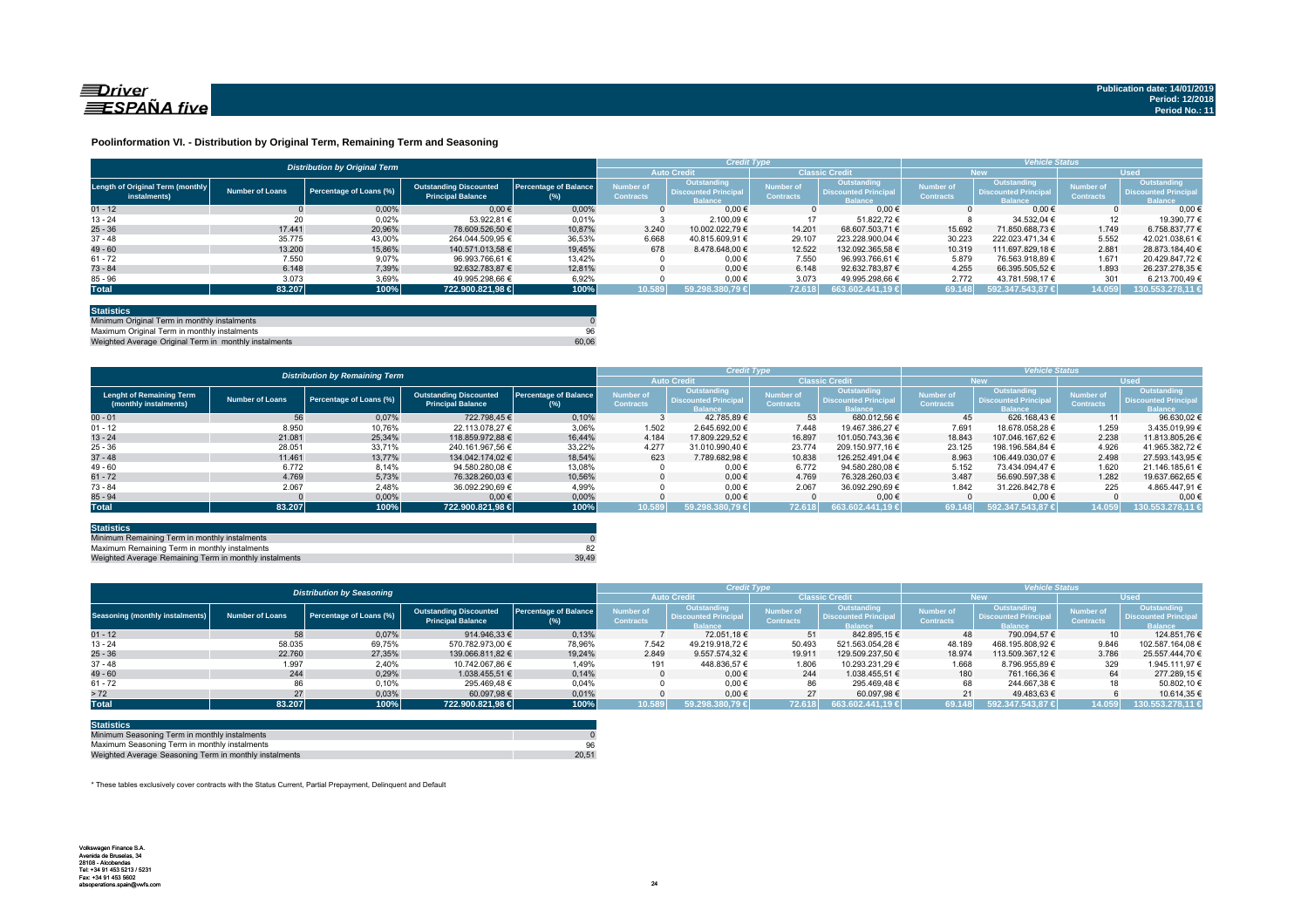

## **Poolinformation VII. - Credit Type and Type of Car**

## *Credit Type*

| <b>Credit Type</b> | Number of Loans | (%)    | Percentage of Loans   Outstanding Discounted<br>l Principal Balance <sup>\</sup> | Percentage of<br>Balance (%) |
|--------------------|-----------------|--------|----------------------------------------------------------------------------------|------------------------------|
| Auto Credit        | 10.589          | 12.73% | 59.298.380.79 €                                                                  | 8,20%                        |
| Classic Credit     | 72.618          | 87.27% | 663.602.441.19 €                                                                 | 91.80%                       |
| <b>Total</b>       | 83.207          | 100%   | 722.900.821,98 €                                                                 | 100%                         |

## *Type of Car*

| <b>Type of Car</b> | <b>Number of Loans</b> | (%)    | Percentage of Loans   Outstanding Discounted<br><b>Principal Balance</b> | Percentage of<br>Balance (%) |
|--------------------|------------------------|--------|--------------------------------------------------------------------------|------------------------------|
| New Cars           | 69.148                 | 83.10% | 592.347.543.87 €                                                         | 81,94%                       |
| Used Cars          | 14.059                 | 16.90% | 130.553.278.11 €                                                         | 18,06%                       |
| <b>Total</b>       | 83.207                 | 100%   | 722.900.821,98 €                                                         | 100%                         |

## *Type of Car: only Auto Credit*

| <b>Type of Car</b> | <b>Number of Loans</b> | (% )   | Percentage of Loans   Outstanding Discounted<br><b>Principal Balance</b> | Percentage of<br>Balance (%) |
|--------------------|------------------------|--------|--------------------------------------------------------------------------|------------------------------|
| New Cars           | 10.368                 | 97.91% | 58.320.684.60 €                                                          | 98,35%                       |
| Used Cars          | 221                    | 2.09%  | 977.696.19 €                                                             | 1,65%                        |
| <b>Total</b>       | 10.589                 | 100%   | 59.298.380,79 €                                                          | 100%                         |

## *Type of Car: only Classic Credit*

| <b>Type of Car</b> | <b>Number of Loans</b> | (%)    | Percentage of Loans   Outstanding Discounted<br><b>Principal Balance</b> | Percentage of<br>Balance (%) |
|--------------------|------------------------|--------|--------------------------------------------------------------------------|------------------------------|
| New Cars           | 58.780                 | 80.94% | 534.026.859.27 €                                                         | 80,47%                       |
| Used Cars          | 13.838                 | 19.06% | 129.575.581.92 €                                                         | 19,53%                       |
| <b>Total</b>       | 72.618                 | 100%   | 663.602.441.19 €                                                         | 100%                         |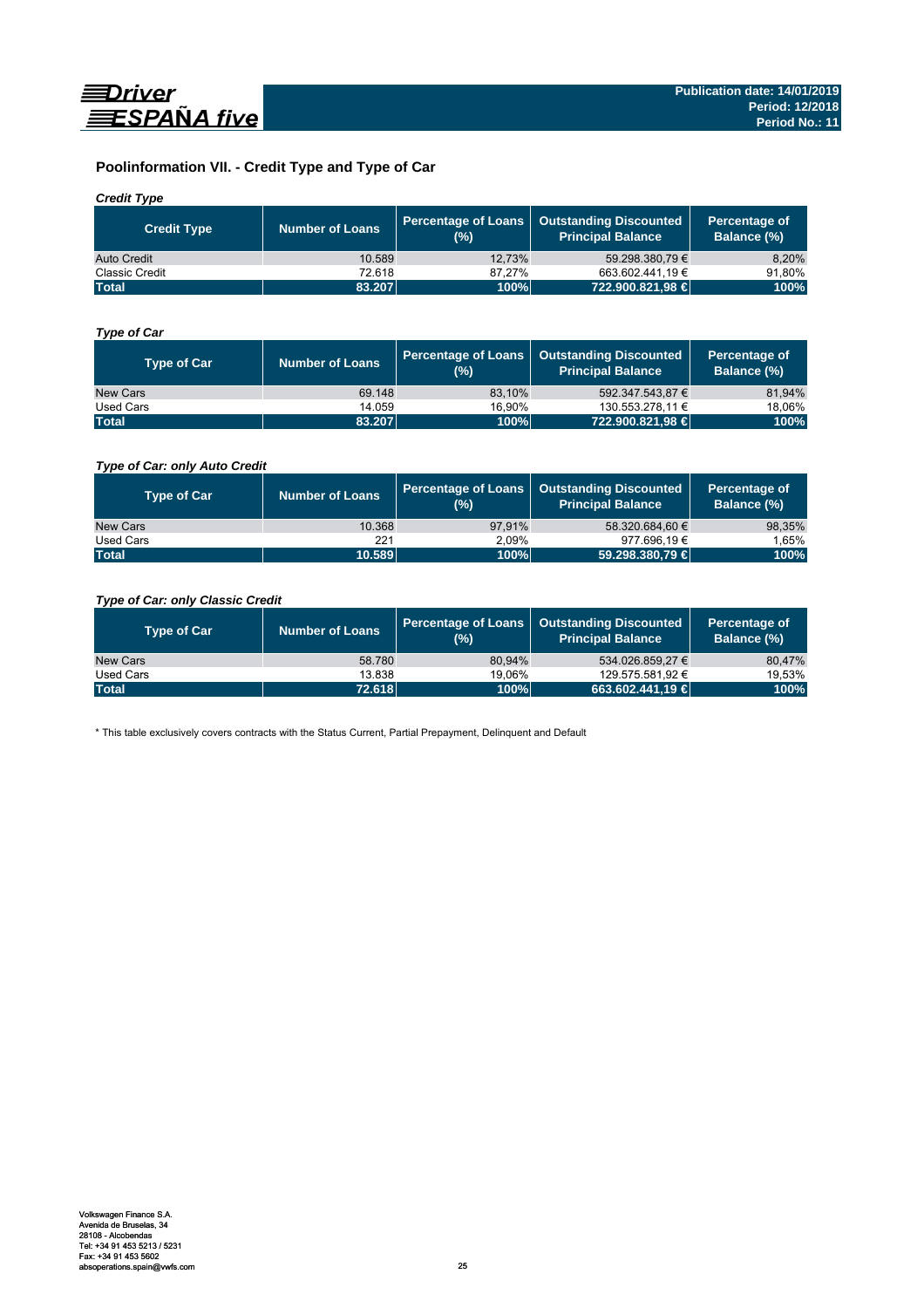## $\equiv$ Driver ESPAÑA five

**Poolinformation VIII. - Distribution by Vehicle Makes and Models**

|                       |                                    | <b>Make and Model Total Portfolio</b> |                                   |                                                           |                              |                                      | <b>Auto Credit</b>           | <b>Credit Type</b>       | <b>Classic Credit</b>            | <b>Vehicle Status</b><br><b>Used</b><br><b>New</b> |                                  |                                  |                                |  |
|-----------------------|------------------------------------|---------------------------------------|-----------------------------------|-----------------------------------------------------------|------------------------------|--------------------------------------|------------------------------|--------------------------|----------------------------------|----------------------------------------------------|----------------------------------|----------------------------------|--------------------------------|--|
|                       |                                    |                                       |                                   |                                                           |                              |                                      | Outstanding                  | Number of                | Outstanding                      | <b>Number of</b>                                   | Outstanding                      | <b>Number of</b>                 | <b>Outstanding</b>             |  |
| <b>Make</b>           | <b>Model</b>                       | <b>Number of Loans</b>                | <b>Percentage of</b><br>Loans (%) | <b>Outstanding Discounted</b><br><b>Principal Balance</b> | Percentage of<br>Balance (%) | <b>Number of</b><br><b>Contracts</b> | <b>Discounted Principa</b>   | <b>Contracts</b>         | <b>Discounted Principa</b>       | Contracts                                          | <b>Discounted Principa</b>       | <b>Contracts</b>                 | <b>Discounted Principal</b>    |  |
| Audi                  | A1                                 | 2.573                                 | 3,09%                             | 19.868.521,19 €                                           | 2,75%                        | 509                                  | 2.010.786,51 €               | 2.064                    | 17.857.734,68 €                  | 1.706                                              | 11.369.247,41 €                  | 867                              | 8.499.273,78€                  |  |
|                       | A <sub>3</sub>                     | 4.125                                 | 4,96%                             | 38.105.213,83 €                                           | 5,27%                        | 827                                  | 4.033.454,01 €               | 3.298                    | 34.071.759,82 €                  | 2.553                                              | 21.258.723,11 €                  | 1.572                            | 16.846.490,72 €                |  |
|                       | A4                                 | 2.437                                 | 2,93%                             | 25.604.814,13 €                                           | 3,54%                        | 396                                  | 2.381.211,47 €               | 2.041                    | 23.223.602,66 €                  | 1.598                                              | 15.763.172,14 €                  | 839                              | 9.841.641,99 €                 |  |
|                       | A5                                 | 635                                   | 0,76%                             | 6.717.460,44 €                                            | 0,93%                        | 167                                  | 1.201.185,17 €               | 468                      | 5.516.275,27 €                   | 541                                                | 5.722.317,40 €                   | 94                               | 995.143,04 €                   |  |
|                       | A <sub>6</sub>                     | 370                                   | 0,44%                             | 4.330.492,04 €                                            | 0,60%                        | 68                                   | 511.795,57€                  | 302                      | 3.818.696,47 €                   | 215                                                | 2.497.518,65 €                   | 155                              | 1.832.973,39 €                 |  |
|                       | A7                                 | 37                                    | 0,04%                             | 438.673,54 €                                              | 0,06%                        | 10                                   | 82.857,46€                   | 27                       | 355.816,08€                      | 17                                                 | 212.110,95 €                     | 20                               | 226.562,59€                    |  |
|                       | A8<br>Q2                           | 9<br>1.029                            | 0,01%<br>1,24%                    | 161.084,87 €<br>9.818.395,83 €                            | 0,02%<br>1,36%               | $\mathbf{0}$<br>366                  | $0,00 \in$<br>2.178.947,10 € | - 9<br>663               | 161.084,87 €<br>7.639.448,73 €   | $\overline{\mathbf{0}}$<br>908                     | $0,00 \in$<br>8.396.667,81 €     | 9<br>121                         | 161.084,87 €<br>1.421.728,02 € |  |
|                       | Q3                                 | 2.149                                 | 2,58%                             | 19.515.430,70 €                                           | 2,70%                        | 443                                  | 2.436.158,12 €               | 1.706                    | 17.079.272,58 €                  | 1.729                                              | 15.056.583,43 €                  | 420                              | 4.458.847,27 €                 |  |
|                       | Q <sub>5</sub>                     | 1.502                                 | 1,81%                             | 15.751.458,93 €                                           | 2,18%                        | 315                                  | 2.204.073,87 €               | 1.187                    | 13.547.385,06 €                  | 1.327                                              | 13.589.861,21 €                  | 175                              | 2.161.597,72 €                 |  |
|                       | Q7                                 | 151                                   | 0,18%                             | 1.863.831,54 €                                            | 0,26%                        | 53                                   | 568.288,15 €                 | 98                       | 1.295.543,39 €                   | 106                                                | 1.265.629,40 €                   | 45                               | 598.202,14 €                   |  |
|                       | <b>TT</b>                          | 41                                    | 0,05%                             | 459.654,45€                                               | 0,06%                        | 11                                   | 91.150,39 €                  | 30                       | 368.504,06 €                     | 14                                                 | 123.352,58 €                     | 27                               | 336.301,87 €                   |  |
|                       | <b>OTHER AUDI</b>                  | 6                                     | 0,01%                             | 89.279,74 €                                               | 0,01%                        | $\mathbf 0$                          | $0,00 \in$                   | 6                        | 89.279,74 €                      | $\overline{1}$                                     | 8.757,00 €                       | $5\phantom{.0}$                  | 80.522,74 €                    |  |
|                       | Subtotal                           | 15.064                                | 18,10%                            | 142.724.311,23 €                                          | 19,74%                       | 3.165                                | 17.699.907.82 €              | 11.899                   | 125.024.403.41 €                 | 10.715                                             | 95.263.941.09 €                  | 4.349                            | 47.460.370,14 €                |  |
| Seat                  | MII<br>ALHAMBRA                    | 277<br>377                            | 0,33%<br>0,45%                    | 1.593.418,62 €<br>3.246.256,13 €                          | 0,22%<br>0,45%               | 11<br>10                             | 39.435,89 €<br>50.728,36 €   | 266<br>367               | 1.553.982,73 €                   | 234<br>289                                         | 1.333.803,38 €                   | 43<br>88                         | 259.615,24 €                   |  |
|                       | <b>ALTEA</b>                       | 97                                    | 0,12%                             | 596.174,92 €                                              | 0,08%                        | $\mathbf 0$                          | $0,00 \in$                   | 97                       | 3.195.527,77 €<br>596.174,92 €   | 50                                                 | 2.468.742,73 €<br>253.353,76 €   | 47                               | 777.513,40 €<br>342.821,16€    |  |
|                       | <b>AROSA</b>                       | $\mathbf 0$                           | 0,00%                             | $0,00 \in$                                                | 0,00%                        | $^{\circ}$                           | $0,00 \in$                   | $\overline{0}$           | $0,00 \in$                       | $\mathbf{0}$                                       | $0,00 \in$                       | $\overline{0}$                   | 0,00€                          |  |
|                       | <b>ATECA</b>                       | 5.764                                 | 6,93%                             | 55.779.856,56 €                                           | 7,72%                        | 276                                  | 2.414.499,23 €               | 5.488                    | 53.365.357,33 €                  | 5.587                                              | 53.932.098,63 €                  | 177                              | 1.847.757,93 €                 |  |
|                       | CORDOBA                            | $\mathbf 0$                           | 0,00%                             | $0,00 \in$                                                | 0,00%                        | $\mathbf{0}$                         | $0,00 \in$                   | $\mathbf 0$              | $0,00 \in$                       | $\overline{0}$                                     | $0,00 \in$                       | $\mathbf 0$                      | $0,00$ €                       |  |
|                       | <b>EXEO</b>                        |                                       | 0,00%                             | 11.722,61 €                                               | 0,00%                        | $\mathbf{0}$                         | $0,00 \in$                   | $\overline{4}$           | 11.722,61 €                      | $\mathbf{1}$                                       | 2.788,25 €                       | $\mathbf{3}$                     | 8.934,36€                      |  |
|                       | <b>IBIZA</b>                       | 12.720                                | 15,29%                            | 104.570.446,70 €                                          | 14,47%                       | 305                                  | 1.619.619,80 €               | 12.415                   | 102.950.826,90 €                 | 10.636                                             | 88.194.954,17 €                  | 2.084                            | 16.375.492,53 €                |  |
|                       | <b>LEON</b>                        | 11.101                                | 13,34%                            | 99.455.213,54 €                                           | 13,76%                       | 329                                  | 2.004.575,20 €               | 10.772                   | 97.450.638,34 €                  | 9.167                                              | 82.239.311,09 €                  | 1.934                            | 17.215.902,45 €                |  |
|                       | <b>TOLEDO</b><br><b>OTHER SEAT</b> | 1.253<br>17                           | 1,51%<br>0,02%                    | 10.416.501,22 €                                           | 1,44%<br>0,03%               | 20                                   | 101.766,90 €                 | 1.233                    | 10.314.734,32 €                  | 1.128<br>14                                        | 9.350.439,30 €                   | 125                              | 1.066.061,92 €                 |  |
|                       | <b>Subtotal</b>                    | 31.610                                | 37,99%                            | 188.718,59 €<br>275.858.308,89 €                          | 38,16%                       | $\overline{1}$<br>952                | 8.049,19€<br>6.238.674.57 €  | 16<br>30.658             | 180.669,40 €<br>269.619.634,32 € | 27.106                                             | 163.260,82 €<br>237.938.752,13 € | $\overline{\mathbf{3}}$<br>4.504 | 25.457,77 €<br>37.919.556,76 € |  |
| <b>Skoda</b>          | <b>CITIGO</b>                      | 52                                    | 0,06%                             | 249.712,11 €                                              | 0,03%                        | $\overline{1}$                       | 3.526,29 €                   | 51                       | 246.185,82 €                     | 45                                                 | 217.681,02 €                     | $\overline{7}$                   | 32.031,09€                     |  |
|                       | FABIA                              | 2.965                                 | 3,56%                             | 21.607.220,11 €                                           | 2,99%                        | 193                                  | 670.479,75 €                 | 2.772                    | 20.936.740,36 €                  | 2.733                                              | 19.688.260,14 €                  | 232                              | 1.918.959,97 €                 |  |
|                       | <b>RAPID</b>                       | 1.220                                 | 1,47%                             | 10.210.898,11 €                                           | 1,41%                        | 39                                   | 166.074,82 €                 | 1.181                    | 10.044.823,29 €                  | 1.091                                              | 8.974.986,16 €                   | 129                              | 1.235.911,95 €                 |  |
|                       | <b>OCTAVIA</b>                     | 1.638                                 | 1,97%                             | 17.588.319,47 €                                           | 2,43%                        | 61                                   | 332.625,55 €                 | 1.577                    | 17.255.693,92 €                  | 1.323                                              | 14.585.851,85 €                  | 315                              | 3.002.467,62 €                 |  |
|                       | <b>ROOMSTER</b>                    | $\overline{\phantom{0}}$              | 0,00%                             | $0,00 \in$                                                | 0,00%                        | $\mathbf 0$                          | $0,00 \in$                   | $\overline{\phantom{0}}$ | $0,00 \in$                       | $\overline{\phantom{0}}$                           | $0,00 \in$                       | $\mathbf 0$                      | $0,00$ €                       |  |
|                       | <b>SPACEBACK</b>                   | 197                                   | 0,24%                             | 1.830.716,27 €                                            | 0,25%                        | 12                                   | 40.880,39 €                  | 185                      | 1.789.835,88 €                   | 190                                                | 1.754.030,78 €                   | $\overline{7}$                   | 76.685,49€                     |  |
|                       | <b>SUPERB</b><br>YETI              | 432<br>840                            | 0,52%<br>1,01%                    | 4.762.473,34 €<br>8.753.960,54 €                          | 0,66%<br>1,21%               | 26<br>43                             | 169.319,09€<br>255.696,97€   | 406<br>797               | 4.593.154,25 €<br>8.498.263,57 € | 386<br>734                                         | 4.319.884,89 €<br>7.720.890,04 € | 46<br>106                        | 442.588,45€<br>1.033.070,50 €  |  |
|                       | <b>OTHER SKODA</b>                 | 464                                   | 0,56%                             | 5.557.404,31 €                                            | 0,77%                        | 36                                   | 337.765,43 €                 | 428                      | 5.219.638,88 €                   | 430                                                | 5.230.402,91 €                   | 34                               | 327.001,40 €                   |  |
|                       | Subtotal                           | 7.808                                 | 9,38%                             | 70.560.704.26 €                                           | 9,76%                        | 411                                  | .976.368.29 €                | 7.397                    | 68.584.335.97€                   | 6.932                                              | 62.491.987.79 €                  | 876                              | 8.068.716.47 €                 |  |
| <b>VW</b>             | <b>UP</b>                          | 85                                    | 0,10%                             | 461.632,15€                                               | 0,06%                        | 28                                   | 95.358,67 €                  | 57                       | 366.273,48 €                     | 63                                                 | 314.965,47 €                     | 22                               | 146.666,68€                    |  |
|                       | FOX                                | $\mathbf 0$                           | 0,00%                             | $0,00 \in$                                                | 0,00%                        | $\mathbf 0$                          | $0,00 \in$                   | $\overline{0}$           | $0,00 \in$                       | $\overline{0}$                                     | $0,00 \in$                       | $\overline{0}$                   | $0,00 \in$                     |  |
|                       | <b>POLO</b>                        | 5.968                                 | 7,17%                             | 37.495.272,39 €                                           | 5,19%                        | 1.468                                | 5.511.418,65 €               | 4.500                    | 31.983.853,74 €                  | 5.079                                              | 31.134.667,86 €                  | 889                              | 6.360.604,53 €                 |  |
|                       | GOLF                               | 9.180                                 | 11,03%                            | 72.192.270,07 €                                           | 9,99%                        | 2.157                                | 11.389.400,75 €              | 7.023                    | 60.802.869,32 €                  | 7.364                                              | 56.883.737,30 €                  | 1.816                            | 15.308.532,77 €                |  |
|                       | <b>JETTA</b>                       | 58                                    | 0,07%                             | 351.602,59 €                                              | 0,05%                        | 9                                    | 31.795,59€                   | 49                       | 319.807,00 €                     | 43                                                 | 244.056,76 €                     | 15                               | 107.545,83 €                   |  |
|                       | <b>PASSAT</b>                      | 1.776                                 | 2,13%                             | 15.652.671,15€                                            | 2,17%                        | 345                                  | 2.188.538,40 €               | 1.431                    | 13.464.132,75 €                  | 1.453                                              | 12.617.765,88 €                  | 323                              | 3.034.905.27 €                 |  |
|                       | <b>EOS</b><br>NEW BEETLE           | $\overline{2}$<br>182                 | 0,00%<br>0,22%                    | 24.607,30 €<br>1.501.267,15 €                             | 0,00%<br>0,21%               | $\overline{0}$<br>53                 | $0,00 \in$<br>303.543,39 €   | $\overline{2}$<br>129    | 24.607,30 €<br>1.197.723,76 €    | $\overline{\mathbf{0}}$<br>143                     | $0,00 \in$<br>1.084.545,75 €     | $\overline{2}$<br>39             | 24.607,30 €<br>416.721,40 €    |  |
|                       | <b>TOURAN</b>                      | 2.082                                 | 2,50%                             | 17.239.672,26 €                                           | 2,38%                        | 419                                  | 2.319.109,79 €               | 1.663                    | 14.920.562,47 €                  | 1.758                                              | 13.933.858,50 €                  | 324                              | 3.305.813,76 €                 |  |
|                       | SHARAN                             | 316                                   | 0,38%                             | 2.760.826,45 €                                            | 0,38%                        | 57                                   | 418.631,28 €                 | 259                      | 2.342.195,17 €                   | 271                                                | 2.299.140,31 €                   | 45                               | 461.686,14 €                   |  |
|                       | <b>TOUAREG</b>                     | 32                                    | 0,04%                             | 448.205,18€                                               | 0,06%                        | 8                                    | 89.478,43€                   | 24                       | 358.726,75 €                     | 23                                                 | 323.558,55 €                     | 9                                | 124.646,63€                    |  |
|                       | PHAETON                            | $\overline{1}$                        | 0,00%                             | 18.657,68 €                                               | 0,00%                        | $^{\circ}$                           | $0,00 \in$                   | $\overline{1}$           | 18.657,68 €                      | $^{\circ}$                                         | $0,00 \in$                       | $\overline{1}$                   | 18.657,68€                     |  |
|                       | CADDY                              | 963                                   | 1,16%                             | 9.036.776,06 €                                            | 1,25%                        | 10                                   | 77.662,72 €                  | 953                      | 8.959.113,34 €                   | 768                                                | 7.331.747,79 €                   | 195                              | 1.705.028,27 €                 |  |
|                       | T4/T5                              | 1.305                                 | 1,57%                             | 15.245.686,52 €                                           | 2,11%                        | 46                                   | 302.751,29 €                 | 1.259                    | 14.942.935,23 €                  | 1.156                                              | 13.716.838,75 €                  | 149                              | 1.528.847,77 €                 |  |
|                       | <b>CRAFTER/LT</b>                  | 335                                   | 0,40%                             | 4.237.164,07 €                                            | 0,59%                        | $\mathbf 0$                          | $0.00 \in$                   | 335                      | 4.237.164,07 €                   | 308                                                | 3.968.659,02 €                   | 27                               | 268.505,05€                    |  |
|                       | AMAROK                             | 16                                    | 0,02%                             | 154.372,04 €                                              | 0,02%                        | $\mathsf 0$                          | $0,00 \in$                   | 16                       | 154.372,04 €                     | 12                                                 | 123.970,26 €                     | 4                                | 30.401,78 €                    |  |
|                       | <b>SCIROCCO</b>                    | 908                                   | 1,09%                             | 8.086.848,89 €                                            | 1,12%                        | 355<br>987                           | 1.981.447,98 €               | 553                      | 6.105.400,91 €                   | 884                                                | 7.791.178,98 €                   | 24                               | 295.669,91 €                   |  |
|                       | TIGUAN<br><b>ARTEON</b>            | 5.046<br>20                           | 6,06%<br>0,02%                    | 45.266.402,35 €                                           | 6,26%                        | $\overline{4}$                       | 8.089.451,39 €               | 4.059                    | 37.176.950,96 €                  | 4.630                                              | 41.546.722,09 €                  | 416                              | 3.719.680,26 €                 |  |
|                       | OTHER VW                           | 413                                   | 0,50%                             | 357.326,53 €<br>2.916.784,30 €                            | 0,05%<br>0,40%               | 115                                  | 60.390,86 €<br>524.450,92 €  | 16<br>298                | 296.935,67 €<br>2.392.333,38 €   | 19<br>411                                          | 346.876,18€<br>2.900.083,21 €    | 2                                | 10.450,35 €<br>16.701,09€      |  |
|                       | Subtotal                           | 28.688                                | 34,48%                            | 233.448.045.13 €                                          | 32.29%                       | 6.061                                | 33.383.430,11 €              |                          | 22.627 200.064.615.02 €          | 24.385                                             | 196.562.372.66 €                 | 4.303                            | 36.885.672.47 €                |  |
|                       |                                    |                                       |                                   |                                                           |                              |                                      |                              |                          |                                  |                                                    |                                  |                                  |                                |  |
| Non VW Group Vehicles | <b>OTHER</b>                       | 37                                    | 0,04%                             | 309.452,47€                                               | 0,04%                        | $\Omega$                             | $0,00 \in$                   | 37                       | 309.452,47€                      | 10                                                 | 90.490,20 €                      | 27                               | 218.962,27 €                   |  |
|                       | <b>Total</b>                       | 83.207                                | 100,00%                           | 722.900.821,98 €                                          | 100,00%                      | 10.589                               | 59.298.380,79 €              |                          | 72.618 663.602.441,19 €          | 69.148                                             | 592.347.543,87 €                 | 14.059                           | 130.553.278,11 €               |  |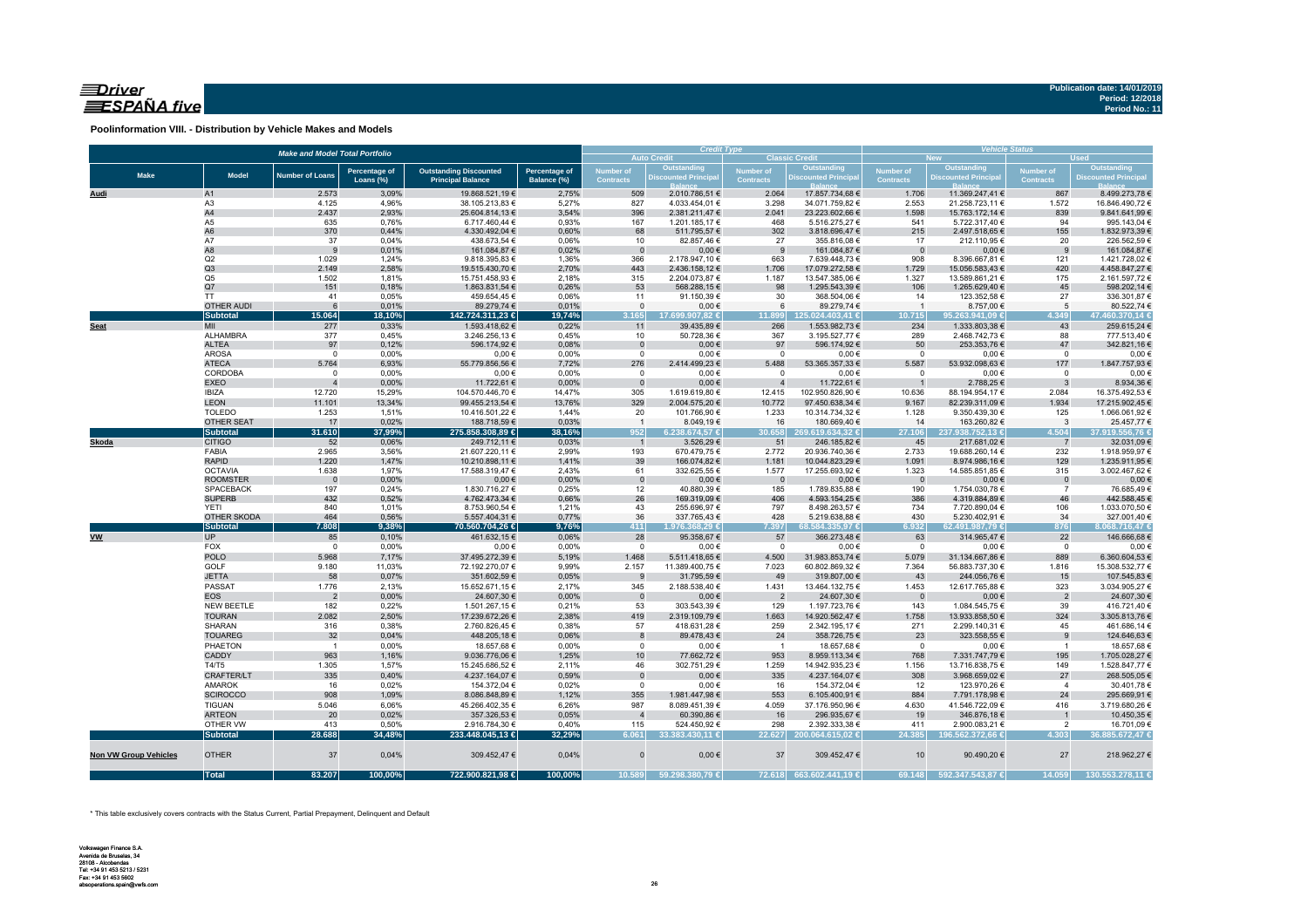

### **Poolinformation IX. - Geographic Distribution**

|                               |                        | <b>Geographic Distribution Total Portfolio</b> |                                                           |                              |                               | <b>Credit Type</b>                                           |                                      |                                                              | <b>Vehicle Status</b>                |                                                                     |                               |                                                             |  |
|-------------------------------|------------------------|------------------------------------------------|-----------------------------------------------------------|------------------------------|-------------------------------|--------------------------------------------------------------|--------------------------------------|--------------------------------------------------------------|--------------------------------------|---------------------------------------------------------------------|-------------------------------|-------------------------------------------------------------|--|
|                               |                        |                                                |                                                           |                              |                               | <b>Auto Credit</b>                                           |                                      | <b>Classic Credit</b>                                        |                                      | <b>New</b>                                                          |                               | <b>Used</b>                                                 |  |
| <b>Autonomous Communities</b> | <b>Number of Loans</b> | Percentage of<br>Loans (%)                     | <b>Outstanding Discounted</b><br><b>Principal Balance</b> | Percentage of<br>Balance (%) | Number of<br><b>Contracts</b> | Outstanding<br><b>Discounted Principal</b><br><b>Balance</b> | <b>Number of</b><br><b>Contracts</b> | Outstanding<br><b>Discounted Principal</b><br><b>Balance</b> | <b>Number of</b><br><b>Contracts</b> | <b>Outstanding</b><br><b>Discounted Principal</b><br><b>Balance</b> | Number of<br><b>Contracts</b> | Outstanding<br><b>Discounted Principa</b><br><b>Balance</b> |  |
| <b>GALICIA</b>                | 4.535                  | 5,45%                                          | 41.707.481,84 €                                           | 5,77%                        | 417                           | 2.114.779,39 €                                               | 4.118                                | 39.592.702,45 €                                              | 3.625                                | 32.557.356,04 €                                                     | 910                           | 9.150.125,80 €                                              |  |
| <b>ASTURIAS</b>               | 1.437                  | 1,73%                                          | 12.520.835,25 €                                           | 1,73%                        | 150                           | 818.080,05 €                                                 | 1.287                                | 11.702.755,20 €                                              | 1.192                                | 10.305.418,91 €                                                     | 245                           | 2.215.416,34 €                                              |  |
| <b>CANTABRIA</b>              | 997                    | 1,20%                                          | 8.590.758.70 €                                            | 1,19%                        | 101                           | 524.057.86 €                                                 | 896                                  | 8.066.700,84 €                                               | 839                                  | 7.155.939.75 €                                                      | 158                           | 1.434.818,95 €                                              |  |
| <b>LA RIOJA</b>               | 423                    | 0.51%                                          | 3.317.551.31 €                                            | 0,46%                        | 40                            | 209.503.09 €                                                 | 383                                  | 3.108.048.22 €                                               | 352                                  | 2.680.732.98 €                                                      | 71                            | 636.818,33 €                                                |  |
| <b>CASTILLA LEON</b>          | 3.403                  | 4,09%                                          | 28.072.319,96 €                                           | 3,88%                        | 249                           | 1.466.237.46 €                                               | 3.154                                | 26.606.082,50 €                                              | 2.700                                | 22.161.823,33 €                                                     | 703                           | 5.910.496,63 €                                              |  |
| C.MADRID                      | 14.203                 | 17,07%                                         | 113.977.739,71 €                                          | 15,77%                       | 2.304                         | 12.605.567,33 €                                              | 11.899                               | 101.372.172,38 €                                             | 11.792                               | 91.636.327,76 €                                                     | 2.411                         | 22.341.411,95 €                                             |  |
| <b>PAIS VASCO</b>             | 3.395                  | 4,08%                                          | 26.539.854.16 €                                           | 3,67%                        | 190                           | 908.748.84 €                                                 | 3.205                                | 25.631.105.32 €                                              | 2.809                                | 21.648.431.10 €                                                     | 586                           | 4.891.423,06 €                                              |  |
| C.NAVARRA                     | 922                    | 1,11%                                          | 7.353.102,21 €                                            | 1,02%                        | 90                            | 419.922,34 €                                                 | 832                                  | 6.933.179,87 €                                               | 756                                  | 5.863.105,20 €                                                      | 166                           | 1.489.997,01 €                                              |  |
| <b>CATALUÑA</b>               | 16.736                 | 20,11%                                         | 147.120.065.73 €                                          | 20,35%                       | 2.363                         | 13.620.602.16 €                                              | 14.373                               | 133.499.463.57 €                                             | 13.582                               | 117.176.737.36 €                                                    | 3.154                         | 29.943.328,37 €                                             |  |
| ARAGÓN                        | 2.268                  | 2,73%                                          | 20.057.694.02 €                                           | 2,77%                        | 212                           | 1.365.071,03 €                                               | 2.056                                | 18.692.622,99 €                                              | 1.881                                | 16.566.773.32 €                                                     | 387                           | 3.490.920,70 €                                              |  |
| C. VALENCIANA                 | 8.703                  | 10,46%                                         | 74.933.461.52 €                                           | 10,37%                       | 1.236                         | 6.894.902.78 €                                               | 7.467                                | 68.038.558.74 €                                              | 7.266                                | 61.611.387.91 €                                                     | 1.437                         | 13.322.073.61 €                                             |  |
| <b>CASTILLA LA MANCHA</b>     | 3.375                  | 4,06%                                          | 29.068.306,54 €                                           | 4,02%                        | 398                           | 2.473.701,76 €                                               | 2.977                                | 26.594.604,78 €                                              | 2.804                                | 23.907.408,90 €                                                     | 571                           | 5.160.897,64 €                                              |  |
| <b>EXTREMADURA</b>            | 1.286                  | 1,55%                                          | 11.461.352.20 €                                           | 1,59%                        | 171                           | 880.885,11 €                                                 | 1.115                                | 10.580.467.09 €                                              | 1.017                                | 8.886.532.56 €                                                      | 269                           | 2.574.819.64 €                                              |  |
| <b>ANDALUCIA</b>              | 13.969                 | 16,79%                                         | 127.112.984.52 €                                          | 17,58%                       | 2.038                         | 11.318.733.76 €                                              | 11.931                               | 115.794.250.76 €                                             | 11.657                               | 105.513.842,25 €                                                    | 2.312                         | 21.599.142.27 €                                             |  |
| <b>ISLAS BALEARES</b>         | 2.203                  | 2,65%                                          | 18.846.072.62 €                                           | 2,61%                        | 269                           | 1.678.399.14 €                                               | 1.934                                | 17.167.673.48 €                                              | 1.939                                | 16.476.187.53 €                                                     | 264                           | 2.369.885,09 €                                              |  |
| <b>MURCIA</b>                 | 2.366                  | 2,84%                                          | 22.451.054,71 €                                           | 3,11%                        | 260                           | 1.418.992,52 €                                               | 2.106                                | 21.032.062,19 €                                              | 1.990                                | 18.790.970.22 €                                                     | 376                           | 3.660.084,49 €                                              |  |
| <b>ISLAS CANARIAS</b>         | 2.878                  | 3,46%                                          | 28.636.044,72 €                                           | 3,96%                        | 93                            | 541.123.42 €                                                 | 2.785                                | 28.094.921,30 €                                              | 2.846                                | 28.335.344,49 €                                                     | 32                            | 300.700,23 €                                                |  |
| <b>CEUTA</b>                  | 56                     | 0,07%                                          | 548.937,77 €                                              | 0,08%                        |                               | 18.450,10 €                                                  | 50                                   | 530.487,67 €                                                 | 52                                   | 519.999,19 €                                                        |                               | 28.938,58 €                                                 |  |
| <b>MELILLA</b>                | 52                     | 0,06%                                          | 585.204,49€                                               | 0,08%                        |                               | 20.622,65 €                                                  | 50                                   | 564.581,84 €                                                 | 49                                   | 553.225,07 €                                                        |                               | 31.979,42 €                                                 |  |
| <b>Total</b>                  | 83.207                 | 100,00%                                        | 722.900.821.98 €                                          | 100,00%                      | 10.589                        | 59.298.380.79 €                                              |                                      | 72.618 663.602.441,19 €                                      |                                      | 69.148 592.347.543,87 €                                             | 14.059                        | 130.553.278.11                                              |  |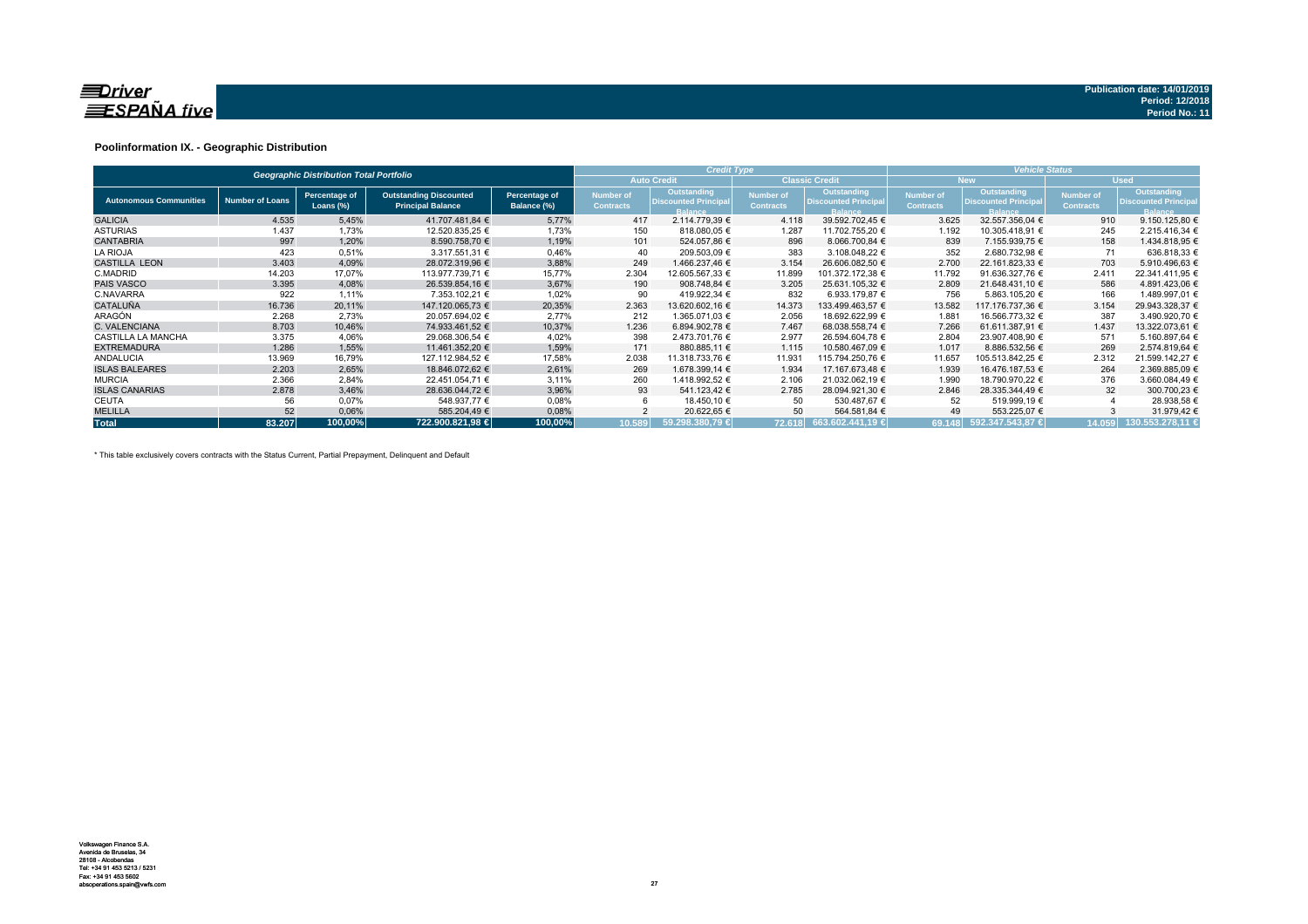

**Poolinformation X. - Motor Type**

| <b>Customer Type Total Portfolio</b> |        |              |                                                                         |                                 |                                                                                           | <b>Credit Type</b> |                  |                                                              | <b>Vehicle Status</b>                |                                                                     |                               |                                                                     |  |  |
|--------------------------------------|--------|--------------|-------------------------------------------------------------------------|---------------------------------|-------------------------------------------------------------------------------------------|--------------------|------------------|--------------------------------------------------------------|--------------------------------------|---------------------------------------------------------------------|-------------------------------|---------------------------------------------------------------------|--|--|
|                                      |        |              |                                                                         |                                 |                                                                                           | <b>Auto Credit</b> |                  | <b>Classic Credit</b>                                        |                                      | <b>Nev</b>                                                          | <b>Used</b>                   |                                                                     |  |  |
| Motor type                           | Loans  | of Loans (%) | Number of Percentage Outstanding Discounted<br><b>Principal Balance</b> | Percentage<br>of Balance<br>(%) | <b>Outstanding Discounted   Number of</b><br><b>Principal Balance</b><br><b>Contracts</b> |                    | <b>Contracts</b> | Outstanding<br><b>Discounted Principal</b><br><b>Balance</b> | <b>Number of</b><br><b>Contracts</b> | <b>Outstanding</b><br><b>Discounted Principal</b><br><b>Balance</b> | Number of<br><b>Contracts</b> | <b>Outstanding</b><br><b>Discounted Principal</b><br><b>Balance</b> |  |  |
| EA 189 (unfixed)                     | 102    | 0.12%        | 558.298.61 €                                                            | 0.08%                           | 22                                                                                        | 129.262.65 €       | 80               | 429.035.96 €                                                 | 85                                   | 449.905.87 €                                                        |                               | 108.392.74 €                                                        |  |  |
| Other                                | 83.105 | 99.88%       | 722.342.523.37 €                                                        | 99.92%                          | 10.778                                                                                    | 93.509.388.23 €    | 72.327           | 628.833.135.14 €                                             | 69.076                               | 599.569.816.44 €                                                    | 14.029                        | 122.772.706.93 €                                                    |  |  |
| <b>Total</b>                         | 83.207 | 100.00%      | 722.900.821.98 €                                                        | 100.00%                         | 10.800                                                                                    | 93.638.650.88 €    | 72.407           | 629.262.171.10 €                                             | 69.161                               | 600.019.722.31 €                                                    | 14.046                        | 122.881.099.67 €                                                    |  |  |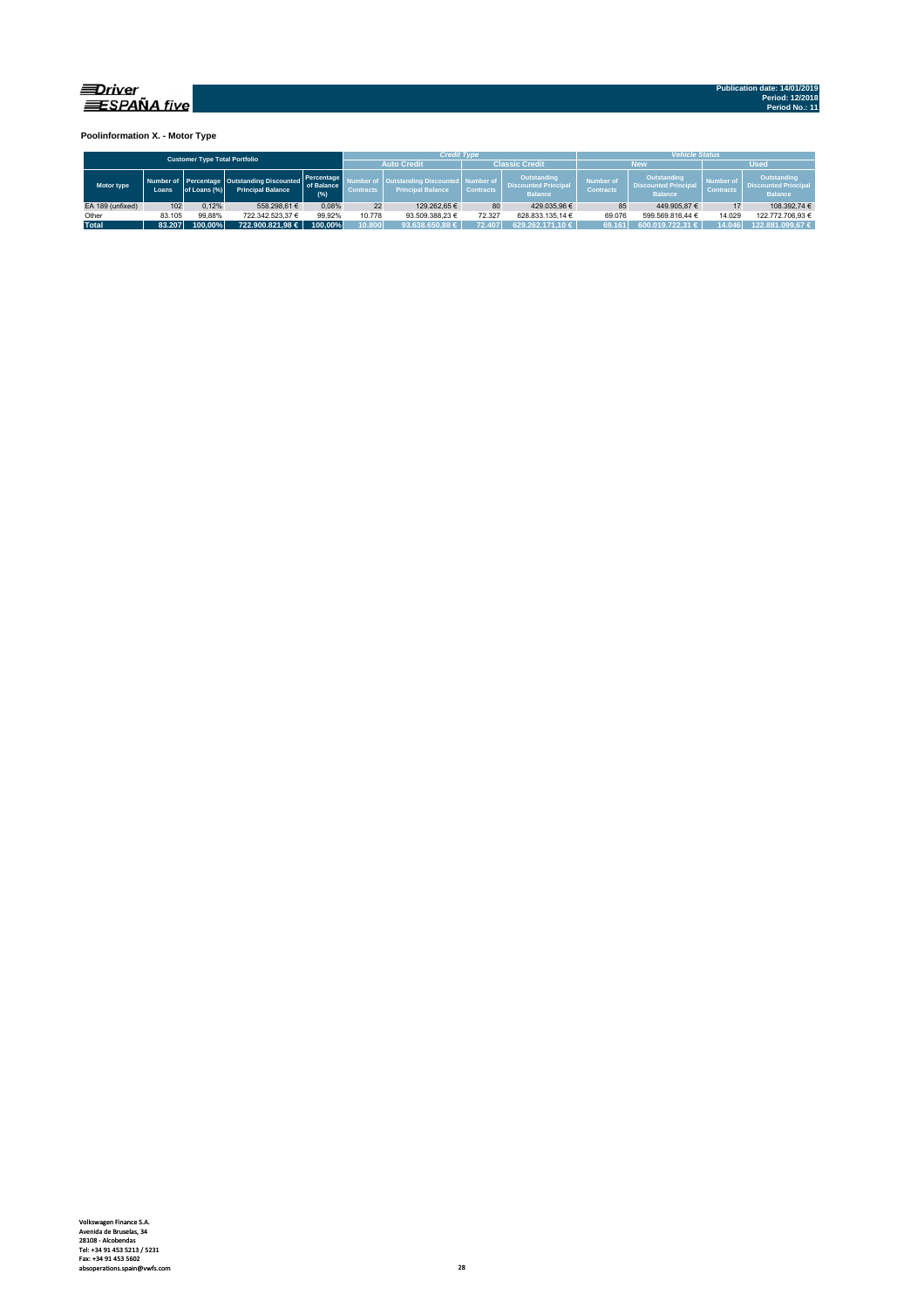### $\equiv$ Driver  $\equiv$ SPAÑA five

**Publication date: 14/01/2019 Period: 12/2018 Period No.: 11**

#### **Poolinformation XI. - Loan Level Data**

| $\sim$     | of Det                | <b>Balance</b> | af Lane<br>at Default | <b>Current</b><br><b>Balance</b> | Rebate | $\frac{1}{2}$ $\frac{1}{2}$ $\frac{1}{2}$ $\frac{1}{2}$ $\frac{1}{2}$ $\frac{1}{2}$ $\frac{1}{2}$ $\frac{1}{2}$ $\frac{1}{2}$ $\frac{1}{2}$ $\frac{1}{2}$ $\frac{1}{2}$ $\frac{1}{2}$ $\frac{1}{2}$ $\frac{1}{2}$ $\frac{1}{2}$ $\frac{1}{2}$ $\frac{1}{2}$ $\frac{1}{2}$ $\frac{1}{2}$ $\frac{1}{2}$ $\frac{1}{2}$<br>Month / `<br>Loss | Asset | Lincocin |            | <b>Total</b><br>write off |           | Loss  | <b>Loss</b><br><b>Current</b><br><b>Palance</b> | of Borrower | w / used) | V Make | <b>Contract Type</b><br>norti<br>aant | <b>Type</b> | 05.2018    |
|------------|-----------------------|----------------|-----------------------|----------------------------------|--------|------------------------------------------------------------------------------------------------------------------------------------------------------------------------------------------------------------------------------------------------------------------------------------------------------------------------------------------|-------|----------|------------|---------------------------|-----------|-------|-------------------------------------------------|-------------|-----------|--------|---------------------------------------|-------------|------------|
| 14/09/2016 | 31/05/2018            | 45.835,00€     | 36.307,68€            | 0,00€                            |        | 30/11/2018                                                                                                                                                                                                                                                                                                                               |       |          | 3.844.55 + | 0,00€                     | !.463,13€ | 5,37% |                                                 |             |           |        |                                       | Reta        | 33.844,55€ |
|            | 12/05/2016 00/00/0000 | 0.276,29       | 0,00€                 | $0,00 \in$                       |        | 19/12/2018                                                                                                                                                                                                                                                                                                                               |       |          | $0.00*$    | $0,00 \in$                | 923,20€   | 9,95% |                                                 |             |           |        |                                       | Reta        | J.UU       |